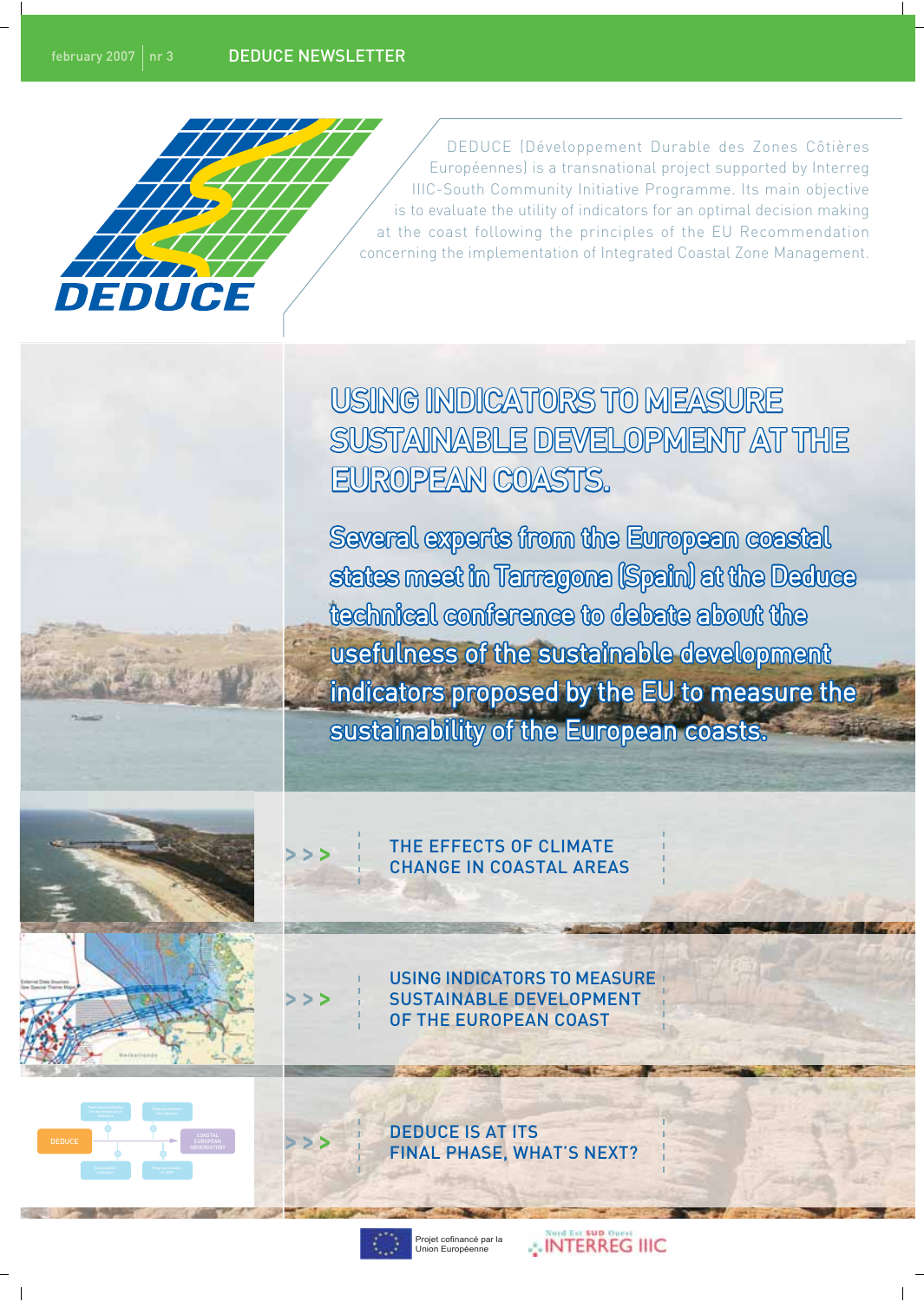# **WHAT IS DEDUCE?**

#### **INDEX**

|              | EVALUATING THE STATE OF THE COAST 4              |  |
|--------------|--------------------------------------------------|--|
|              |                                                  |  |
|              |                                                  |  |
|              | <b>USING INDICATORS TO MEASURE SUSTAINABLE</b>   |  |
|              | DEVELOPMENT OF THE EUROPEAN COAST                |  |
|              |                                                  |  |
|              |                                                  |  |
| Goal 1       | "To control as appropriate                       |  |
|              | further development of the                       |  |
|              |                                                  |  |
| Goal 2       | "To protect enhance, and celebrate               |  |
|              | natural and cultural diversity"13                |  |
| Goal 3       | "To promote and support a dynamic and            |  |
|              | sustainable coastal economy"15                   |  |
| Goal 4       | "To ensure that beaches are clean and            |  |
|              | that coastal waters are unpolluted"19            |  |
| Goal 5       | "To reduce social exclusion and                  |  |
|              | promote social cohesion in coastal               |  |
|              |                                                  |  |
| Goal 6       | "To use natural resources wisely"25              |  |
| Goal 7       | "To recognise the threat to coastal zones        |  |
|              | posed by climate change and to ensure            |  |
|              | appropiate and ecologically responsible          |  |
|              |                                                  |  |
|              | Green Paper"Towards a future Maritime Policy for |  |
|              | the oceans and seas". DATA30                     |  |
| What's next? |                                                  |  |
|              | NEWS AND ANNOUNCEMENTS34                         |  |
|              |                                                  |  |
|              |                                                  |  |
|              |                                                  |  |

### **STAFF**

Produced by: DEDUCE Consortium

Director: Xavier Martí (Department of Environment and Housing, Government of Catalonial

Chief editor: Mar Valls (Litoral Consult)

Collaborators: Enric Aragonés, Stephano Belfiore, Michelle Borg, Françoise Breton, Sebastien Colas, Sophie Condé, Raimonds Ersnteins, Saviour<br>Formosa, Juliusz Gajewski, Jordi Galofré, Sebastian Gomez, Jose Jiménez,<br>Ann-Katrien Lescrauwaet, Gisela Loran, Carlos Peña, Évalds Urtáns, Design: Insolit Edition and Printing: Printing House WL

The Deduce Newsletter has been produced in cooperation with the partners of the Deduce project. Please, contact: deduce@litoralconsul.com for further information

**DEDUCE (Développement Durable des Zones Côtières** Européennes) is a transnational project about Integrated Coastal Zone Management (ICZM), co-financed by the European Commission and the participating regions, in the framework of the Interreg IIIC-South. Its main objective is to evaluate the utility of indicators for an optimal decision-making at the coast, following the principles and criteria established by the EU Recommendation on ICZM. Nine partners representing all decision-making levels (European, national, regional and local) are carrying out the project, which runs from October 2004 to June 2007.

## Context of DEDUCE

On May 30, 2002, the European Parliament and the Council adopted the Recommendation concerning the implementation of ICZM with the aim of fostering the development of integrated management strategies to guide the European coastal zones towards more sustainable scenarios.

In the framework of implementing the EU Recommendation, the European Commission created an Expert Group on ICZM, which established a Working Group on Indicators and Data (WG-ID). The result of the work carried out by WG-ID is a list of twenty-seven indicators that are structured as per the seven main objectives of the European Recommendation:

- . To control, as appropriate, further development of the undeveloped coast.
- . To protect, enhance and celebrate, natural and cultural diversity.
- . To promote and support a dynamic and sustainable coastal economy.
- To ensure that beaches are clean and the coastal waters are unpolluted.
- To reduce social exclusion and promote social cohesion in coastal communities.
- . To use natural resources wisely.
- . To recognise the threat to coastal zones posed by climate change and to ensure appropriate and ecologically responsible coastal protection.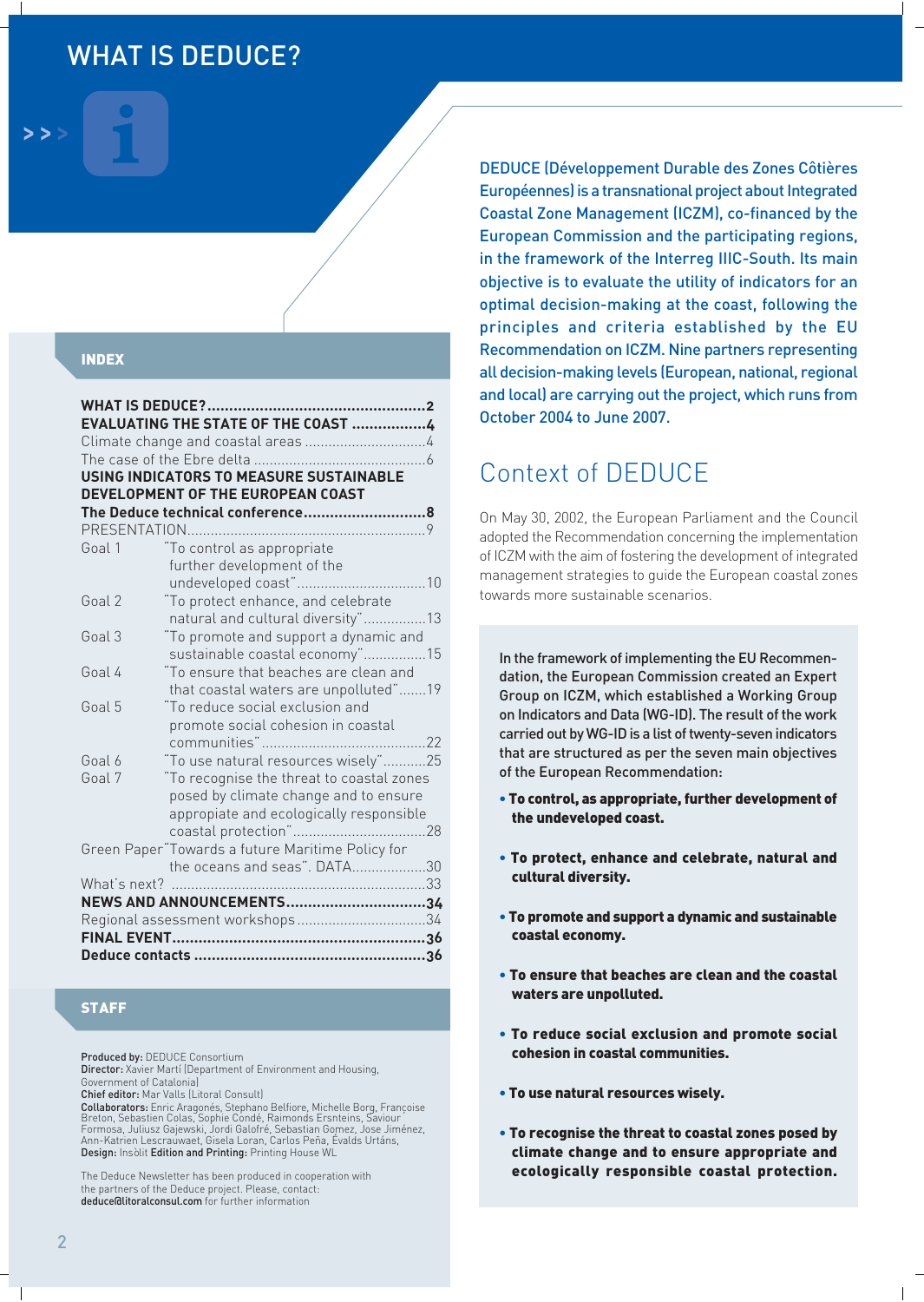# **EVALUATING THE STATE OF THE COAST**

# CLIMATE CHANGE AND COASTAL **AREAS**

The integrity of coastal territories is at risk. One of the major economic, social, and environmental threats for these zones in the coming years is climate change. The need to reduce vulnerability from the effects of climate change forces coastal communities to define and implement a policy of adaptation.



Wladislawowo harbour and Hel Peninsula

#### **Introduction**

The first step for adapting and adjusting human activity in the coastal zones against climate change is to overcome the barriers related to uncertainty and inexact information. Lack of reliable data produces errors in projections, particularly in defining areas at risk and in evaluating the natural, human, and economic assets at risk within them.

#### **Indicators**

The coastal stakeholders (land owners, companies, scientists, administrators, ecologists, public, etc.) need to know the level and type of risk together with the potential area likely to be affected with some degree of certainty. Reliable information enables the formulation of measures to minimise such risks

Consequently, any set of indicators on coastal zones has to include indicators addressing the impacts of climate change.

The list that is being developed and tested by DEDUCE includes a group of indicators on climate change in response to the respective goal of the EU ICZM Recommendation:

#### "To recognise the threat to coastal zones posed by climate change and to ensure appropriate and ecologically responsible coastal protection."

There are three indicators, with eight measures in total, being tested in DEDUCE. The first one deals with oceanographic phenomena related to climate change: sea level rise and marine storms. The second one deals with coastal erosion and accretion. And the third indicator values the coastal assets at risk in natural, human, and economic terms.

From the work undertaken so far, it becomes clear that the development of such measurements is a very laborious and complex task, particularly for the last indicator (valuation of risk), since risk calculation depends on a lot of variables and is dependant on the local characteristics.

This article highlights the issues raised in developing a workable methodology for these indicators. The proposed methodology in DEDUCE is seen as a first step in the process towards obtaining the correct information necessary to define the right adaptation measures.

#### Sea level rise and marine storms

The results obtained for the first measurement seem to reflect the known trends in sea level rise, where results reveal a clear increasing trend.



Source: Permanent Service for Mean Sea Level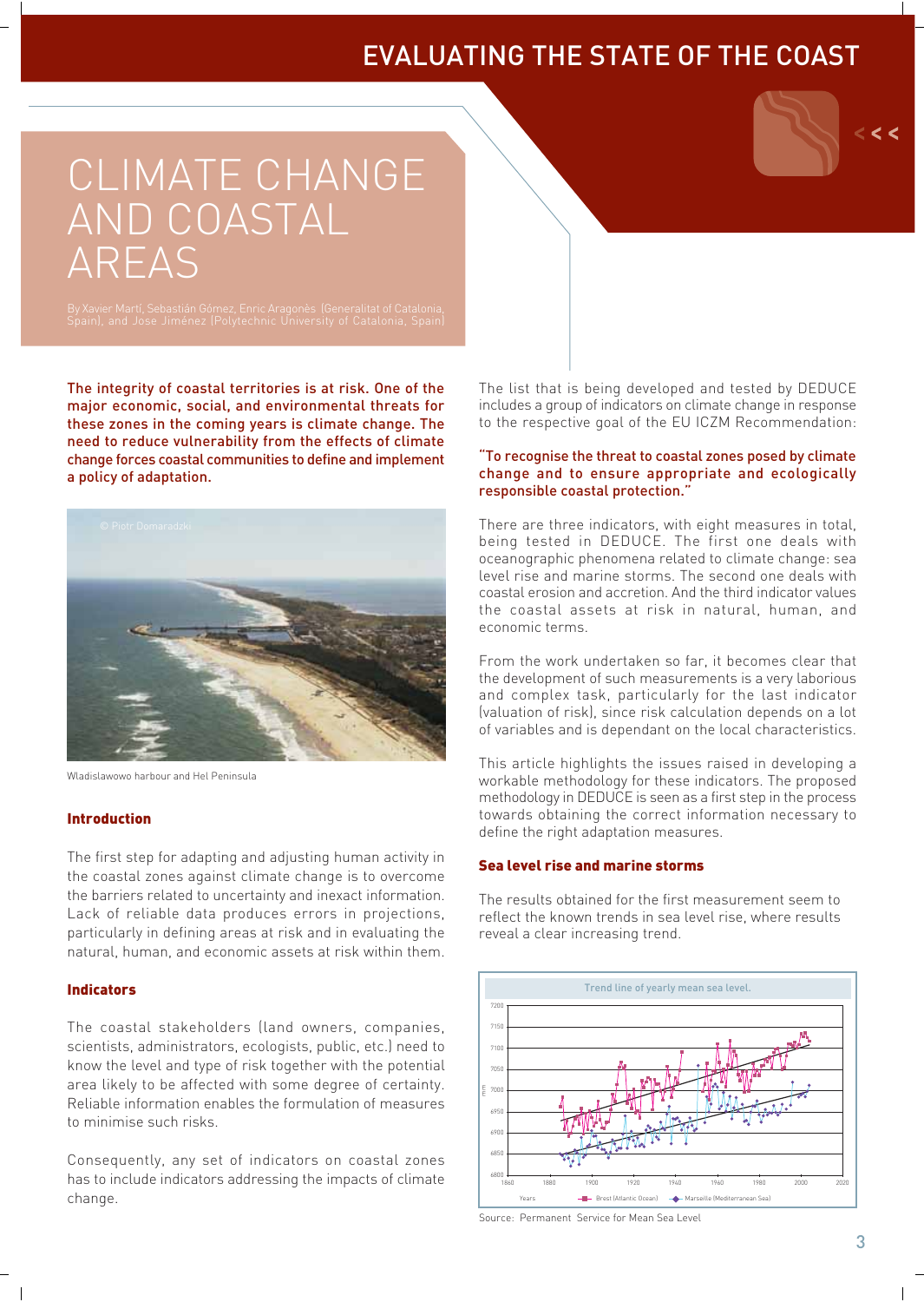The graph indicates a rise in sea level of about 20 cm over two centuries. It is interesting to note that there are regional differences with more fluctuations along the Atlantic French coast than in the Mediterranean Sea.

Another measurement tested to look at climate change is the number of stormy days. Meteorological data (e.g., wind speed and intensity) imply one way of measuring this indicator. Another possibility is to look at the impacts of marine data to identify the intensity of marine storms. Experts on climate change forecast a rise in the incidence of marine storms. We can consider that marine storms take place when the wind intensity recorded in coastal meteorological stations or wave heights recorded in marine buoys surpass a threshold (specific for each coast) during a given time period. The Marine Storm Power index (MSP) is an accurate parameter to evaluate the incidence of marine storms. It consists of the mathematical integration of the square of significant wave heights over a given time. The calculation of this parameter is more complex than the relatively simple temporal count of stormy days but it provides a better monitoring tool of the erosion potential of storms. The annual cumulative MSP of all the storms alongside with the maximum value associated to a single storm, along the Catalan coast, have been calculated. Despite the lack of data, results in Catalonia show a high degree of variability from year to year, and no statistically significant trend is observed. However, the calculated linear regression shows an increase in three of the four analysed buoys.



Source: HIPOCAS

The Storm Power Index determines the erosion effect but it is not the only factor, as revealed by data from the Tordera Delta coastline. With a significant increasing trend in storm power, storm-induced damages have increased during the last decade (e.g. Jiménez et al., 2002). This has occurred due to the progressive narrowing of the beach as a consequence of coastal dynamics (not related to storms), especially after the decade of the 1970s when millions of cubic metres of sand were dredged from the Tordera river bed. This serves to illustrate that *induced* coastal damages are usually associated with processes acting at different scales, which need to be jointly considered to properly estimate the total risk.



Source: Laboratory of Maritime Engineering of UPC

#### **Coastal erosion**

The second indicator specifically measures different parameters of coastal erosion and accretion. Measurements look at the evolution of protected and defended coastlines and trends in sand nourishment (volume and location). Measuring the length of artificial coast data may illustrate that such development has not been taken in response to climate change but as part of other urban or port-related projects. Coastal erosion can be accelerated by human activities with climate change possibly magnifying these effects. Data interpretation is therefore important to obtain the maximum benefits from these measurements.

The length of dynamic coastline only reveals the present situation hindering the possibility of estimating trends on climate change effects. The EUrosion project (funded by the European Commission) has classified most part of European coastline into three categories: stable, eroding, and accreting coastline.

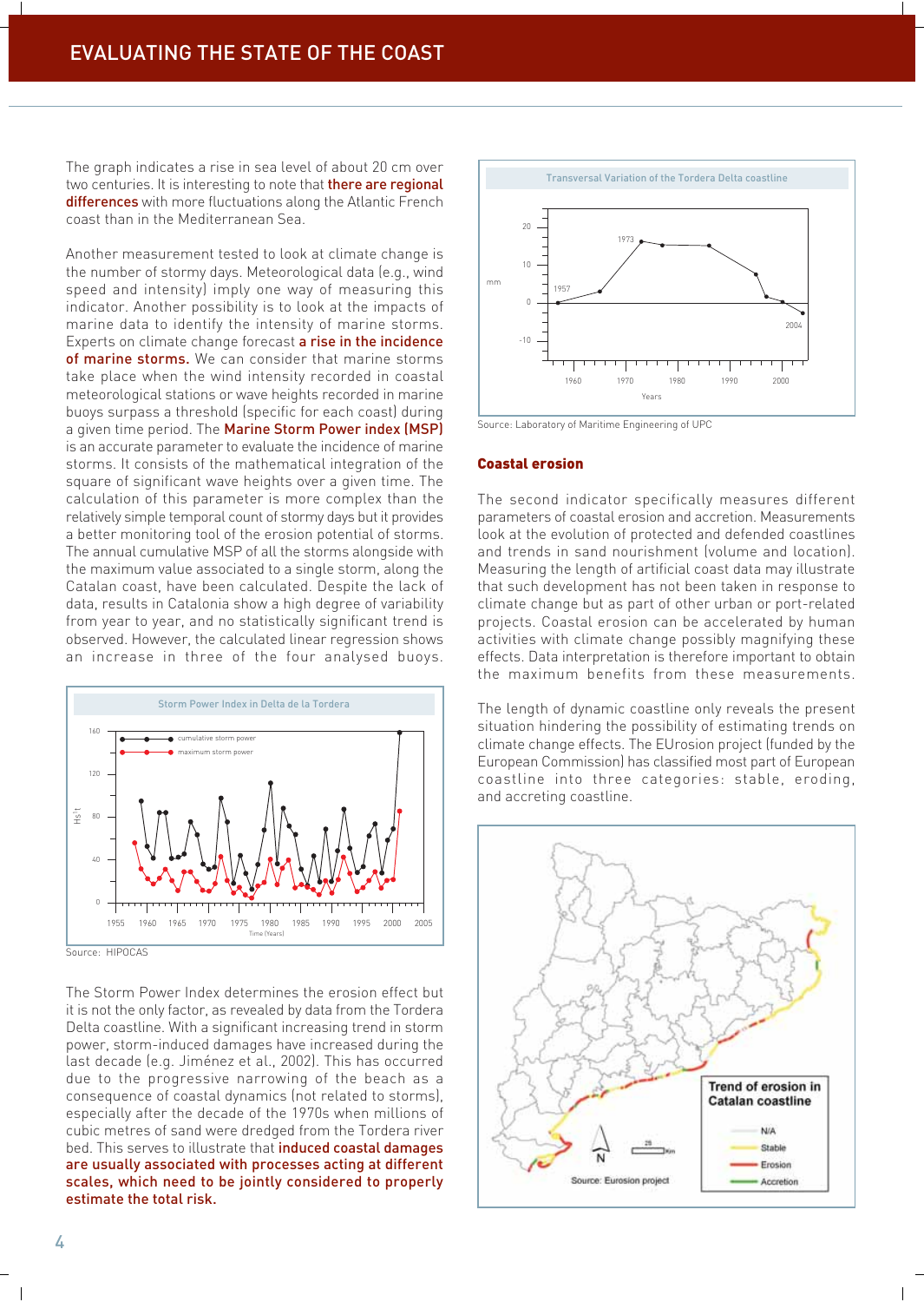Results reveal that the portion of eroding coastline covered by most DEDUCE partners is higher than the European average. It should be noted that the objectives of the EUrosion project aim at developing a broad, EU level, assessment at 1:000.000. Hence the results are not always relevant or accurate at the local level.



Source: DEDUCE Project using EUROSION Database

#### **Risk assessment**

The indicator valuing risk is one of the most interesting indicators on climate change effects. The first task done by DEDUCE for this indicator was to specify the risks derived of climate change. The proposed DEDUCE methodology has taken into account the conclusions reached by the Intergovernmental Panel on Climate Change (IPCC), where climate change is expected to lead to sea level rise, increased levels of inundation and storm flooding, accelerated coastal erosion, seawater intrusion into fresh groundwater, encroachment of tidal waters into estuaries and river systems, and elevation of sea temperatures.

The risks considered in the indicator methodology are limited to the ones that can be geographically referred, and therefore, effects on ecosystems or human activities by direct temperature rise have been excluded. The indicator is accordingly based on four processes that can be originated or modulated by climate change: Relative Sea Level Rise (RSLR), Coastal erosion, River flooding, and Marine Storm flooding. The parameters necessary to understand the causes of risk are different.

The four processes are correlated, posing an added difficulty to calculate the area at risk. However, at this stage, the methodology proposes to draw separate risk areas for each of the four types of risks. This delimitation is being accomplished by means of computer spatial analysis on a Digital Terrain Model from topography of 1:5,000 scale. It is a difficult process to adopt for regional coverage.

In order to define the contour elevation reached by the permanent marine flooding risk at the Catalan coast, a probability analysis was made based upon the IPCC report (2001) and upon the longest series of sea level records in the Western Mediterranean coast. The first hypothesis is that the coastal territories under 40 cm have a high risk of permanent flooding in the next 100 years. A more precise calculation would have to include subsidence (the vertical displacement of land) but this parameter varies across localities.



Applying these levels to the Catalan coast, it is evident that the areas with high risk are the deltaic systems, and specially the Ebre Delta.



Whilst the area at risk by river erosion is already delimited by specific studies carried out by water institutions, such forecasts might not include the effects of climate change. To-date neither the areas associated to the risk of flooding by marine storms nor the areas at risk from coastal erosion have been delineated.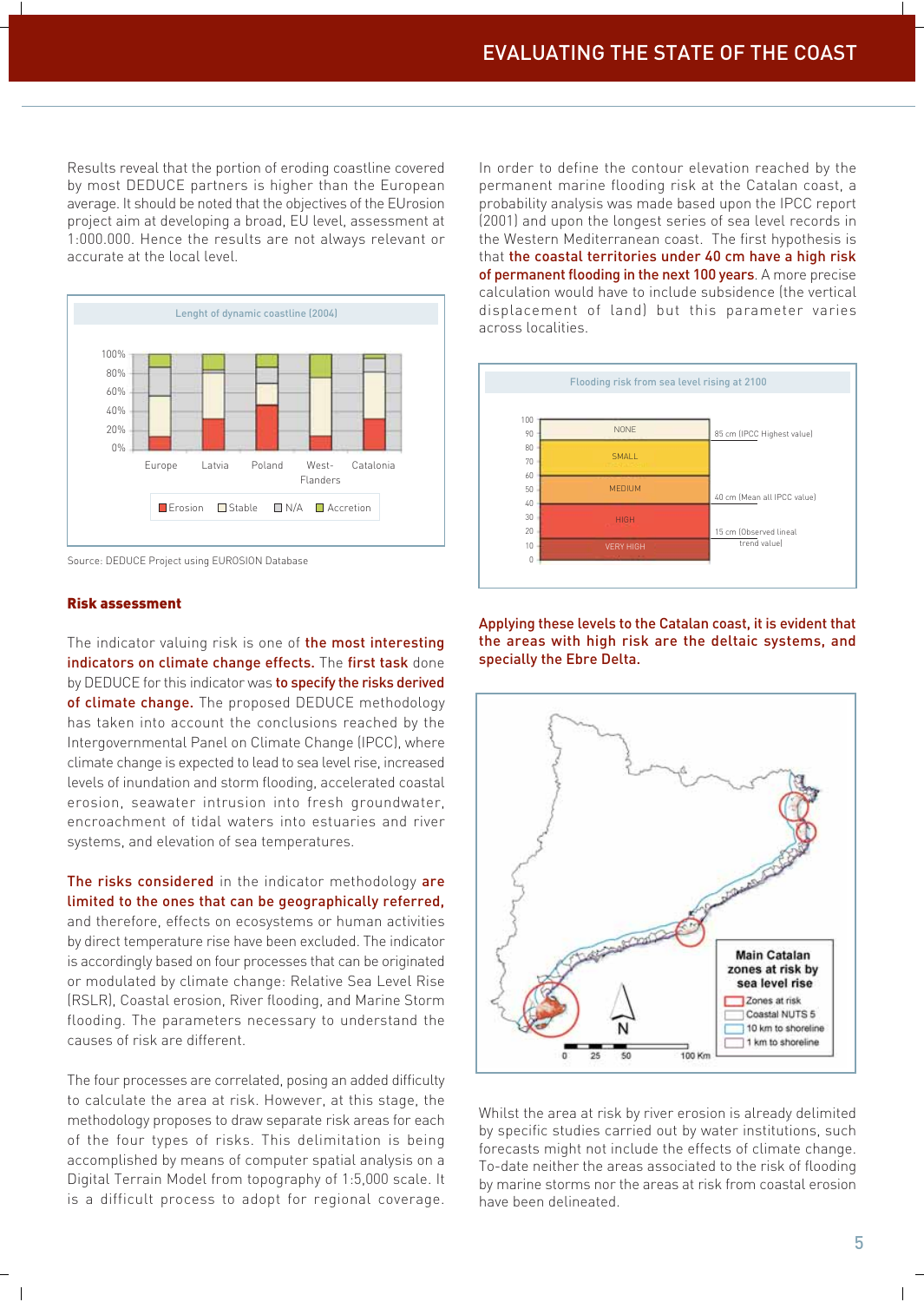This would require adjustments of available models and the need for data that is currently not available - such as the rate of transversal erosion of the Catalan coast.

The French National Observatory on the Effects by Climatic Warming (ONERC), which was created in 2001, is conducting an evaluation of the coastal areas at risk in France, as part of the effects of climate change.

Once the areas of risk are drawn, the next step for the measurement will be to estimate the population, natural areas, and economical assets within them.

#### **Concluding remarks**

From the Catalan experience within the DEDUCE work, we can conclude that the correct definition of the area at risk in relation to climate change depends on the following three important factors:

- 1) The need to understand the importance of the local component. Local and detailed studies will permit the best and more exact definition of the risk area, and the respective damage to the natural, human, and economic assets. In this sense it is necessary to emphasise that adaptation policy must be locally specific, since the pressures (relative to land sea level rise and marine storm power) and the impacts (flooding and erosion) vary a lot depending on the local characteristics;
- 2) The need for an intensive effort to obtain more detailed information especially in relation to:
- $\rightarrow$ Detailed topography and bathymetry of
- Impacts and damage over the natural, human  $\geq$ and economic assets registration
- 3) The need to perform and homogenise methodologies to calculate damages on the natural, human and economic assets. Methodologies must assume some simplifications as avoiding correlation among factors, evolution or coastal land occupation or effects of new human devices

## > > > THE CASE OF THE EBRE DELTA

By Carlos Peña Martínez, Subdirector of the coastal service. Spanish Ministry of Environment, and Gisela Loran Benavent, Environment Division, Workshop of Environmental Engineering, SL

The Ebre Delta, located in the northeast of the Iberian Peninsula, is one of the most important Mediterranean wetland zones; it is outstanding for its great diversity of habitats and species in a relatively reduced space (330 km<sup>2</sup>).

The main problem currently affecting the Ebre Delta is a deficit in sediment supply. The contribution of fluvial sediments has been reduced notably during the last years, due to the construction of big dams along the Ebre River.

This deficit has resulted in the reshaping of the coastline as a result of wave action which is the determining factor in processes of erosion and sediment transport and deposition.

This lack of sediment supply poses the delta to a risk of inundation and even continued reduction in size as a result of a possible increase in sea level in the next decade, caused by climate change. This risk is augmented when taking into account the subsidence rate (levels) of the delta bed.

The coastline of the delta exhibits a high dynamism, modifying its size and the extent of human activities according to the fragile equilibrium of the fluvial and coastal sedimentary contributions, water flows, coastal dynamics, and changes in sea level.

The combined effect of sediment deficit, coastal dynamics (waves, circulation, etc) and increased sea level translates into the following geomorhological impacts on the EbreDelta:

- > Regression of the coastline in many areas
- > Increased risk of flooding to the older part of the Delta
- Variation in the zones of sediment accumulation
- Increase of the breaks of coastal barriers

Approximately 40% of the delta surface has some form of legal protection: in 1984, the area was declared as a zone of special interest for the conservation of the halophilic vegetation (Dijkema et al, 1984); in 1986, the Nature Reserve of the Ebre Delta was created; in 1993, it was designated as a Ramsar site, and catalogued as a Zone of Special Protection for the birds (ZEPA). Finally, the Ebre Delta is part of the Natura 2000 network under the Habitats Directive of the European Union. This important contribution to the European biodiversity is not foreign to the human population that occupies the delta. Rice-growing and fishing activities have been the main engines of the economy of the delta and the food source for its inhabitants for centuries.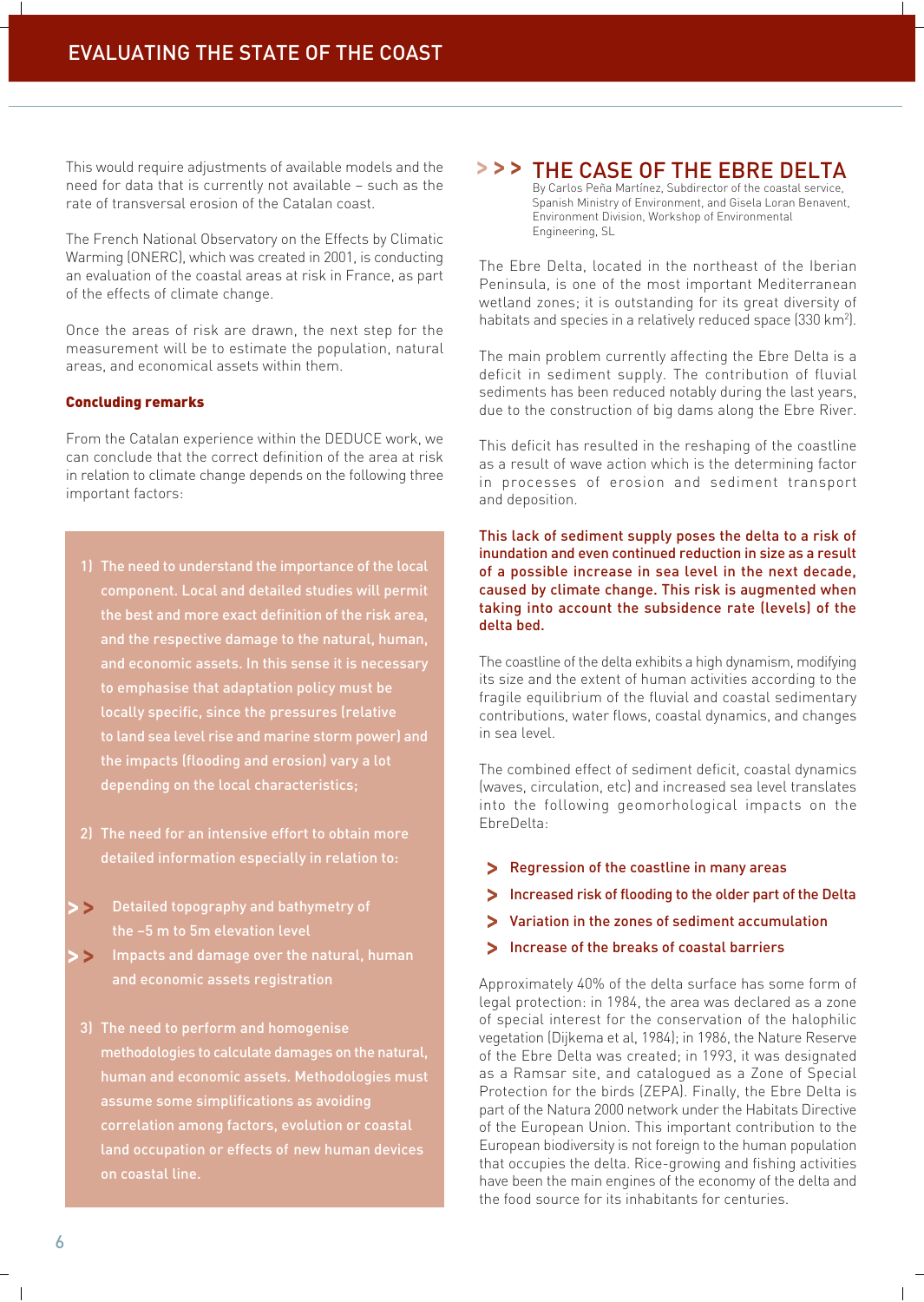These activities have modified the delta floors and the distribution of the fluvial water across channels creating a complex territorial structure where human activity and the natural patrimony are intimately dependent.

#### Therefore, the impacts of climate change on the delta would not only affect its rich natural patrimony, but also would put in crisis the economic and structural model of the territory.

At present, the Ministry of Environment is writing up a plan for the sustainable management of the coast in the Ebre Delta, which highlights the mitigation and adaptation strategies to climate change, as well as plans for measuring and monitoring detailed aspects like sea level rise, fluvial contributions, subsidence, and sedimentary balances.

The first analyses already carried out highlight an important change in erosion trends in the adjacent zones to the outlet of the Ebre Delta. Areas that some ten years ago showed accumulation of sediments are currently in an erosive phase, with a trend of a strong backward movement of the coastline both to the north as well as in the south of the outlet. These effects may speed up in a very important way considering a possible increase of the sea level in the next 30-40 years.



The strategies for coastal management in the Ebre Delta will have to consider the high level of uncertainty with respect to the prediction of climate change at the regional level. The ranks of variability in the predictions of sea level rise are too important for a coastal zone as low as the Ebre Delta. Considering different values of predicted increase of the MSL (from the lowest values, some 15 cm in the next 50 years, to those that predict some 50 cm) suppose drastic variations in the phenomena of erosion and especially on the flooding areas of the delta.

Therefore, it seems that measures for better predictions on the impacts of climate change at this land-sea interface and the subsequent adaptation strategies should be given a priority to mitigation measures in order to enable a more flexible use of this coastal area.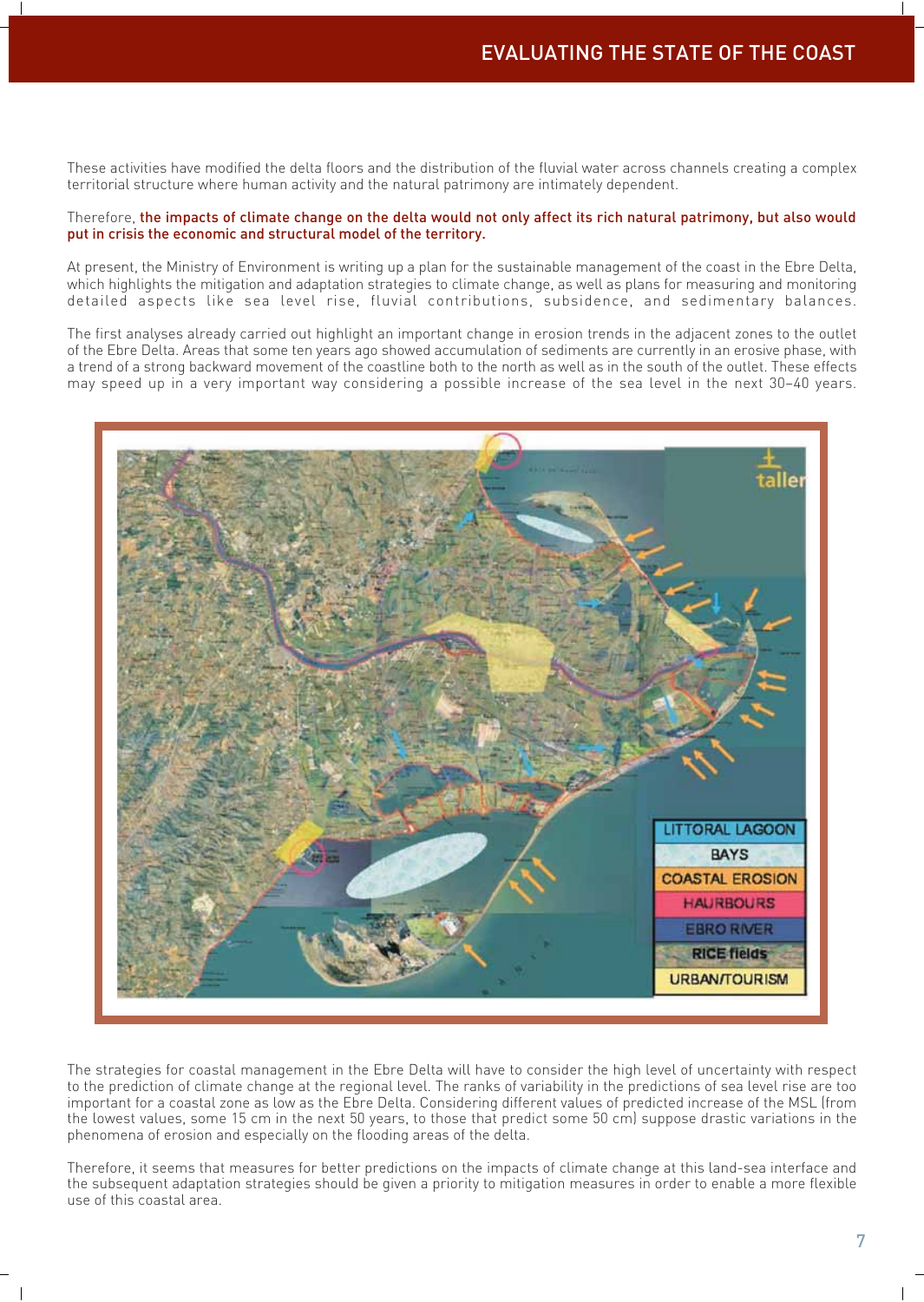# THE DEDUCE TECHNICAL CONFERENCE



# USING INDICATORS **TO MEASURE** SUSTAINABL OPME HF FUROPI COAST

# THE DEDUCE TECHNICAL CONFERENCE

## Tarragona (Spain) - 2nd March 2007

Tarragona (Spain)

The DEDUCE partners organised a conference in the World Heritage coastal city of Tarragona (Catalonia, Spain) with the aim of evaluating the usefulness of the indicators proposed by the EU Integrated Coastal Zone Management (ICZM) Working Group on Indicators and Data. This evaluation is based on the results of the calculations undertaken by the DEDUCE partners over the last three years.

DEDUCE is an Interreg IIIC - South project with the objective of validating the methodological tools necessary for an optimal decision-making at the coast, following the principles and criteria established by the EU ICZM Recommendation.

Who should attend? The conference is intended for all those with an interest in measuring sustainability at the coast (spatial planning, conservation, economic sectors, water management, marine resources, risk and climate change, etc.).

The conference is organised in three parts: the presentation and discussion of the results of the DEDUCE project, the indicator expert panel, and the debate on the linkage with the EU Green Paper on Maritime Policy.

The expert panel is structured according to the seven goals of the EU Recommendation on ICZM. Each expert will evaluate the feasibility of the proposed indicators for the respective goal.

During the programme, there will be plenty of opportunities for questions and debates.

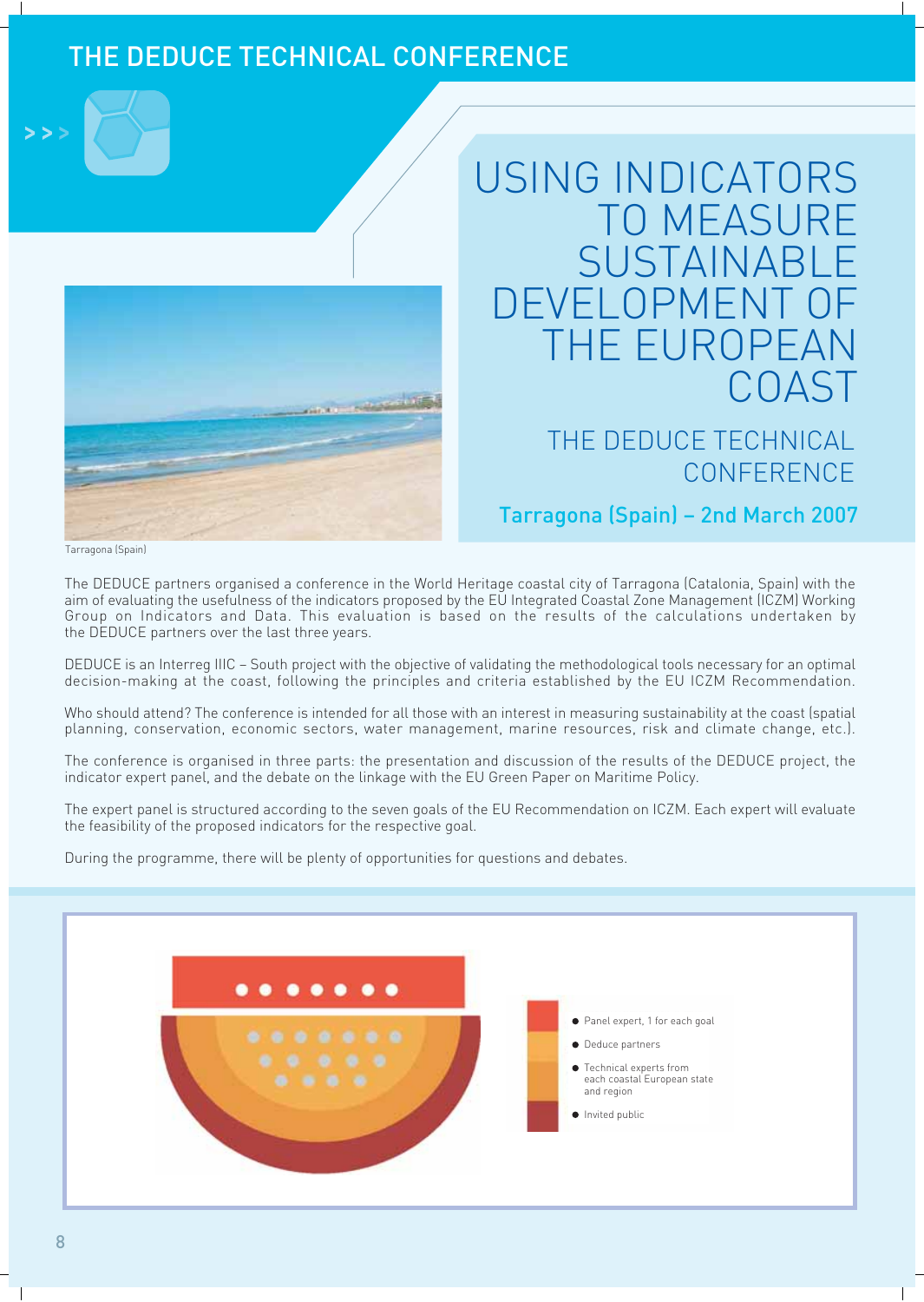## >>> PRESENTATION

By Ronan Uhel, Group Leader, **BSS** Spatial analysis, EEA

The DEDUCE Technical Conference and this discussion on indicators for measuring sustainability for coastal zones is an interesting opportunity to agree on the main lines of a future work to consolidate a European network platform to measure objectively what sustainable development of the coastal zones means. Coasts represent the link between land and sea. Many important European policies are implemented on this strategic and fragile space: Natura 2000, Water Framework Directive, EU Maritime Policy Green Paper, ICZM, etc.

One of the indicators that Deduce has been testing: Area of land and sea protected by statutory designations. The map shows the percent of land protected by Natura 2000 within the 0-10 km coastal buffer (ETC/TE).



All these inter-related policies need the best information in order to assess their implementation and their benefits. For this, indicators are very relevant tools for the policy makers at the European, national, and local level.

The invited experts give their view on each of the seven goals of the ICZM EU Recommendation, presenting their conclusions on the calculation processes, which were developed in the course of the past three years by the DEDUCE partners, showing us the fundaments of a performed set of sustainability indicators for the coasts. Their views are supported by years of experience of bridging the gap between information and decision-making.

The EEA is very interested in the results of this conference and in its conclusions. In this sense, we are engaged to obtain, in a short term, a consensus between European coastal states and regions on the use of the DEDUCE indicators.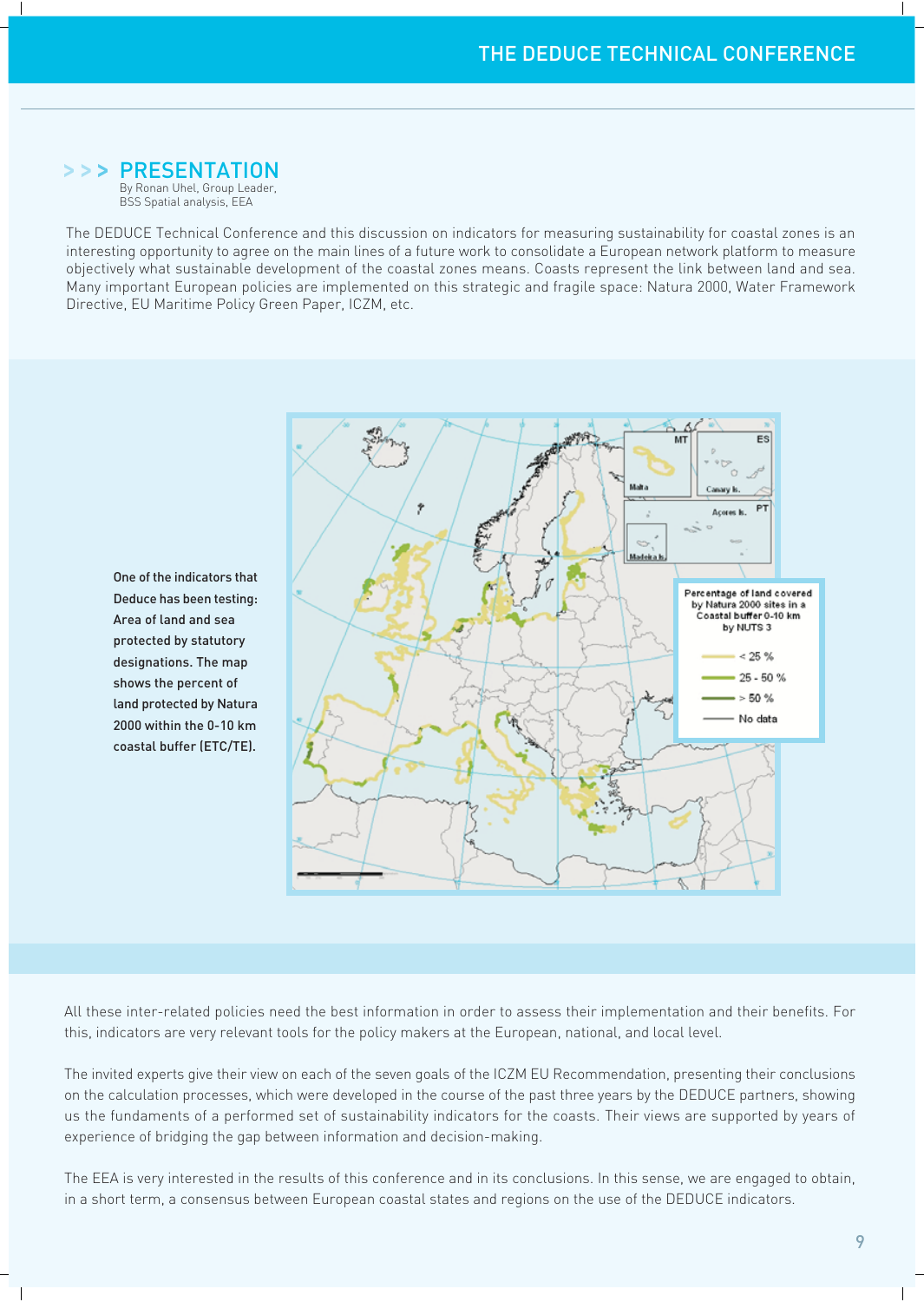## >>> GOAL 1 "TO CONTROL AS **APPROPRIATE FURTHER DEVELOPMENT OF THE UNDEVELOPED COAST"** By Françoise Breton (ETC/LUSI)

One of the main problems for European coastal sustainability, as recognised in the recent EEA (European Environmental Agency) report "The changing faces of Europe's coastal areas," is urban development which is sprawling along most of the EU coasts, affecting mostly undeveloped and natural coasts. The goal defined by the ICZM EU Recommendation, "to control as appropriate further development of undeveloped coast," is thus very important in terms of sustainability. Uncontrolled development has left an impact on landscape especially in natural and semi-natural areas, giving way to habitat fragmentation and soil sealing with important consequences on biodiversity.

The DEDUCE work provided methodology, calculation experience, and comparative analysis over eight measurements for this Goal 1. These measurements are briefly discussed in this paper.

#### **Indicator 1 - Demand for property at the coast** Measurement 1.1. Size, density and proportion of the population living in the coastal zone

The coastal zone experiences a very high demand for living and leisure related activities, and thus it is important to know the current demographic structure and the degree of population density within coastal areas, in relation to the hinterland. Measurements show how the coastal zone differs from the rest of the wider coastal region but also highlight differences within the coastal zone itself.

Tracking changes on the distribution of population of a coastal region over time will help to assess the amount of pressure being exerted on coastal resources. This is a basic measurement because it enables assessment of other trends (such as built-up, number of births, etc).

Seasonal population should also be monitored systematically to understand changes in pressure over the year. A common methodology should be agreed on to tackle this issue.

However, all the above measurements are not sufficient to answer the demand for property at the coast, because not all the house owners are included in the census. More effort should be made to monitor land- and property ownership by foreigners not living within the coastal zone.

### **Indicator 2 - Area of built-up land Measurement 2.1 Percent of built-up** land by distance from the coastline

It is important to know the real impact of building at the coast in comparison to the wider region. It is also interesting to understand the pattern of building intensity and to measure if it has been higher along the coastal strip or if it has spread in a wider territory.

The methodology used, applying buffers, is correct, and gives interesting results. However, it is possible to make it still better following the Land and Ecosystem Account (LEAC) methodology developed by the European Environment Agency.<sup>1</sup>

It is possible to use a standard grid of 1 km x 1 km (and also 100 m x 100 ml to catch the urban land classes of Corine Land Cover (CLC) and measure its area in each cell. Cells can be also identified in relation to their distance to coastline. Using a grid is better than using a simple buffer. since each cell can have other attributes assigned (elevation, population, price of land, etc.), which allow to make a deeper analysis and to compare the distance from the coast with other parameters.



Cala del Mal Pas, Benidorm (Alacant), Spain

### **Indicator 3 - Development of brownfield land** Measurement 3.1 Percent of new development on previously developed land

Compact cities and villages take less land than dispersed settlements, and are considered as a more sustainable model (multifunctional towns, easy-to-access services, etc).

This measurement is based on the assumption that all sites in built-up areas are brownfield, which can draw an error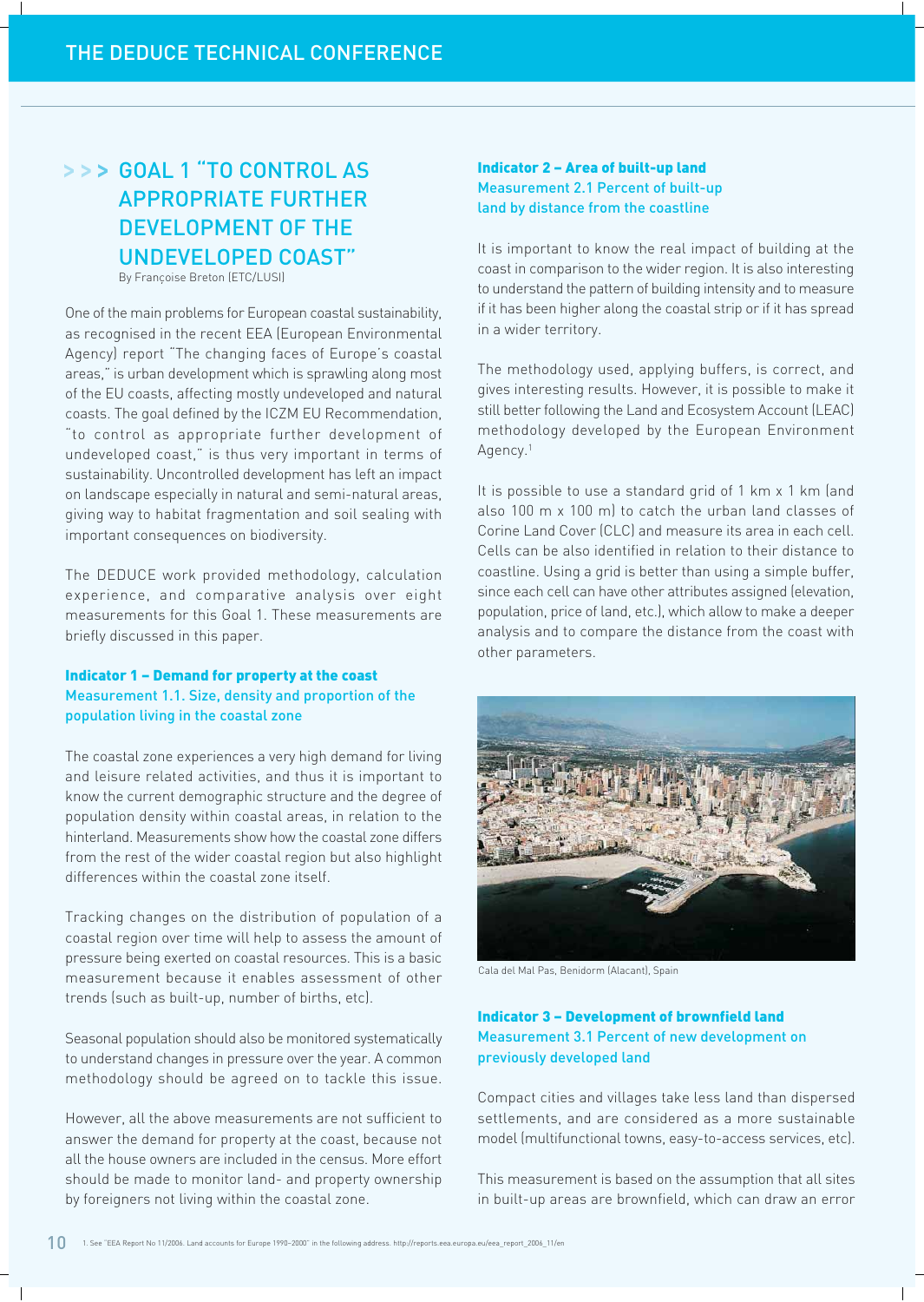depending on the different definition given to the limits of the built-up areas. Using the Urban Morphologic Zones (UMZ)<sup>2</sup> database can be very helpful to define urban zones limits. UMZ database exists at present for all European urban areas. UMZ should definitively help to better identify sites inside urban areas, and also, in a next phase, the possibility to get a better view of the urban covers where building up has taken place.

During 2007, the EEA will deliver a more complete UMZ database, making this resource available where CLC exists.

#### **Measurement 3.2 Area converted from** non-developed to developed land use

During the last decades, the coastal zone has suffered a very high process of urbanization including the loss of rural and natural areas.

With CLC database it is possible now to follow the process in two decades, for 1980, 1990, and 2000. The new version CLC2006 will be also available soon thus enabling further trend analysis. The methodology can be still better if the previously undeveloped areas are classified (CLC classes and other uses) and given a value. The LEAC methodology and the use of grids can also be used to measure these trends, and compare coastal and non coastal areas. The LEAC coastal database will be available during 2007.

The DEDUCE indicators should also include new developments occurring within the marine space which implies the need for further development of the methodology for this measurement

#### Indicator 4 - Demand for road travel at the coast Measurement 4.1 Volume of traffic on coastal motorways and major roads

The volume of traffic is the data used to define the necessity of new road infrastructures. In monitoring the average number of vehicles per day moving along the coast, one can obtain information on the level of pressures that exist within that coast.

The measurement is important but would have a higher added value if the volume of traffic can be related with the transport network in a coastal region, with mobility indices, travel time to access main cities, noise maps, and traffic accidents.

Moreover, new transport investment, in particular motorway construction, has proved to be a powerful stimulant for new development and sprawl. This relation should be further explored for coastal areas.

#### **Indicator 5 - Pressure for coastal and marine recreation** Measurement 5.1 Number of berths and moorings and dry-stack storage capacity for recreational boating

The capacity space for recreational boating is a pressure measurement but also an impact measurement. In terms of pressure this measurement enables a better understanding of the demand from recreational boating through the monitoring of total port capacity. In terms of impact this measurement provides the extent of marine and terrestrial space occupied by boats.

This occupied space is often used only for parking in some countries or regions, not really for developing the maritime culture as happens in others (Goal 2).

This measurement should be compared with other parameters according to the cultural aspects of boat users, to understand how, when, and for which purpose boats are used. Another interesting parameter to be associated with this is the cost of a boat by region/country and both ecological externalities and economic return for the local population.



 $\wedge\wedge\wedge$ 

Results of the measurement 5.1 in **Catalunya (Department of Environment** and Housing, Generalitat de Catalunya).

#### Indicator 6 - Land take by intensive agriculture **Measurement 6.1 Proportion of agricultural** land farmed intensively

From the last reflections in the Working Group on Soils discussing the Soil Thematic Strategy, the use of CLC to define the intensive agriculture, as it has been done in DEDUCE, was not recommended. The options were to use other concepts such as resource consumption (machines, tons of fertilizer per hectare).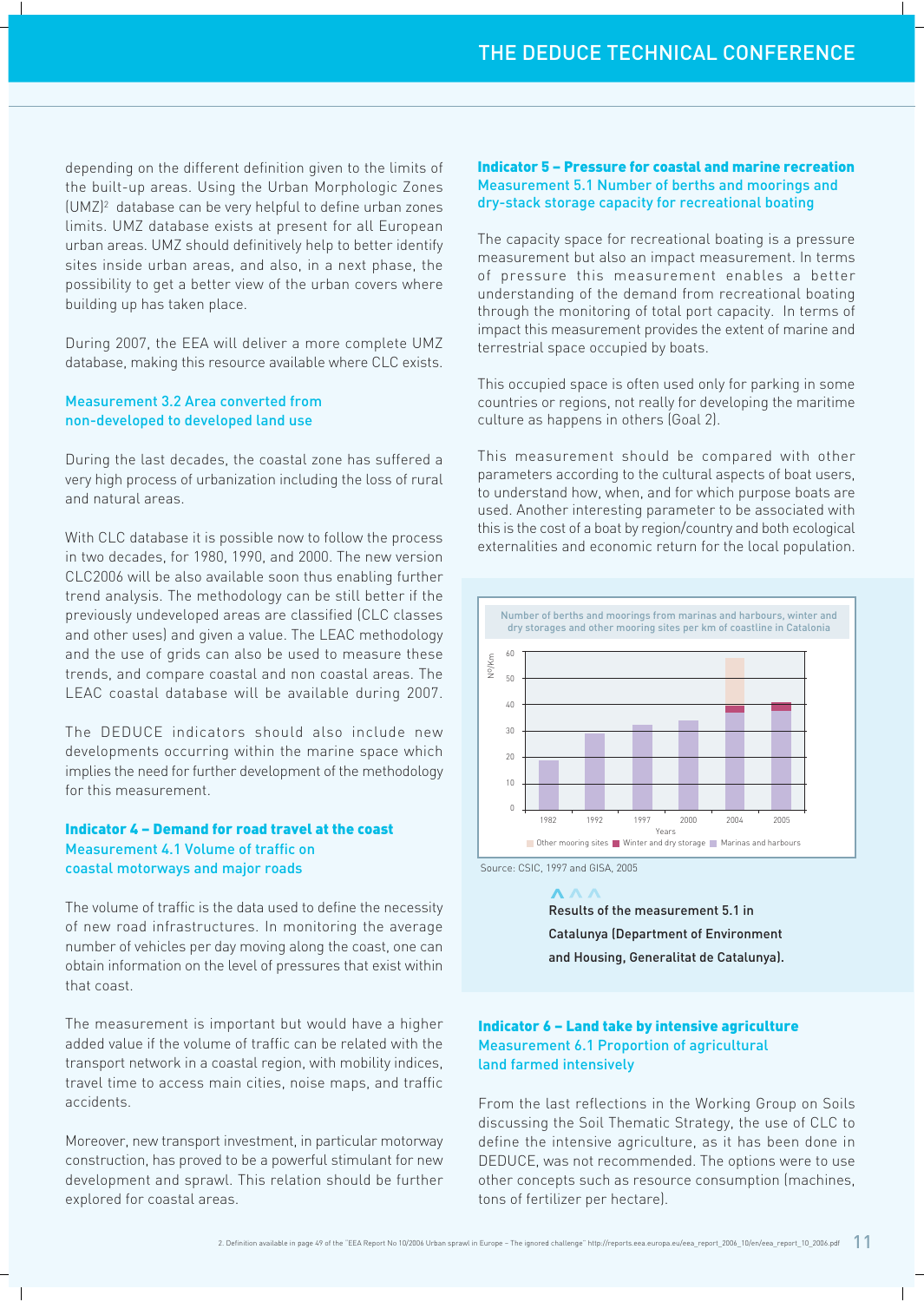The core set of the EEA (2001) uses the CLC classification to define intensive agriculture. However in recent years, the Indicator Reporting on the Integration of Environmental Concerns into Agricultural Policy (IRENA)<sup>3</sup> has developed an indicator on agriculture intensity more focused in "Information on input use, production output and labour cost".

There is also the option to add on and link this information with the type of agriculture activity and the existing herd/animals per hectare.

General negative impact of intensive agriculture: with more extension of agriculture areas there is a better facility and efficiency to use big machines BUT due to the loss of mosaic landscape there is a major risk of soil erosion and loss of biodiversity.

On the other hand, intensive agriculture is an impact measurement that shows the land surface dedicated to these uses

#### **Conclusions**

The above indicators are useful to measure processes related to Goal 1. They are, however, mainly land based. With the exception of moorings and berths, there is a lack of indicators to look at how much marine space is being used at different times (aquaculture, mineral extraction, energy, etc). To support the Green Book on maritime issues and the sea/coast policies, we will need to map navigational

routes and volume of traffic, ports, and other maritime infrastructure, wind farms and oil platforms, etc. It would be very interesting to have a map of the benthic communities to see the impact these new uses and development can have on posidonia meadows, rocky shore, etc.

A cross analysis of all the objectives and indicators used should be very helpful, as there is definitely a relation between, for example, Goal 1 (pressure on undeveloped land) and Goal 2 (protect, enhance and celebrate natural and cultural diversity), and Goal 7 on risk and climate change issues.

The carrying capacity of the marine and terrestrial space matters as in different coastal areas the capacity of the territories to support the land uses and human activities has been surpassed. Consequently coastal systems cannot perform their natural functions, and lose their value for the society.

For this reason, there is a need to control further development of undeveloped land, to understand the state, the pressures and the impacts on land cover that still has natural value. On the other hand, undeveloped land should be valued as a natural capital, to balance better tourist development models and returns to the local population (the economics but also the quality of life and the index of local control on coastal resources).

In the following scheme, a number of measurements made in the DEDUCE Project are ordered taking into account the causal relationships between them.

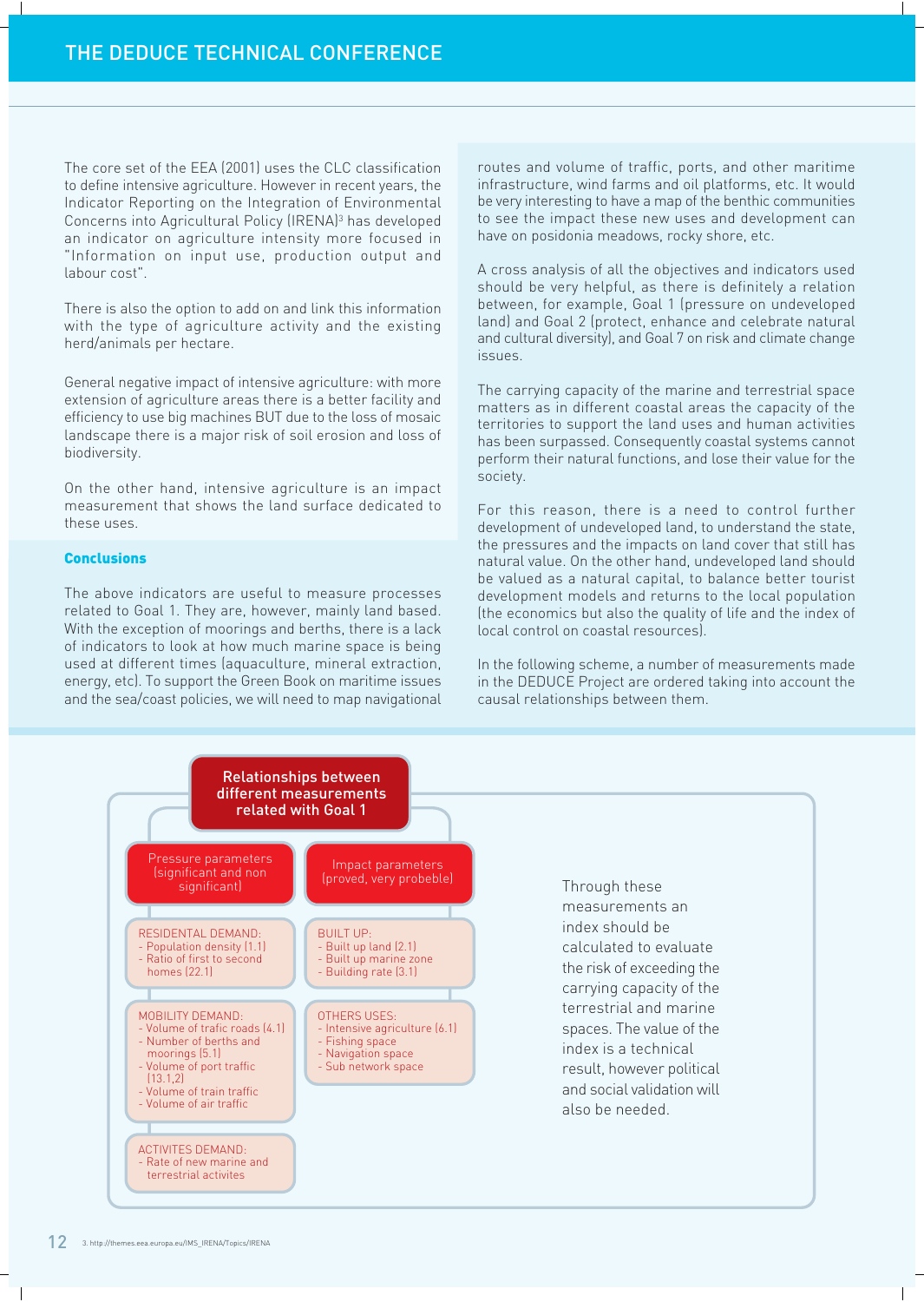## > > > GOAL 2 "TO PROTECT, ENHANCE, **AND CELEBRATE NATURAL AND** CULTURAL DIVERSITY"

By Sophie Condé (ETC/BD Paris), with comments from Sébastien Colas (IFEN)

Most of the comments and proposals for this revision are made thanks to the results achieved during the last two years within the project entitled "Streamlining European Biodiversity Indicators"<sup>4</sup> that aims to propose a common framework of indicators in order to assess the 2010 target<sup>5</sup> at EU, Pan-European and national levels. This project is led by the European Environment Agency and UNEP-Europe.

#### Indicator 7 - Area of natural and semi-natural habitat Measurement 7.1. Area of natural and semi-natural habitat

Being aware of the current evolution of the coastal zones, it is important monitor the trends of those elements that play various biological and ecological roles in the marine and terrestrial coastal ecosystems: habitats provide fish and invertebrates nursing and feeding grounds, provide protection against erosion, filter waters, etc. All these functions are crucial for the sustainability of the coastal regions and the preservation of their different activities (fisheries, land management, tourism, etc.).

The issue of the definition of natural and semi-natural habitats can be discussed; however, no common and clear definition of a semi-natural habitat exists for the moment. We can assume that fully natural habitats do not exist any more in Europe because all habitats are under human influence, although not all of them are used or managed.

The important point is to include in this indicator habitats with a low level of human intervention (intertidal flats, bare rocks, salt marshes, etc.) and habitats that can be regularly used or managed (dunes, coastal forests, salines, pastures and grasslands, etc.) but are of importance for the biodiversity aspect.

The use of a common typology (e.g. CLC) all across Europe may weaken the indicator, since different regions have their own climatic, geological, biological, ecological characteristics alongside with their own socio-economic practices. Therefore, the selection of habitats to be included in the indicator must use a common typology but must be based on the biogeographic characteristics of each region.

National or local data sources provide a better resolution than CLC data layer. But the advantage of CLC data is to provide a common scale across the countries.



Rear dune Picardie

#### Indicator 8 - Area of land and sea protected by statutory designations Measurement 8.1. Area protected for nature conservation, landscape, or heritage

The increasing attractiveness of coastal zones implies specific policies and tools that help to preserve landscapes and areas of biological and ecological interests. This indicator expresses the efforts made by the different local and national authorities

Systems of protected/designated sites may range from very strict nature reserves and national parks to more flexible protection such as landscape parks and areas under specific conservation management. In addition, these instruments are elaborated at different geographical levels (international, EU and national levels). Therefore, it should be important to make a distinction between broad types of protection and also between geographical levels. It helps to show the level of responsibility of each international, national, and local body but also to reveal the importance of these protected areas at different levels.

The distinction between marine, terrestrial, and mixed sites should be of high interest. Data on protected areas are quite well collected. One limitation can be the availability of site boundaries; if not available for calculation, potential overlap between national sites and overlap between EU sites and national sites may overestimate the results.

#### **Indicator 9 - Effective management of designated sites** Measurement 9.1. Rate of loss of, or damage to, protected areas

The proposed title needs to be modified because even if some protected areas could be of low quality due to ineffective management or protection, the rate of loss of protected areas in terms of surface area should be quite low, and therefore, not actually meaningful.

Most of the designated sites have management plans, and the efficiency of these plans must be evaluated according to the specific goals of each site and criteria of the instrument on which the designation of the site relies. An analysis of a complete network of sites designated under a specific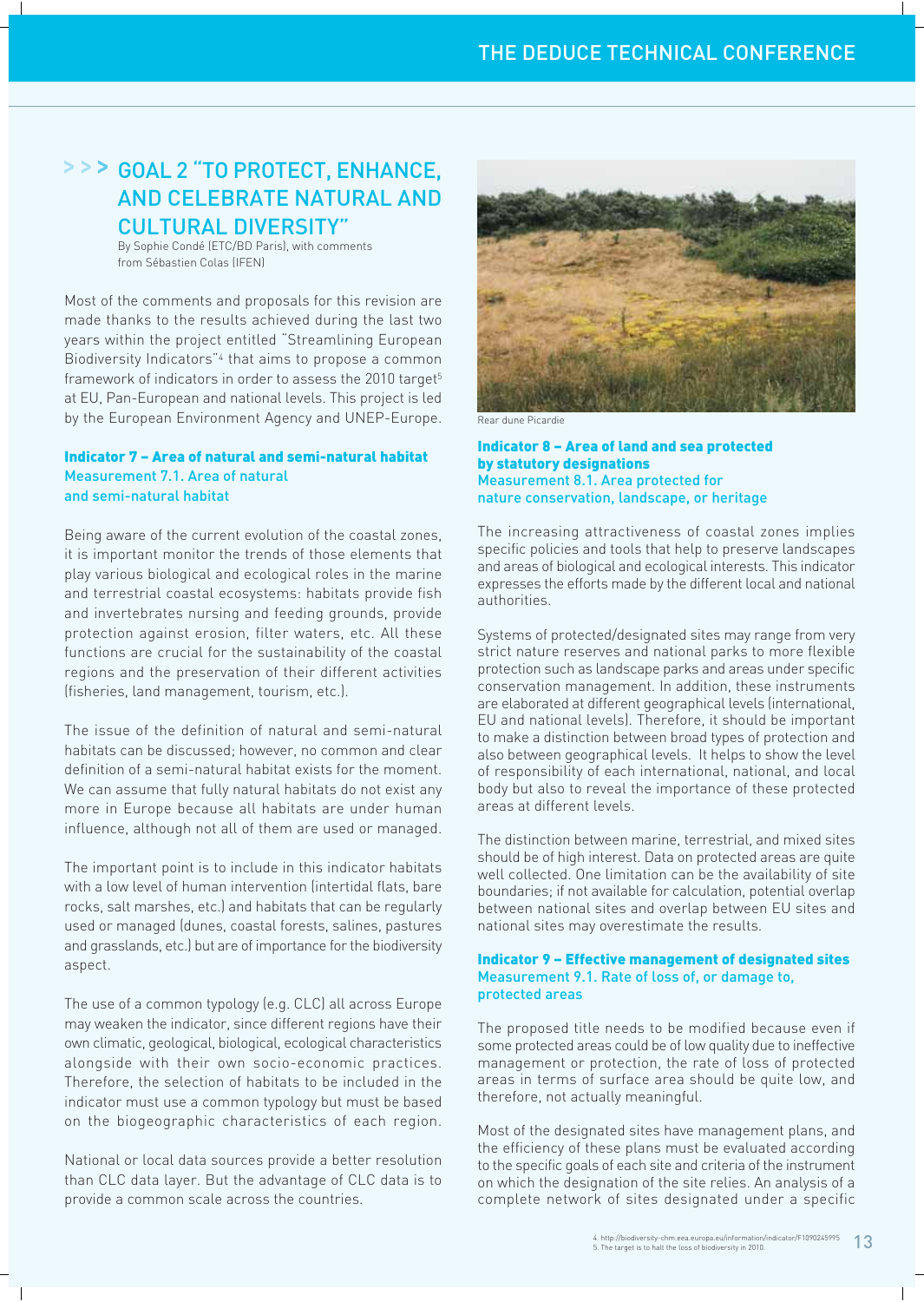instrument will evaluate its real efficiency. Most of the protected area networks are just working to implement a monitoring process; therefore, the results are still missing.

The effective management of the designated sites can be evaluated through the assessment of conservation status of species and habitats present in the sites.

The SEBI2010 project proposes two indicators that rely on the future Natura 2000 reporting<sup>6</sup>: Change in the status of species of European interest and Change in status of habitats of European interest. Indicator 9.1 can be inspired from them

In terms of data availability, it must be noted that the first national reports from Member States are not expected before mid-2007.



Arcachon Basin (France)

#### **Indicator 10 - Change to significant coastal** and marine habitats and species Measurement 10.1. Status and trend of specified habitats and species

Trends of species population and size of habitats increase knowledge on the state of biodiversity. Negative trends of coastal species and loss of coastal habitats will alert to implement or to review environmental but also sectorial policies that may be the cause of these negative results.

Methodology may rely on the SEBI indicators dedicated to species and habitats.7 One of them, with regard to seabed grasses, is being developed.

An example of methodology used for terrestrial species (birds and butterflies) can be found there:

http://biodiversity-chm.eea.europa.eu/information/indicator/F1090245995/fol322248 National example on the populations of coastal and sea

birds in England: http://www.defra.gov.uk/wildlife-countryside/biodiversity/biostrat/indocators/pdf/m1-indicator0603.pdf

http://www.defra.gov.uk/wildlife-countryside/biodiversity/biostrat/indocators/chapter7.htm

For species, a selection of marine and coastal species must be made according to the different regions and in view of the data availability. The same approach applies for habitats.

#### **Measurement 10.2. Number of species** per habitat type

This state indicator may show the importance of some habitats as species reservoirs but its implementation will be quite difficult; for terrestrial inland habitats, evaluation of species can be limited to vertebrates, higher plants, and "main" invertebrates, but for marine and coastal habitats, it will be irrelevant due to the importance of invertebrates and algae.

Due to these limitations of relevancy and feasibility, it is recommended to delete this indicator and to focus on 10.1 and 10.3.

#### Measurement 10.3. Number of red list coastal area species

Monitoring species known as threatened according to the IUCN assessment, is of high importance either to show that negative impacts have not been reduced or to demonstrate that some specific action plans are efficient or insufficient.

Comparison between numbers of threatened species is not always meaningful if it is not carefully handled, with all the necessary details. A "new" threatened species can occur due to the fact that it has not been registered in a previous assessment or due to a taxonomic change. In most cases the change in the number of threatened species shows an improvement in knowledge.

It is also important to know that a species assessed as threatened at a local level is not necessarily threatened at the global level except if it is an endemic.

It will be extremely useful to calculate the population trends of coastal and marine threatened species (as for Indicator 10.1) together with species conservation action plans if it these exists.

At a local level, it will be easier to work out than at the European level, with each region selecting species that threatened at its level and are regularly monitored. The selection can also be based on species of European interest (species listed in Annex II, Habitats Directive).

#### **Conclusions**

In conclusion, indicators on natural and semi-natural habitats (Indicator 7) and on protected areas (Indicator 8) will provide a general overview of the state of coastal and marine ecosystems. Indicator 9 must be renamed to "Status of species and habitats present in protected areas" based on the Natura 2000 methodology, in order to evaluate the efficiency of protection instruments. Indicator 10 on significant habitats and species must be reduced to two sub-indicators showing trends of common species and habitats alongside with the trends of threatened species characteristic of both coastal and marine ecosystems.

This subset included in the full ICZM set will help to measure how far biodiversity concerns are integrated in the management of coastal areas.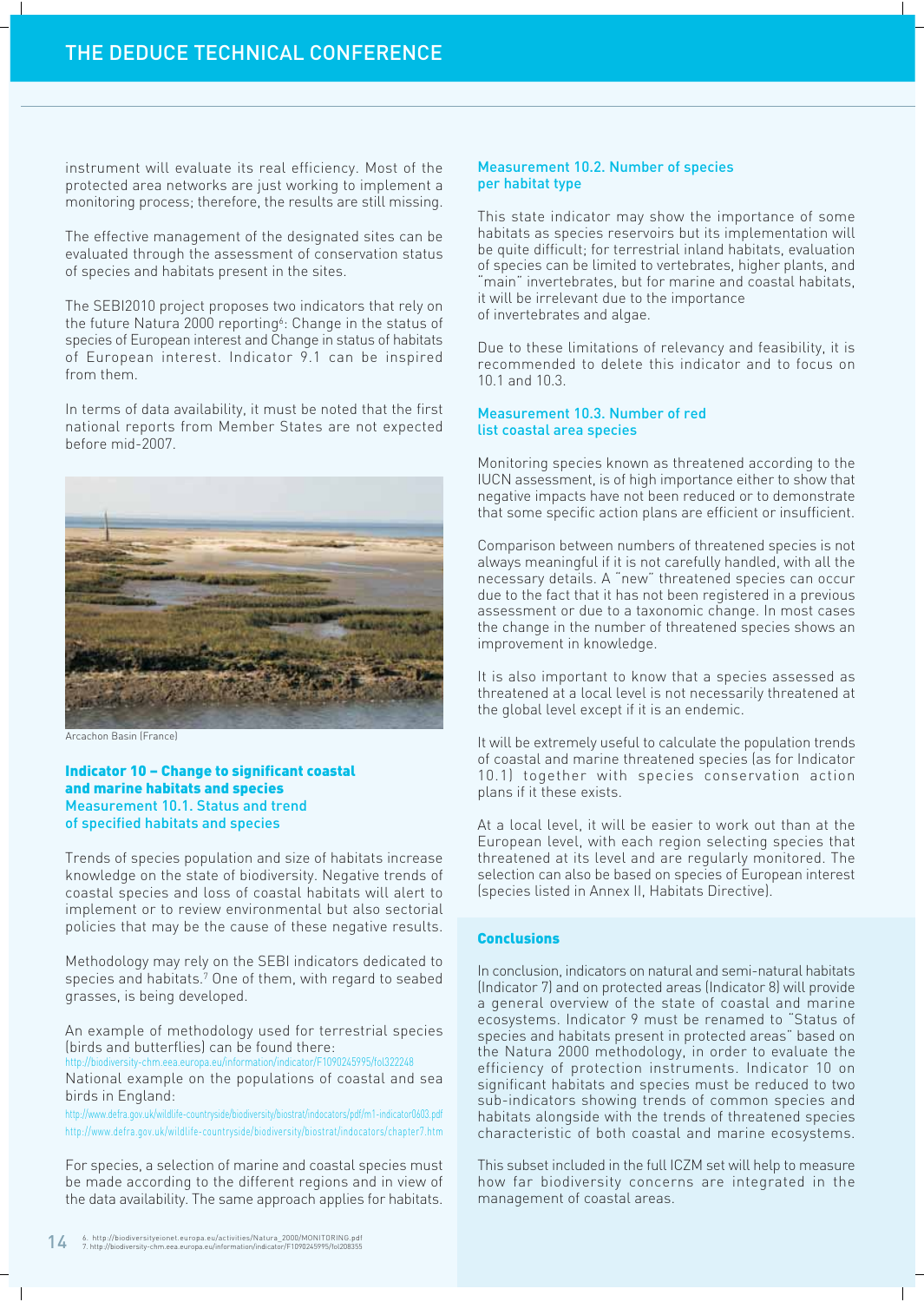## >>> GOAL 3 "TO PROMOTE AND **SUPPORT A DYNAMIC AND SUSTAINABLE COASTAL ECONOMY"**

By Bernard MAZIJN, Director, Head of the Policy Unit, State Secretary for Sustainable Development and Social Economy. Visiting Professor/President, Ghent University - Centre for Sustainable Development

#### 1. Introduction

The Brundtland definition of sustainable development has often been quoted. The importance of the three pillars (i.e., ecological, social, and economic pillar) - sometimes enriched with the institutional and cultural dimension - has been stressed at all times since the Rio Conference. Lately both (definition and pillars) have been interconnected by explaining that environmental protection forms a condition with the objective to develop the society by means of the economy.

It is within this context that a strategy for an Integrated Coastal Zone Management (ICZM) should be framed and seen as part of a National Strategy for Sustainable Development.<sup>8</sup> A set of key indicators is meant to measure sustainable development in a certain area, such as the coastal zone. It is also a learning tool at the strategic level for all actors involved in ICZM, based on the follow-up of the evolutions over time.

The design of a set of key indicators should be based on a common vision of the sustainable development, c.g. ICZM, based on the following principles<sup>9</sup>:

- In relation to the environmental pillar:  $\blacktriangleright$ rational use of the space and environment, stand still of the quality of the environment, protection of the biodiversity, safequard of the quality of the private and public infrastructure;
- $\geq$ In relation to the social pillar: equity, social cohesion, open attitude and diversity, solidarity;
- $\geq$ In relation to the economic pillar: an optimum between the supply and demand in a quantitative as well as in a qualitative way.

In fact, developing a common vision before working at a list of key indicators is one of the internationally accepted Bellagio Principles<sup>10</sup> "These principles serve as guidelines for the whole of the assessment process including the choice and design of indicators, their interpretation and communication of the result." In total, ten principles have been defined: quiding vision and goals; holistic perspective; essential elements; adequate scope; practical focus; openness; effective communication; broad participation; ongoing assessment; institutional capacity.

#### 2. Goal 3 and the listed indicators

This paper is an input to the DEDUCE Technical Conference (Tarragona, March 2<sup>nd</sup>, 2007), especially related to Goal 3 -"Sustainable economic opportunities and employment options.<sup>11"</sup> It reviews the four related indicators (composed of several measurements) proposed by the ICZM Working Group on Indicators and Data (WG-ID) in 200412:

- 12 Patterns of sectoral employment
	- 12.1 Full time, part time, and seasonal employment per sector
	- 12.2 Value added per sector
- 13 Volume of port traffic
	- 13.1 Number of incoming and outgoing passengers per port
	- 13.2 Total volume of goods handled per port
	- 13.3 Proportion of goods carried by short sea routes
- 14 Intensity of tourism
	- 14.1 Number of overnight stays in tourist accommodation
	- 14.2 Occupancy rate of bed places
- 15 Sustainable tourism
	- 15.1 Number of tourist accommodations holding EU Eco-label
	- 15.2 Ratio of overnight stays per number of residents

Discussing the different indicators (and measurements) in detail, the question of whether and how Goal 3 is in line with the principles related to the economic pillar, as mentioned in 1. Introduction, calls for an answer. In other words, is the supply side as well as the demand side reflected in the proposed indicators from a quantitative and a qualitative point of view?

15

<sup>8.</sup> See the conclusions of the European Council of Gothenburg (15-16 June 2001) and the Plan of Implementation (Art. 163)<br>8. See e.g. De Rynck, F., et al., Normative Kader Stadsmonitor (in Eng. "Normative Famework for Monin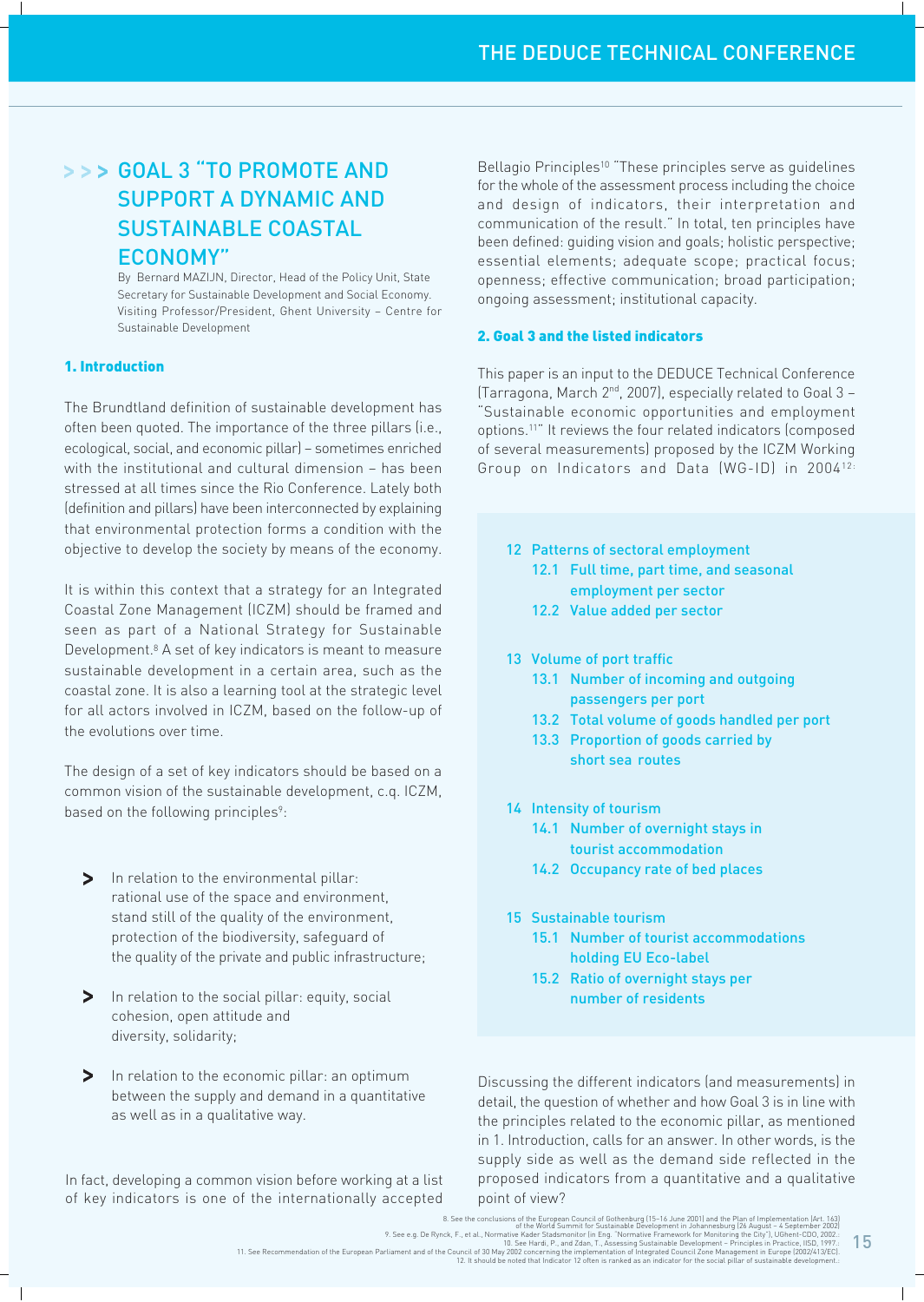#### 2.1. Indicator on the patterns of sectoral employment

The development of employment options is one of the main topics that are taken into consideration in the local strategies. By following changes in employment in the economic sectors (tourism, port, etc.), trends and developing patterns can be detected. A sustainable society is partially realised with the creation of stable and qualitative jobs within different sectors. This indicator roughly demonstrates whether this goal is achieved.

Within the context of sustainable development, (un) employment is an important socio-economic indicator. Taking into account the principles valid for the economic (and social) pillar, it may be expected that the measurements are defined as - indeed - employment per sector, and also as unemployment per group of the population (or any ratio). There above, it can also be stated that there is a need for qualitative indications of the employment in the coastal zone (personal statute, payment, etc.). These kinds of measurements can complete the image of the employment pattern.

Measurement 12.1, further defined in the methodological worksheets as "Employment by economic activity, employment status and place of work," seems to take into account all those considerations by using a long set of parameters. However, it can be discussed if this indicator/measurement is meeting the Bellagio Principles. At least three principles are not applicable: practical focus; openness; effective communication. Therefore, it can be recommended to split the indicator and/or the measurements in different parts and to look carefully if the proposed methodology is that easy to be repeated every one, two, or three years.

The measurement "Value added per sector" gives an indication of competitiveness. This can be influenced by different factors such as intensity of capital, the organisation structure, a technical progress, etc. However, from a sustainability point of view, the question arises how the measurement "Value added per sector" (under the indicator "Patterns of employment") is interpreted: labour is often seen as a cost. So, a decrease in this measurement could plead for more capital-intensive rather than labour-intensive investments at the coast, e.g. in the port. There above, companies that have registered offices outside of the region, but their activities are in the region, are not included. In other words: for those companies, datasets on added value are seldom de-centralized and hence cannot be traced down to activities actually developed at the coastal zone.



Fish market in Brugge (Belgium) / author : VLIZ (Hamerlynck)

#### 2.2. Indicator on the volume of ports

Maritime activities have a clear economic and social impact. Ports have fluctuating degrees of benefits or disadvantages to the local and regional economy and to the environment. Ports are also important for the support of economic activities in the hinterland, since they act as a crucial connection between the sea and land transport. The measurements under the indicator "Volume of port traffic" provide a good view of the development of a harbour and its economic activity. Except for some observations, a general support can be expressed for the three measurements in terms of being quantitative measurements:

The "Number of incoming and outgoing passengers per port" is a significant source of income, and shutting down a ferry service or building a new terminal for cruise ships can drastically change the future development. The significance of local tourism, the demand for port services, and the pressure to expand port infrastructure (e.g. building roads), therefore, should not be underestimated. For passenger numbers, counts of cruise passengers are only made in ports where they (dis)embark. Hence for some ports passenger numbers reflect only part of the total movements and give no indication of the importance of cruise tourism to port economics.

Demonstrating the relative importance of ports within coastal economies is not an easy task. Nowadays, cargo is loaded and unloaded mechanically, making it hard to evaluate the effect of changes in the "Volume of goods handled per port," e.g. on the local employment in ports. It is also difficult to trace whether the income of ports is invested in the local economy or if the money is spent elsewhere. It is certain, however, that a year-to-year increase in handling capacity will require an expansion of the port facilities, such as extra dockyards and roads, coastal defence structures, and new repositories to store the goods. This will induce both positive and negative effects on the local and regional economy and the environment.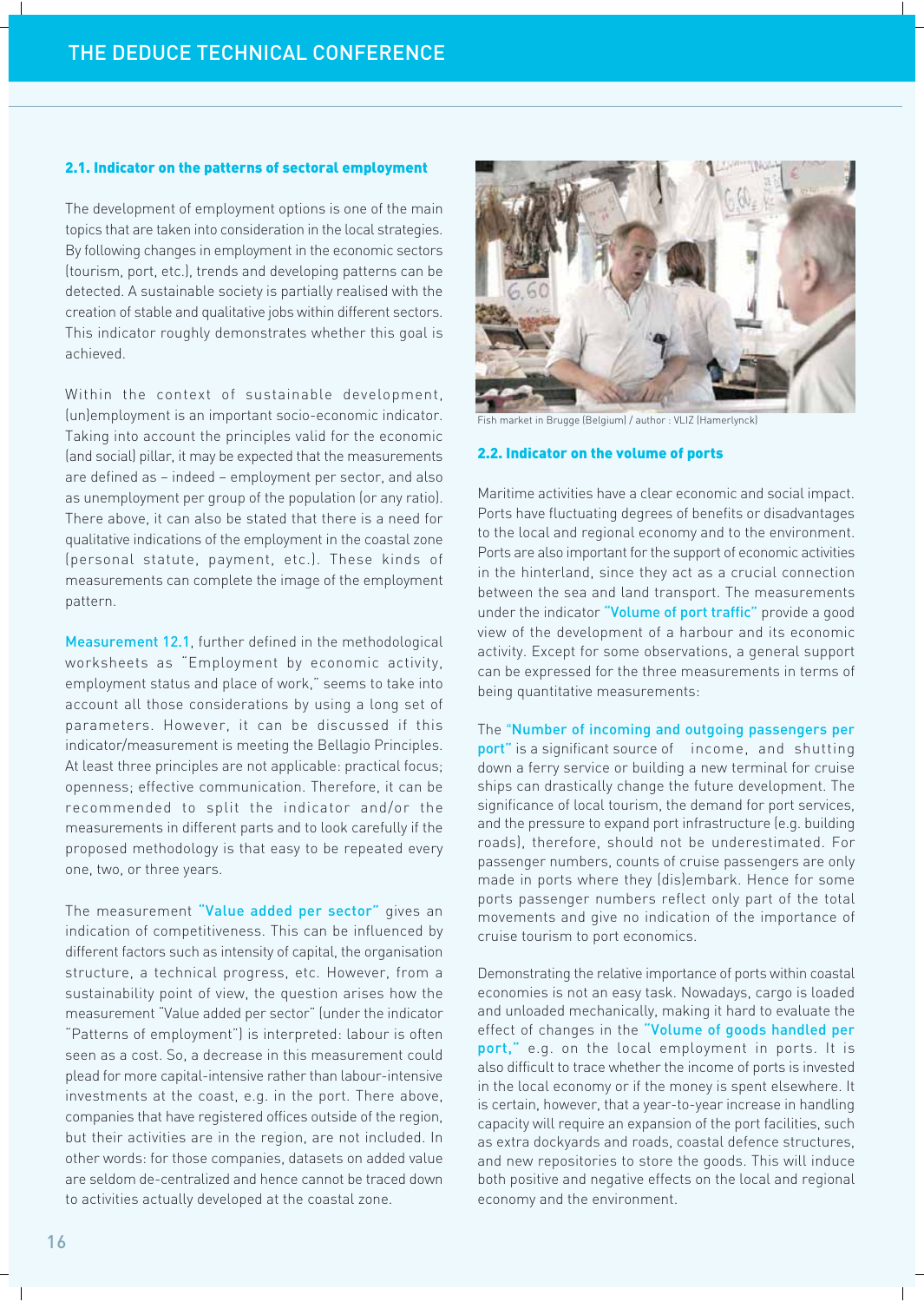Having an insight on the "Proportion of domestic freight carried by sea" is indeed crucial for sustainable development. The functional unit of a "ton-transportkilometre" calculating the environmental impact is one element for promoting short sea routes. However, more accurate statistics are needed. Data for short sea shipping and oil pipelines are based on estimations, and the data are not readily accessible for all ports.

And last but not least, in relation to the quantitative aspects of this indicator, it should be stressed that the match between the increasing volume and the feasibility of handling it will be determined by taking into account environmental and social considerations.

Regarding the local impact of the "volume of goods," it could be related to the "value added" in the coastal zone (see the second measurement under the indicator "Patterns of sectoral employment.") This would enable us to measure whether increasing volumes of handled goods are actually stimulating the local economy/ are actually resulting in a stimulation of the development of the local economy (different from port activities).



Containertraffic in Zeebrugge<br>(Belgium) / author : VLIZ (Delva)

#### 2.3. Indicator on the intensity of tourism

From the perspective of being a quantitative indicator, this indicator with its two measurements is capturing part of what it was intended to capture. The question arises why the day-to-day tourists are not included; neither is the number of non-residential apartments (rented accommodation) at the coast. Both are important drivers of the coastal economy and the inclusion of data on both issues needs to be stimulated, taking into account the environmental and social concerns. The latter plays a role when optimising the supply and demand within the context of sustainable development.

The proposed indicator and its measurements fail to describe the qualitative offer of tourist infrastructure. This refers, inter alia, to the accessibility of the hotels, apartments, etc. and to the attainableness by (public) transport.

Monitoring trends in the volume and quality of tourism provides coastal municipalities and planners with substantial data and - in combination with other measurements such as population numbers, population density, and number of second homes - it can lead to an interpretation of the data in a much broader context for the purpose of integrated planning. However, in spite of the importance of tourism for many coastal economies, the data are surprisingly scarce and scattered.



Beachpalace Blankenberge (Belgium) / author : Daniel de Kievith

#### 2.4. Indicator on sustainable tourism

The number of overnight stays in tourist accommodations may affect the social and economic development of a certain area. The extent of residential tourism should be taken into account when defining the social carrying capacity of a coastal community. Sustainable tourism requires a proposal for development in which the people, the environment, and the local culture are respected. This will enhance the quality of life, benefiting both the tourists and the local population. So, the proposed indicator with its two measurements is for sure contributing to an assessment within the context of sustainable development.

However, a couple of observations are justified. Currently, not all prestigious eco-labels for tourist accommodations operating in the EU have joined the VISIT label. It will also demand further time and effort to increase the adherence of accommodation to the EU Flower eco-label. Local datasets are available from the national focal points only. The quality and availability of time series may vary between the responsible label administrators and coordinators for each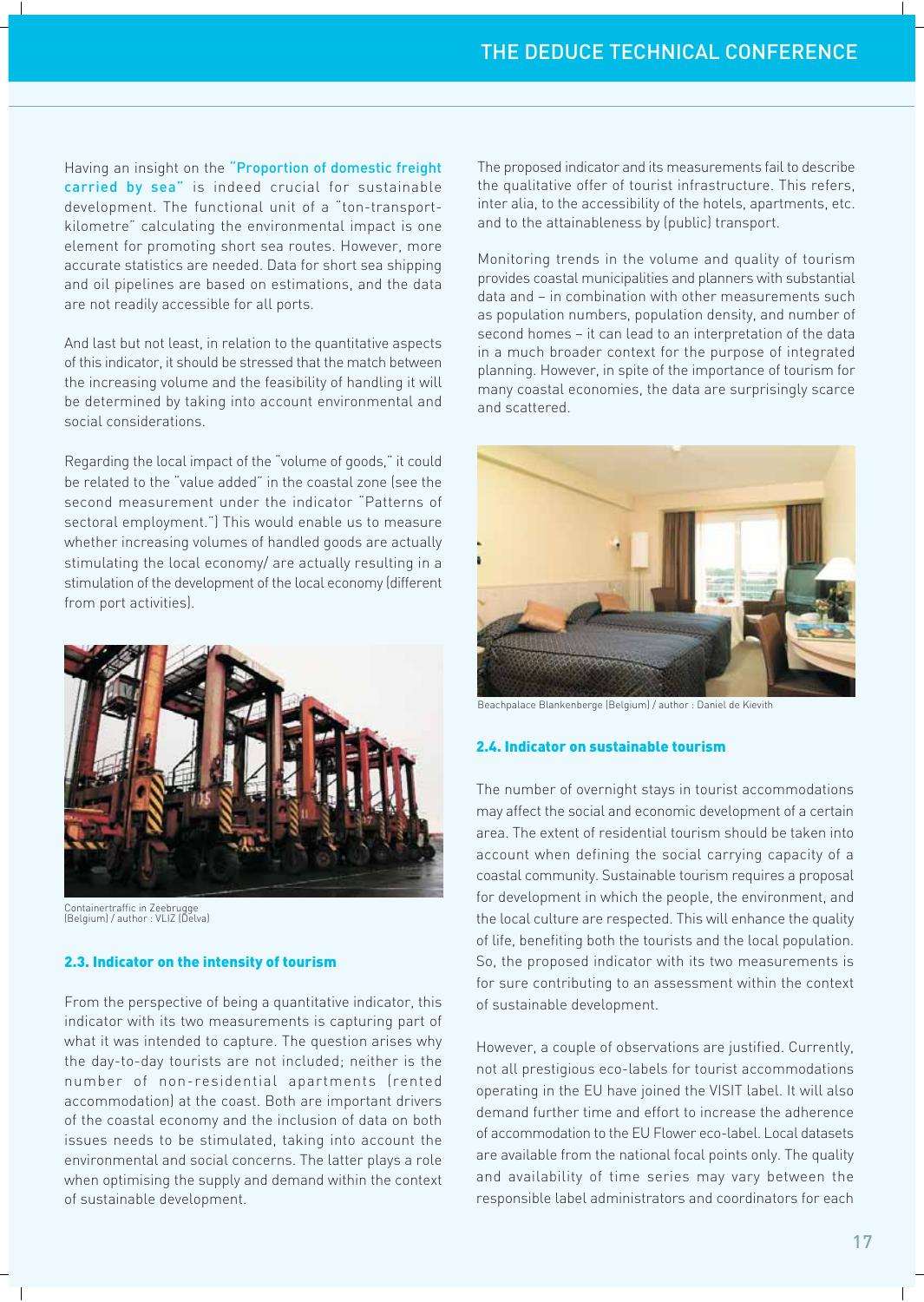country. The ratio of overnight stays to the number of residents is too coarse at the district level, since tourist pressure at the coast is concentrated in specific bathing resorts. For a more accurate evaluation of the pressure exerted by tourism, the number of overnight stays spent in second homes and rented property, and the seasonal character of these, also should be taken into account. Finally, we need to know more about the impact of visitors on local landscapes and social/natural environment.

#### 3. In conclusion

This paper deals with the indicators and their measurements proposed under Goal 3 - "Sustainable economic opportunities and employment options" of the DEDUCE project. The indicators are focussing on employment and on economic sectors (port, tourism).

Before discussing the different measurements, the introduction describes, what could be expected within the context of sustainable development. The framework and the Bellagio Principles have been shortly reiterated.

Another conclusion is related to the observation that most indicators/measurements deal with quantitative aspects lacking equally important socio-economic qualitative considerations. Besides the fact that this is related to an optimisation of supply and demand, it is crucial for a long-term perspective of the socio-economic development of the coastal zone within the context of sustainable development.

In other words, local communities in the coastal zone depending only on the volume of port traffic and intensity of tourism are a weakness of socio-economic development. Within the Belgian context, for example, another indicator has been proposed: the number of starting enterprises versus the failures in year X, focusing on SME's (small and medium enterprises) and independents.

In conclusion, the proposed indicators to measure progress in achieving sustainable economic opportunities and employment options (Goal 3) form a first basis that should benefit from further discussion. Fine-tuning of the proposed indicators should possibly be complemented with additional indicators, in particular, measurements to address the degree of sustainability of the economic activities.

One major conclusion is that each of the indicators /measurements should be linked to other ones. Interlinkages between indicators/measurements are important. Reflection on whether or not an increase in indicator value is contributing to sustainable development should be discussed.

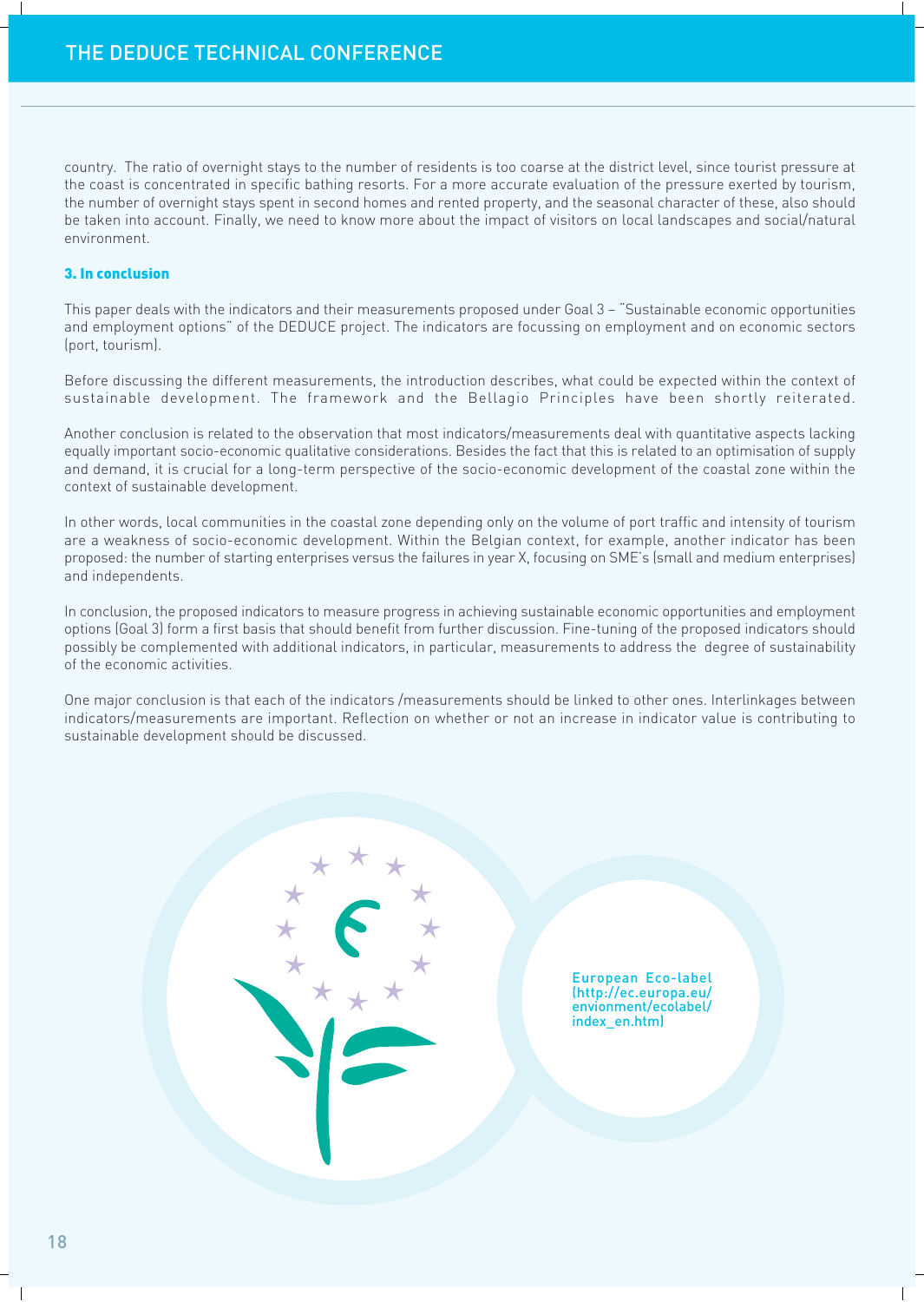## >>> GOAL 4 "TO ENSURE THAT **BEACHES ARE CLEAN AND THAT COASTAL WATERS ARE** UNPOLLUTED"

Dr Maciej Borsa, Deputy Director, Department of Spatial Order and Architecture, Ministry of Construction, Poland and Clive Gilbert, Technical Director, Schéma d'Aménagement Intégré du Littoral (SAIL)

Litter-strewn beaches, dirty water and oiled seabirds are obvious signs of an environment under stress. But polluted coasts and seas do not impact only on the environment. In the late 1980s, it was estimated that algal blooms in the northern Adriatic led to tourism losses of around EUR 150 million each year. Again, closure of fishing grounds because of diarrhetic shellfish poisoning cost coastal communities in Galicia over EUR 360 million in lost wages during the mid-1990s. The EU and other international organisations have introduced a series of regulations over the past thirty years aimed at reducing pollution incidents. Hence the indicators used to assess goal 4 describe both the state of the coast and the effectiveness of abatement strategies. The Water Framework Directive is the latest piece of legislation designed not only to evaluate water quality but also to identify the drivers and pressures leading to environmental degradation.

#### **Indicator 16 - Quality of bathing water**

Measurement 16.1 - Percent of coastal bathing waters compliant with the quide value of the european bathing water directive

Dirty seawater is a hazard to bathers. It commonly causes diarrhoea and gastro-enteritis and, more rarely, lifethreatening illnesses such as salmonella and hepatitis.

Dirty water is also a threat to marine life and a deterrent to holidaymakers and tourists. The Bathing Water Directive was introduced in 1976 in an attempt to cleanse bathing waters without restricting further development at the coast. The indicator should evaluate whether or not regulation has had the desired effect.

Samples of bathing water are taken at regular intervals at designated sites by national or regional authorities two weeks before and then during the bathing season. The samples are analysed for the presence of coliform bacteria, faecal coliform bacteria and faecal streptococcus bacteria. Results are displayed locally during the season and also reported to the European Environmental Agency which posts them on a dedicated website. The total population of sampling points should include those that are non-compliant and care must be taken with so-called 'wet weather waivers' but other than that, calculating the measurement is straightforward.

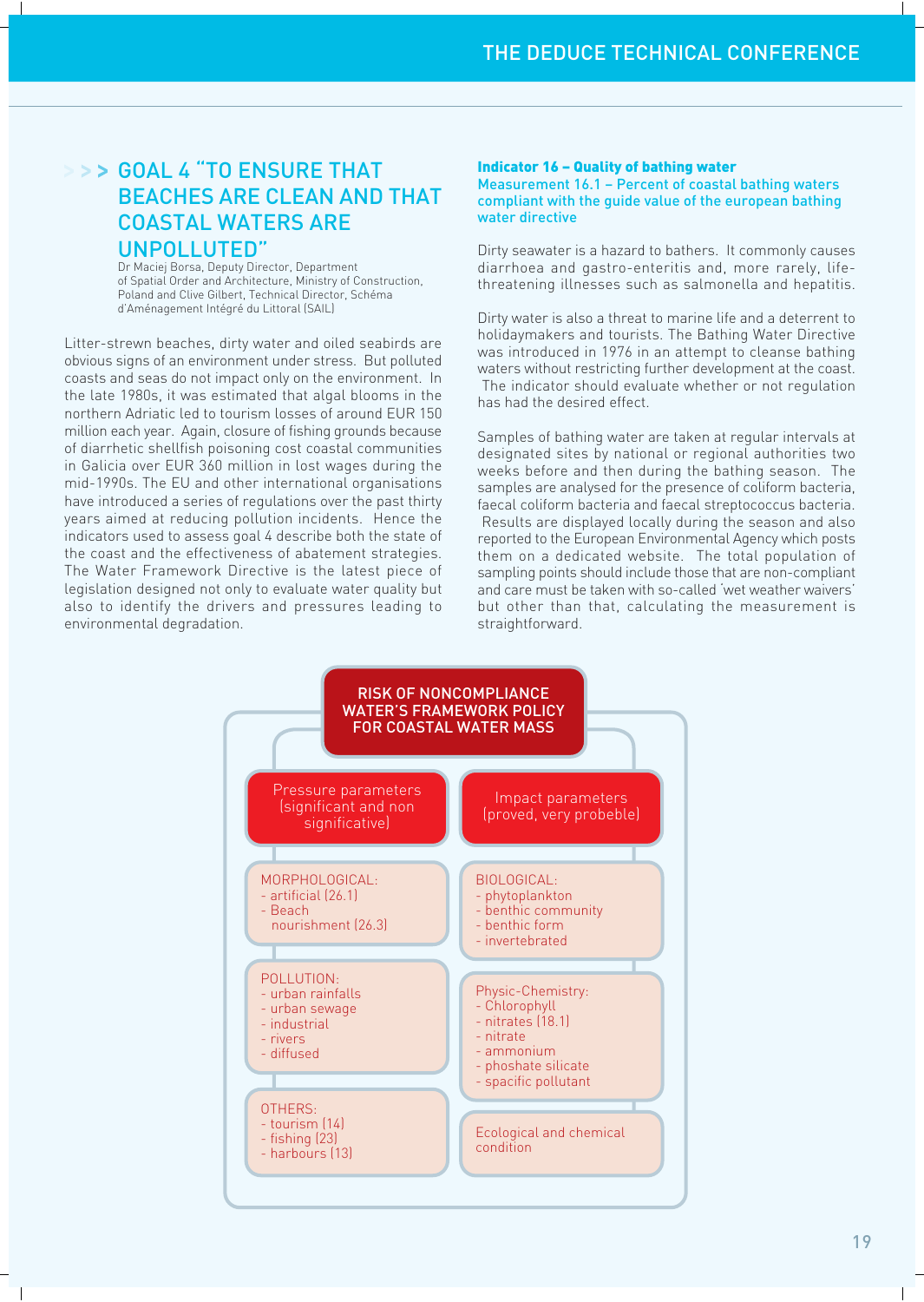The indicator scores well on a number of counts. Data are produced across Europe to a common protocol thus allowing comparisons to be made between and within countries and regions. As the indicator is based on results from many thousands of sampling points, it is possible to track compliance at any geographical scale, from country to region to holiday resort to specific bay or beach. There is a demonstrable trend and clear inferences can be drawn about the relationship between the regulation and the results. Quality of bathing water is one of 37 core environmental indicators monitored by the European Environment Agency.

Almost 95% of sites monitored for dirty seawater comply annually with the Directive's Mandatory value; between 80% and 85% meet the 20 times stricter Guide value (although the long-term trend of rising compliance has been disrupted in a number of countries over the past several years, mainly as a result of shifting weather patterns). Increased compliance is almost always a result of investment in sewage treatment plants. The indicator suggests, therefore, that environmental degradation can be decoupled from development by targeted regulation. Although a revised Bathing Water Directive was introduced in March 2006 with new emphases on public information and forecasting shortterm pollution incidents, the scheme does not necessitate changing the current measurement.

#### Indicator 17 - Amount of coastal. estuarine and marine litter Measurement 17.1 - Volume of litter collected per given length of shoreline

There is no doubt as to the economic, social and environmental damage caused by coastal and marine litter. It is estimated that 100,000 sea mammals are killed each year worldwide by ingesting plastic bags or bottles, or becoming entwined in discarded fishing line. A survey of dead fulmars in the Southern North Sea over a five-year

period revealed that 98% had plastic debris in their stomachs. A Marine Conservation Society Beachwatch survey in 2003 in the UK recorded an average of 2,000 pieces of litter per kilometre of coastline. Items collected regularly include sewage-related debris, medical waste, oils and fats, polystyrene and plastics of all sorts.

Litter-strewn beaches are a deterrent to holidaymakers and tourists and local authorities spend millions each year in collecting litter from beaches and inshore waters. The International Convention for the Prevention of Pollution from Ships forbids dumping at sea; so does the London Convention (1972), the OSPAR Convention (1992) and the Barcelona Convention (1999 and 2004). Most recently, the EU Port Reception Facility Directive (2002) was introduced to enforce the proper disposal of waste from ships in port. The indicator, therefore, has four objectives: to raise awareness of the significance of the issue, to monitor trends in the volume of litter discarded, to identify sources of litter ahead of targeting perpetrators, and to evaluate the relative success of regulations in tackling the problem.

Despite the significance of the issue, data collection is piecemeal and annual surveys are largely dependent on the goodwill and enthusiasm of volunteers and NGOs. Where surveys do take place, they are often conducted under the auspices of the International Coastal Cleanup of the Ocean Conservancy which receives results and makes them available to enquirers. Since 2000, OSPAR has co-ordinated regional surveys in the North Sea and North West Atlantic. Attention is now being directed to streamlining methodologies and reporting formats. Most voluntary sector surveys count numbers of items of litter per given length of coastline whereas municipalities generally report volume of litter collected by weight. It should be possible to agree on a consistent method of determining the amount of litter discarded. By weight is satisfactory providing that municipalities (or whoever is responsible for collection and disposal) separate material into that gathered from proper reception facilities ('good' litter) and that collected from the environment ('bad' litter). Because this would impose a considerable cost in both time and money on local authorities. it is unlikely to happen. Hence number of items collected per given stretch of coast is preferred.

This method has an advantage in that it only gathers 'bad' litter and thus makes it easier to identify the source. Trends in the volume of discarded litter suggested by the indicator can be no more than indicative while data collection relies on sample surveys which necessarily vary from place to place and year to year. Having said that the indicator can play a role in drawing attention to the economic and environmental cost of coastal and marine litter.



Noirmoutiers (France)

For example, almost all European pleasure boating associations have now adopted codes of conduct which they recommend to their members. Waste disposal facilities are more widespread and user-friendly and many holiday resorts display information about litter and its varying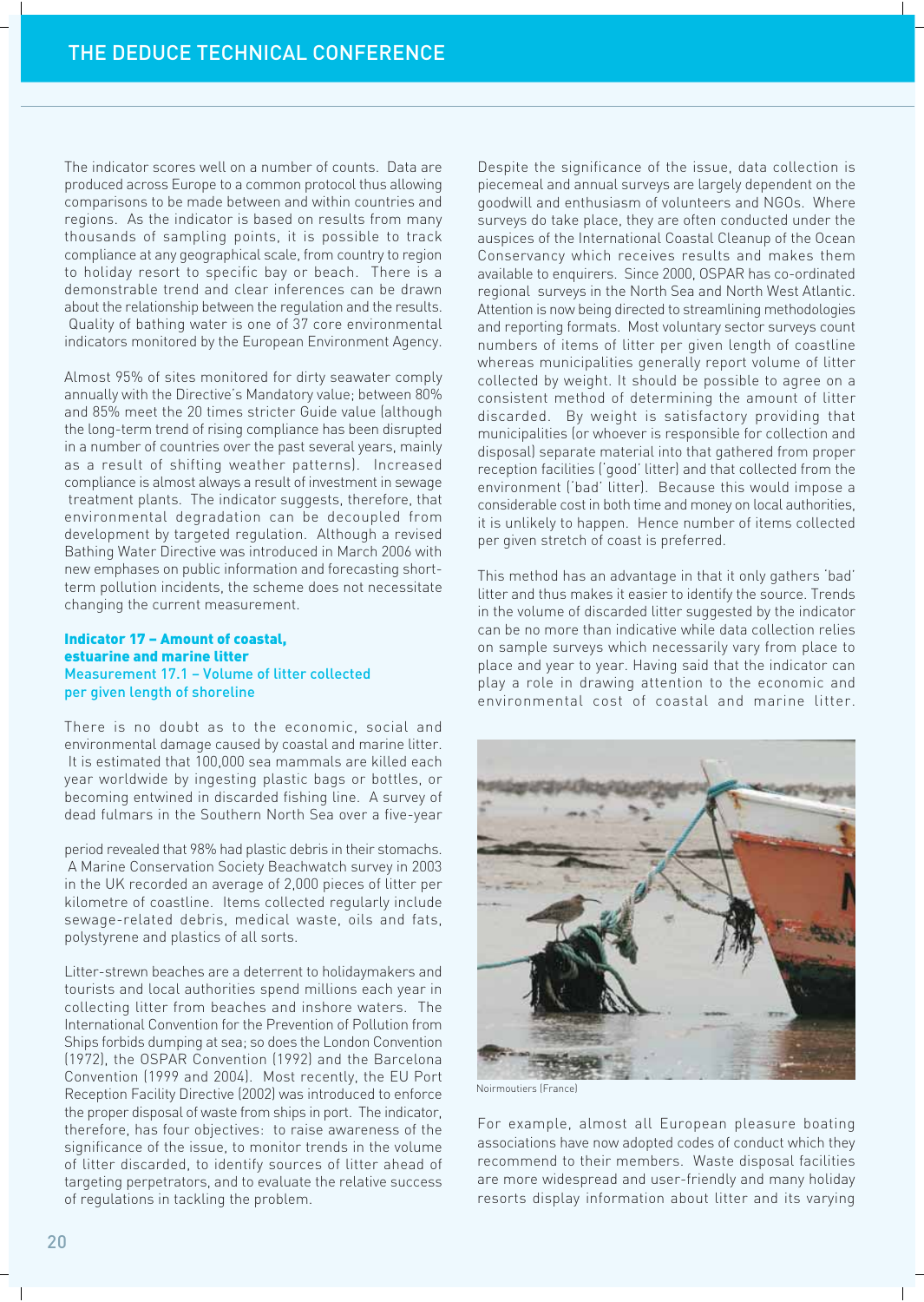impacts. Research has also demonstrated that tough regulations can force changes in behaviour if waste disposal is easy and ubiquitous. If surveys isolate wilfully discarded material from that disposed of responsibly, it is possible sometimes to identify the source and hence target the perpetrator. The way forward is to encourage each of the existing Conventions to include coastal and marine litter in their list of Ecological Quality Objectives which should ensure greater governmental concern than has been in evidence before now

#### **Indicator 18: Amount of nutrients in coastal waters** Measurement 18.1: Average winter concentrations of nitrates and phosphates in coastal waters

Nutrient enrichment or eutrophication can cause excessive growth of phytoplankton. The consequent 'algal blooms' disrupt normal functioning of ecosystems leading to decreased biodiversity, changes in species composition and dominance, and toxicity effects. Under eutrophic conditions, dissolved oxygen increases during the day but is greatly reduced after dark by the respiring algae and by micro organisms that feed on the increasing mass of dead algae.

When dissolved oxygen levels decline to hypoxic levels, fish and other marine animals suffocate. As a result, creatures such as fish, shrimp, and especially immobile bottom dwellers die off. In extreme cases, anaerobic conditions ensue, promoting growth of bacteria that produce toxins deadly to birds and mammals. Human activities can accelerate the rate at which nutrients enter ecosystems. Runoff from agriculture and development, pollution from septic systems and sewers, and other human-related activities, increase the flux of both inorganic nutrients and organic substances into coastal marine ecosystems. The concentration of nutrients in coastal (and offshore) waters has been monitored in northern Europe for more than twenty years.

The indicator is based on data collected by Member States and forwarded to the relevant Convention. The International Council for the Exploration of the Sea is responsible for deep water assessment. Protocols for measuring enrichment are well-established and derived information is widely available.

The problem with the data is not with its collection but with its interpretation. Generally speaking, there is a direct correlation between enhanced nutrient levels in coastal waters and input of nutrient loads from both point and diffuse sources. Again speaking generally, nitrogen is associated with run-off from agriculture and phosphorous with run-off from built-up areas. The difficulty lies when greater precision is required. Eutrophication can result free from human agency and be subject to local weather conditions, degree of salinity, surface water temperatures, prevalent biodiversity, and so on.

Extraneous factors are minimised in winter. Besides, in winter biological uptake and turnover is at its lowest which result in the highest inorganic nutrient concentrations. Hence the measurement used to monitor the indicator average winter concentrations - is considered satisfactory.

#### **Indicator 19: Amount of oil pollution** Measurement 19.1: Volume of accidental oil spills Measurement 19.2: Number of observed oil slicks from aerial surveillance

Aerial surveillance of illegal and accidental discharges is carried out by special aircraft that cover part of the eastern Atlantic, the North Sea, the Baltic sea and the northern part of the western Mediterranean. More recently, remote sensing has been used successfully to detect oil slicks in the Mediterranean. Data on spills is also collected by the Regional Marine Pollution Emergency Response Centre for the Mediterranean Sea and the International Tanker Owners Pollution Federation. The picture overall is encouraging. The number of slicks (and by inference the volume of oil) has been either stable or reducing for the past twenty years or so. There are more oil slicks than accidents because of illegal discharges.

Data collected are reliable, robust, accurate and the results easily obtained. Trends are detectable and comparable between regional seas. There are methodological discrepancies but these are being ironed out. However, no surveillance is conducted across large parts of the central and eastern Mediterranean.

Oil spills are confined mainly to navigation corridors and may cause significant local damage on beaches, and to fish, shellfish and bird populations. Paradoxically, in areas of intense shipping activity such as the southern North Sea through which pass on average 250 ships per day, the cumulative volume of small discharges, the majority less than 1m<sub>3</sub>, can often exceed the amount of oil lost in a major accident such as that of the Sea Empress or Erika. Collecting information about small spills is difficult and costly. Systems for monitoring beaches and inshore waters are ideally included in regional authority emergency response schemes.

Aerial (or satellite or radar) surveillance is necessary for monitoring large sea areas. The results from such programmes indicate whether or not various technological improvements to ships and navigation, geographical restrictions on where ships can sail, improvements in training for masters and crews, plus the impact of prosecutions for illegal discharges (a rare commodity), are all having an effect on the amount of oil spilled. However, the cumulative impact of small spills is probably underestimated. Longterm research has shown that the number of oiled seabirds is an excellent surrogate for chronic oil pollution at sea. Hence it may be advantageous to develop a further measurement which monitors the number of oiled seabirds of a particular species as a proportion of the total population of that species.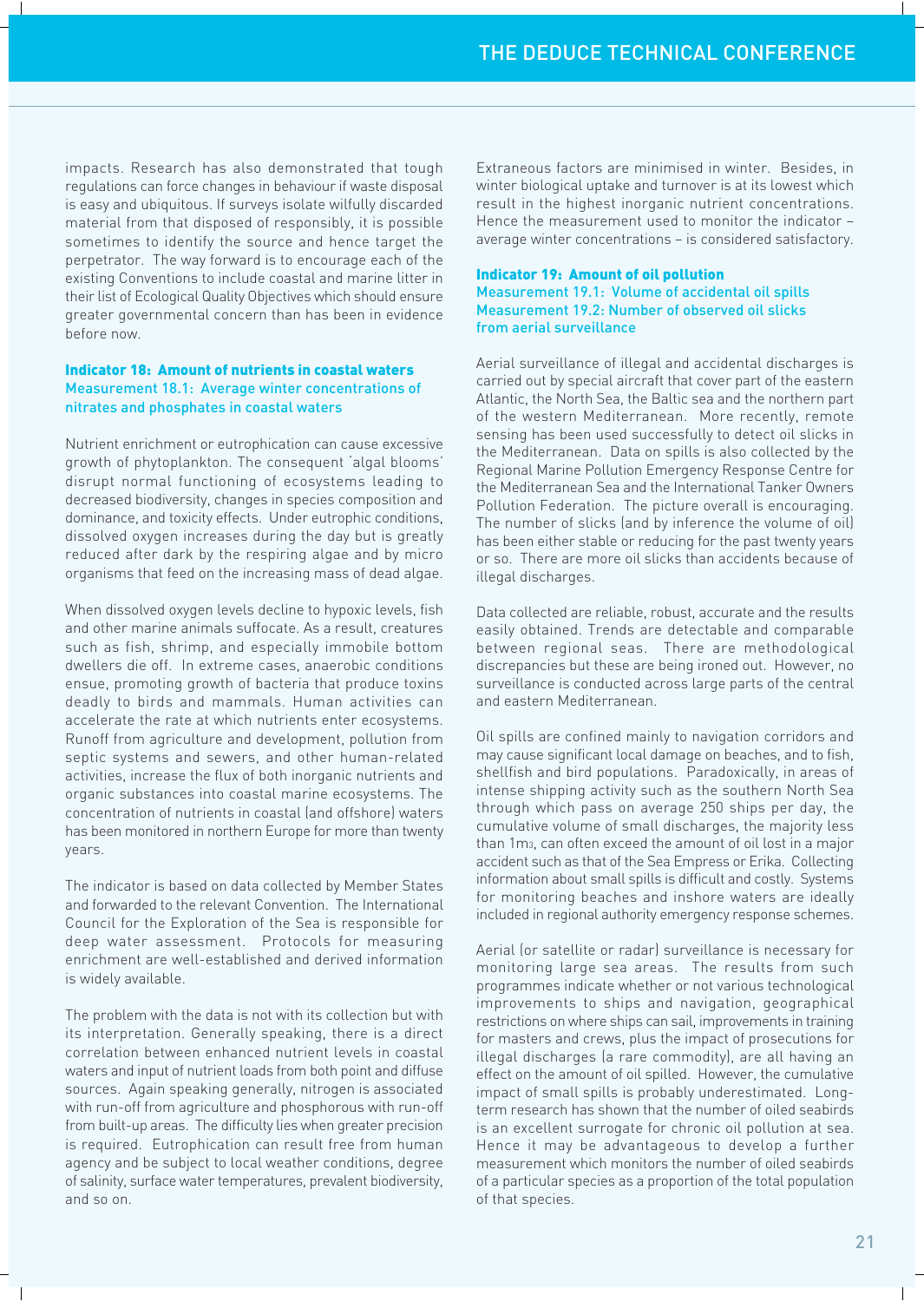## >>> GOAL 5 "TO REDUCE SOCIAL **EXCLUSION AND PROMOTE SOCIAL COHESION IN COASTAL COMMUNITIES"**

By Stefano Belfiore (Intergovernmental Oceanographic Commission), Saviour Formosa (MEPA), Michelle Borg, (MEPA)

This paper reviews the indicators proposed by the Working Group on Indicators and Data of the EU ICZM Expert Group for measuring social inclusion and cohesion in the coastal zone, taking into account the tests carried out by the DEDUCE project in 2006.



#### **Indicator 20 - Degree of social exclusion Measurement 20.1. Indices of deprivation**

One of the objectives of ICZM is to reduce social exclusion and promote social cohesion in coastal communities, which can be measured by focusing on aspects such as employment/unemployment and deprivation. This allows coastal managers to consider the concerns and interests of stakeholders, measure and evaluate the impacts of management decisions on coastal communities, and demonstrate the social value of coastal and marine resources.

This measurement has two parameters: (a) the rate of unemployment and (b) a national or regional representative measure of the rate of deprivation to be calculated at NUTS 5 level for the three most recent census or sampling points. While the rate of unemployment is a commonly utilized parameter of social exclusion, no common definition of deprivation exists. The proposed methodology suggests flexibility in the identification of the appropriate parameter depending on the national or regional context. Coastal specificities that may require appropriate social policies can

be identified when comparing rates of unemployment and deprivation in coastal and non-coastal NUTS 5.

It appears that, when taken in isolation, the rate of unemployment may reveal differences between coastal and inland regions without explaining them. In order to monitor whether changes in the coastal economy and ICZM interventions affect the social structure of coastal communities it may be interesting to consider the rate of unemployment in relation to coastal and marine-related activities. Such correlation can highlight whether changes in the rate of unemployment are a result of phasing out of traditional coastal activities such as shipping, shipbuilding and fisheries, and creation of new livelihoods or substitution jobs. In this regard, unemployment can also be seen in relation to the dependency of coastal communities from coastal resources.

While a single measure of deprivation, tailored to national and regional specificities, may suffice, it could be interesting to look at measures of multiple deprivations as deprivation is a multi-dimensional concept that may include material, social, or relational aspects<sup>13</sup>. Deprivation could also refer to acceptable environmental conditions related to human health, access to socially-cohesive infrastructures, enhancement of the social capital, public access to coastal and marine spaces and resources, as well as household and land/water tenure, family allowances, or work injuries. It may be opportune to investigate the possibility of improving this measurement into a composite one that includes one base measurement with parameters that address both social exclusion and inclusion. Issues such as intergenerational solidarity and safety factors need to be considered to enable a community to be coherent and thus allow for a degree of measurement for social cohesion.

This approach may allow better linking the parameters to other indicators of other domains, provided that necessities that are specific to coastal zones are identified.

Regional and local data appear to be normally available for the two parameters from statistical institutes and ministries of labour and industry. Temporal resolution can be done yearly or more.

#### **Indicator 21 - Relative household prosperity** Measurement 21.1. Average annual earnings

Information on average annual earnings as an expression of household prosperity allows for comparisons among regions (coastal and hinterland) and different economic structures.

The measurement is based on two parameters: (a) the median gross annual earnings of employees living at the coast and (b) the median gross annual earnings of employees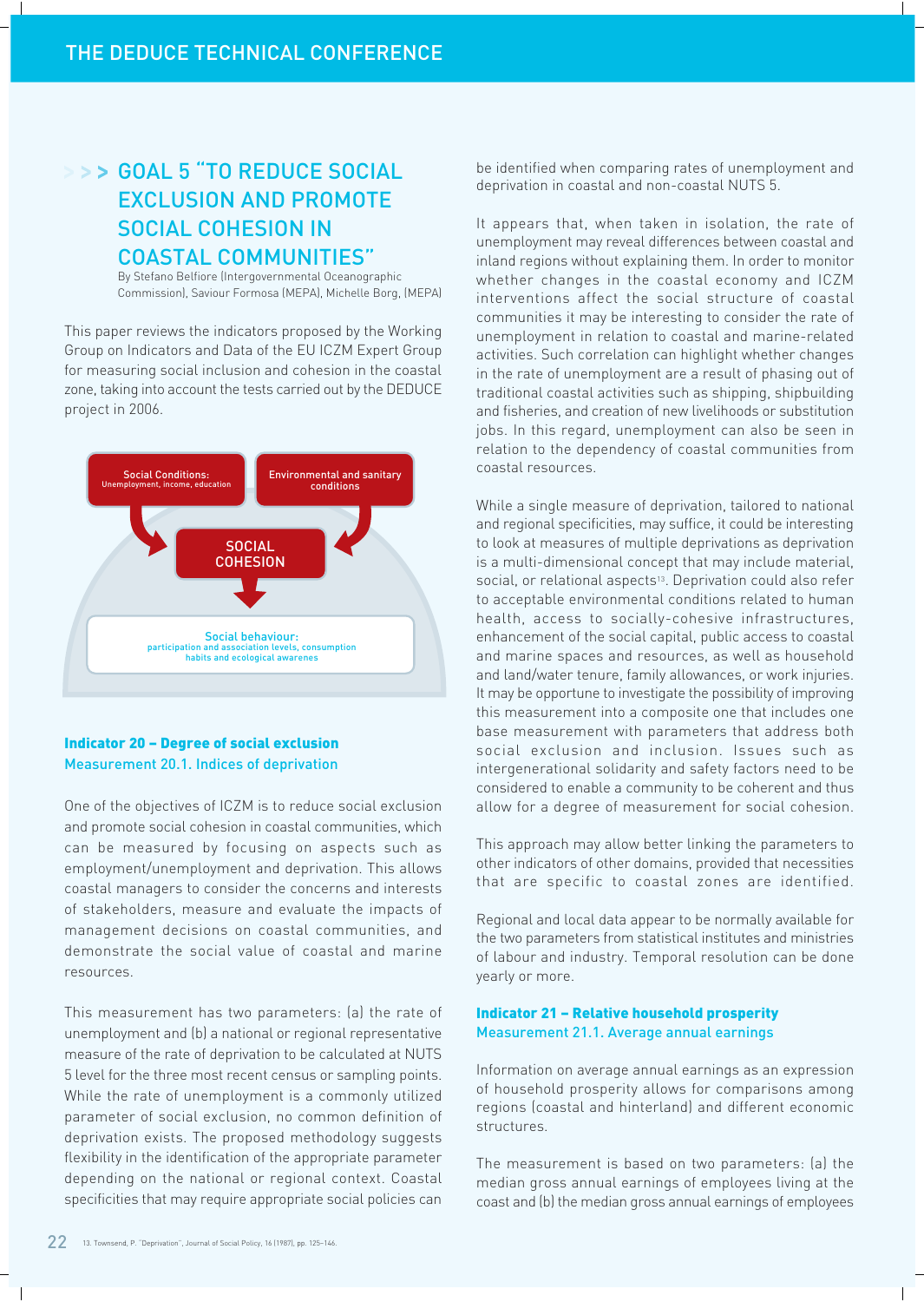living in non-coastal areas in the wider reference region. The parameter should be seen in conjunction with the demographic structure of coastal communities. The economic importance of the coastal zone, that is, the direct benefit values of products and services derived from the coastal zone, is also important. Attention should also be paid to aspects concerning the nature and duration of employment and seasonality.

Data appear to be generally available although not at the required NUTS 5 level.

#### Measurement 21.2. Percentage of population with a higher education qualification

A higher education qualification is an expression of wealth. Measuring the percentage of population of working age with a higher education qualification in the coastal zones and comparing to non-coastal zones may provide additional information to shape the image of coastal socioeconomic systems.

The measurement relies on two simple parameters, (a) the percentage of population of working age with a higher education qualification living in coastal NUTS 5 and (b) the same parameter calculated in the non-coastal NUTS 5 in the wider reference region, for at least the three most recent census points. The methodology refers to the UNESCO International Standard Classification of Education (ISCED).

As the data are derived from census, they can be related to other parameters such as age, sex, employment, status, ethnicity, and other household characteristics. It would be interesting to tabulate the parameter to the average earning, to see if qualified persons are underpaid to limitations in the job offer in the coastal zone with respect to other areas.

Information on higher education qualification is available from national censuses and relatively easy to obtain. However, the temporal frequency of decennial census could be improved.

#### Measurement 21.3. Value of residential property

The value of residential property is an expression of the demand for space and housing in the coastal zone. The attractiveness of the coastal environment should determine higher prices of residential property than inland, with the possible exception of major cities, which usually have higher prices regardless of their distance from the coast. The measurement together with the average annual earnings can reveal possible equity problems like the ability of local residents to purchase property at the coast. On the other hand, higher values of residential property lead to displacement of community, and therefore, could lead to social exclusion.

The measurement has two parameters: (a) the average annual price of residential property at the coast and (b) the average annual price of residential property in non-coastal areas within the wider reference region. The first parameter is measured in postcodes bordering the coast and across a minimum of five years. The first parameter should be



Source: Results of Measurment 21.3 in Catalunga (Generaltat de Catalunga)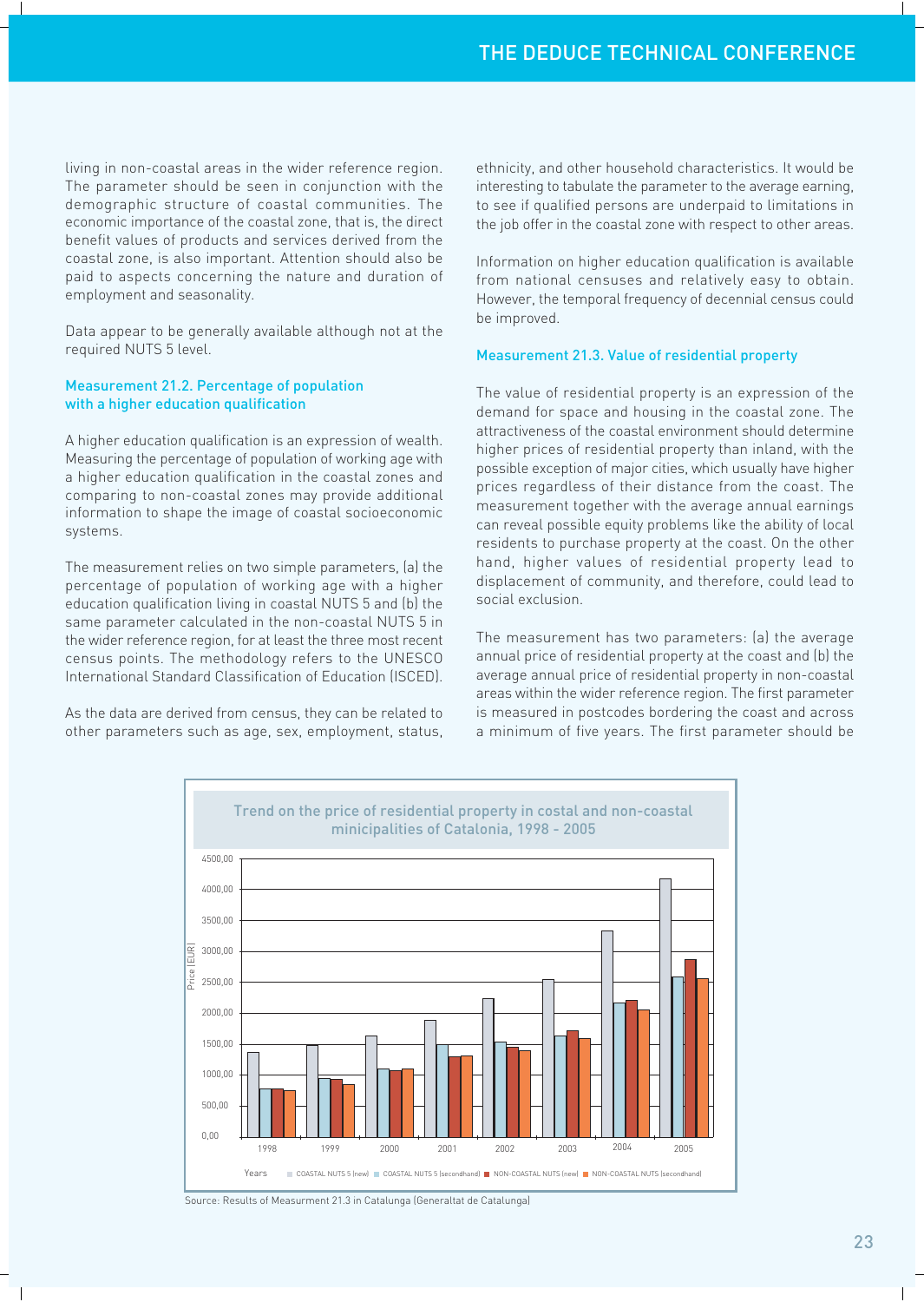compared with the second one across increasing spatial distances from the coast, to determine the threshold after which the value of residential property raises significantly due to the proximity to the coast. The measure can be related to other aspects of social security, such as ownership of a house vs. renting.

The value of residential property is a factor of location, access to services, etc.; therefore, different comparisons should be explored. Changes in the value of residential property should be related also to planning and zoning measures, for example, legislation limiting building in the coastal strip; in this regard, the price could be a function of the limitation of access to the coast.

Data should be available from registers of land and property sales at the national and regional level; however, at times the available data has proved to be unreliable and highly volatile. Attention should be paid to the need to compare the same types of residential property.

#### **Indicator 22 - Number of second homes** Measurement 22.1, Ratio of first to second homes

The presence of second homes can reveal important aspects of the socioeconomic system of the coastal zone. Firstly, second homes are an expression of the attractiveness of a certain location; and secondly, a high presence of second homes in the coastal zone can have significant social impacts. As the housing market evolves towards higher prices housing affordability for local residents may decrease, yet a high presence of second homes can generate local services that may have not been available before. The coastal landscape can be upset by second and holiday homes that do not follow a building style harmonized with the local tradition. At the same time, derelict areas, especially in urban waterfronts, can be revitalized with second and holiday homes.

The measurement consists of three parameters: (a) the number of second homes in coastal NUTS 5 as a proportion of all homes in coastal NUTS 5, (b) the number of second homes in non-coastal NUTS 5 in the wider reference region as a proportion of all homes in non-coastal NUTS 5 in the wider reference region, and (c) the number of second homes in coastal NUTS 5 as a proportion of the total number of second homes in the wider reference region. Particular attention is needed to address the issue of vacancy or irregular use of second homes, as this can be an expression of speculation and social inequity, limiting access to the coast to local residents.

Data appear to be available from housing census on a decennial base, although it should be collected more frequently if a more reliable measurement is desired.

#### **Conclusions and recommendations**

changes in the suggested parameters to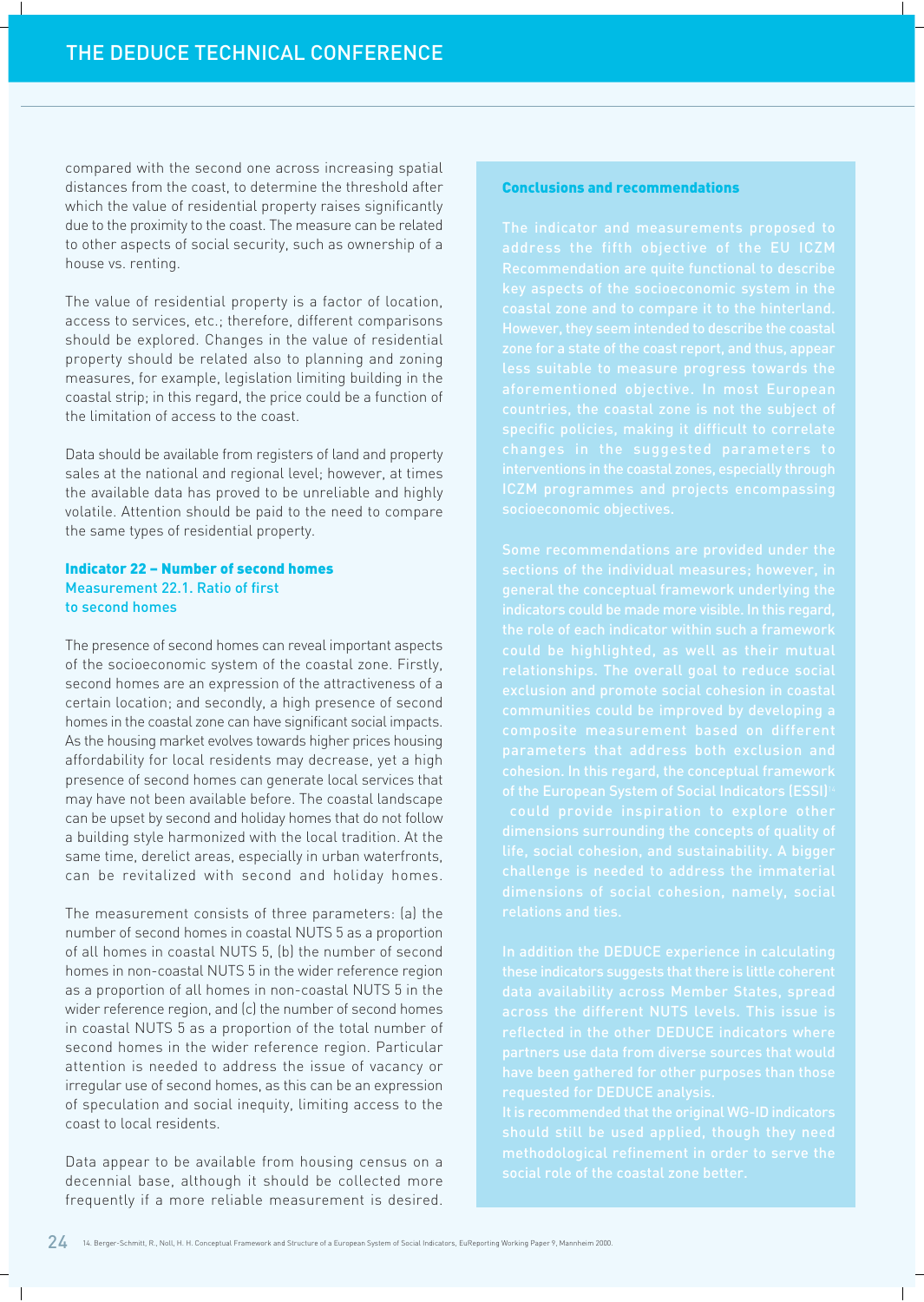### > > > GOAL 6 "TO USE NATURAL **RESOURCES WISELY**

By Çvalds Urtâns, Latvian Fishermen federation

|  | Indicator 23: Fish stocks and fish landings |
|--|---------------------------------------------|
|  | 23.1. State of the main fish stocks         |
|  | by species and sea area                     |
|  | 23.2. Landings by species                   |
|  | 23.3. Value of landings by                  |
|  | port and species                            |
|  | Indicator 24: Water consumption             |
|  | 24.1 Number of days of reduced supply       |

#### **Indicator 23 - Fish stocks and fish landings**

Historically fisheries were one of the most important sectors of the economy of coastal territories. Although today the importance of fisheries is decreasing, fisheries still constitute a part of the economy in coastal areas, as a source of income for local fishing and retail trade. For many ports, fishing industry is their lifeblood. Additionally, fisheries are related to the maintenance of cultural diversity in coastal territories as well as to providing a traditional type of occupation and production of traditional local products.

"Fish stocks and fish landings" includes three measurements. Each of the measurements monitors particular aspects of fishery. The interpretation of the state of fishery and related trends has to be based on complex integration and evaluation of information provided by all three measurements.

EU policies, in particular the Common Fisheries Policy (CFP), aim for sustainable fishing over a long period through appropriate stock assessment within a healthy ecosystem. Stock assessment generally aims to estimate the current stock size and its potential for increase. These results can be used to predict future stock sizes based on a range of possible management measures. The most obvious impact that fishing has on the ecosystem is the removal of organisms from the environment - the catch.

#### Measurement 23.1 "State of the main fish stocks by species and sea area"

"State of the main fish stocks by species and sea area" relates to the catches of a number of stocks that have been assessed to be outside safe biological limits. In general terms, it is considered that a stock is within safe biological limits if its current biomass is above the value corresponding to a precautionary approach advocated by the International Council for the Exploration of the Sea (ICES). In general, a stock becomes over-fished when mortality from fishing and other causes exceeds recruitment and growth. An indication of the sustainability of fisheries in a particular area is the ratio of the number of over-fished stocks (those that are outside safe biological limits) to the total number of commercial stocks. A high value of this ratio identifies areas under heavy pressure from fishing.

#### **Measurement 23.2 "Landings by species"**

"Landings by species" monitors annual landings by major groups of species and by most landed species. It has to be noted that increases or decreases in landings, by themselves, do not signal a healthy or unhealthy fishing industry or environment, as increases in fish landings may be driven by either increasing amounts of available fish or increasing fishing efforts. Similarly, decreasing landings may be the result of a lack of available fish or a change in management measures or fishing patterns. However, most of European fish catches are regulated by Total Allowable Catches (TACs). management mechanisms restricting the amount of fish that can be removed from the sea each year and giving each country a "quota" of fish that it is allowed to catch. Policies are increasingly aiming to balance the amount of fish removed to the stocks' ability to cope with the effect of artificially removing a proportion of the population. The individual country then divides its quota among the various sectors of its fishing fleet. Therefore, in order to set TACs and ensure compliance, it is necessary to monitor the landings of fishing vessels as well as catches, taking into account the discards "i.e".

It is important that part of the coastal population gets enough profit from the income arising from fishing activities.

#### Measurement 23.3 "Value of landings by port and species"

"Value of landings by port and species" monitors the annual value of landings by port in the reference region, the total value of landings at each fishing port by major group of species, for the latest year, and the annual value of landings by the most commercial species in the reference region.

With a sustained decrease in landings, an increase in prices is to be expected for species with a high demand in the market. The increase in fish prices that can be originated from a lower level of captures, if these are derived not from the scarcity of fish stocks but from more strict regulations and come with reduction of costs, may lead to the maintenance of the fishing profits and hence to the economic viability for fishermen involved, which can be seen as a positive evolution. On the other hand, there is no advantage in an increased value of landings if these are originated by the scarcity of fish stocks caused by over-fishing and come with an increased fishing effort. This situation may finally lead to the abandoning of a specific fishery in some coastal areas due to unsustainable cost-benefit ratios. Hence the same trend of values of landing can be interpreted as positive or negative depending on the cause of variation of prices (reduction of stocks, more appreciation from consumers or captures reduction as result), for which the interpretation must be made together with the other measurements of this indicator.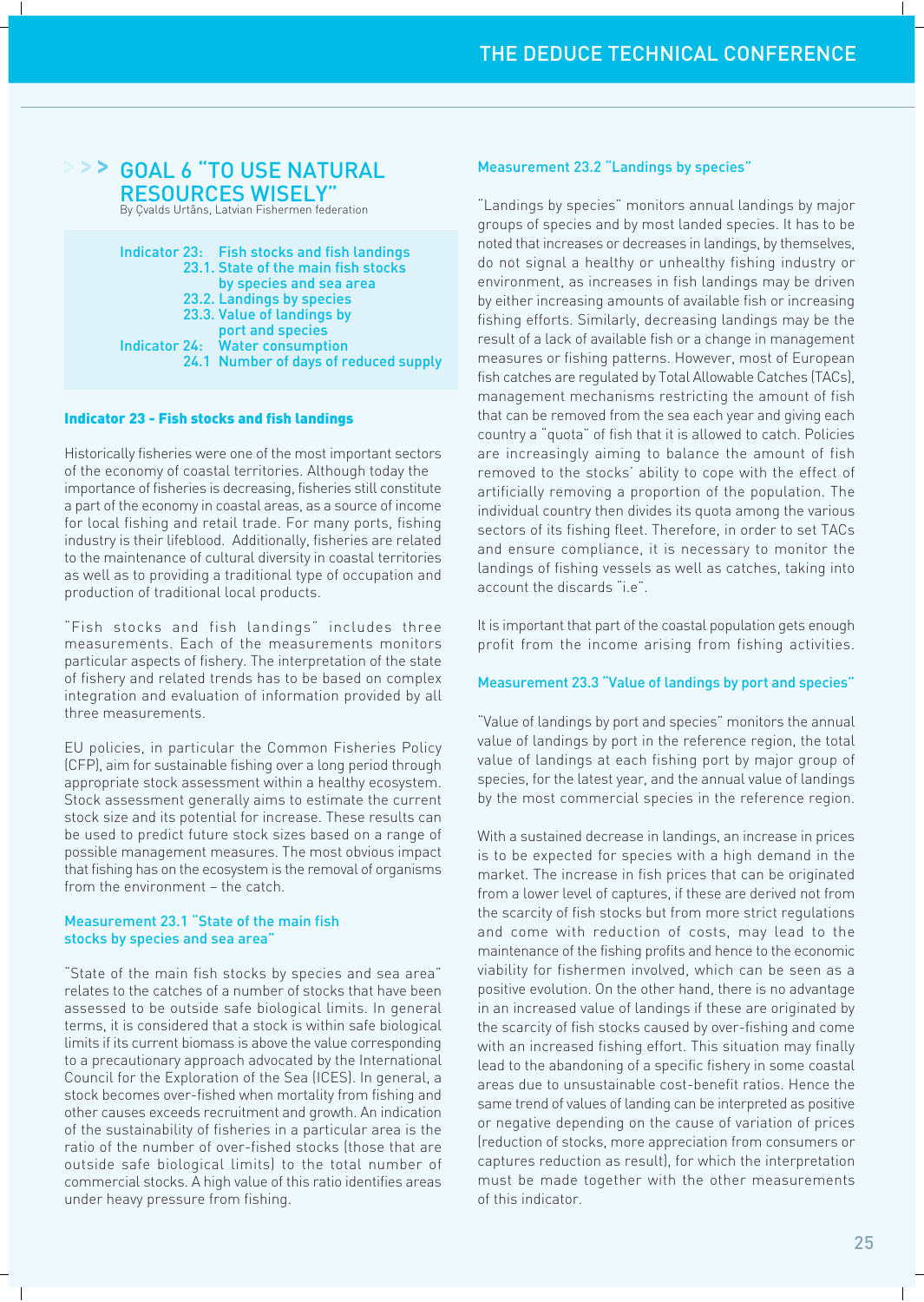The lessons learned from the test calculations of Indicator 23 for the Eastern Baltics, namely, the Latvian part of the Gulf of Riga and open Baltic Sea coast are presented below. Historically, coastal fishery in Latvia, like in Estonia and Lithuania, has been the main occupation of inhabitants of coastal municipalities. The Latvian coastline is around of 494 km. According to the National Fisheries Strategic Plan, the coastal areas in Latvia are very sensitive and there are around 1500 coastal fishermen. Today this sector is affected by a reduction in production, and the risk of social exclusion is likely to be very high.



Latvian fishermen

To assess the practical applicability of the fishery indicator, we consider it may be useful to evaluate this indicator in correspondence with the following four criteria:

- S > clearness of the definition and content of the indicator and related measurements,
- $\geq$  importance of the indicator in the context of decision-making,
- $\geq$  > > availability of data, and
- $>$  >  $>$  organisation of communications with relevant target groups and their potential participation in the measurements of indicator's values.

Below we point out the main conclusions:

1. Clearness of the content. The indicator in general is well defined, however a problem may arise because occasionally it is rather difficult to divide fish stocks by areas due to migratory species.

2. Importance of the indicator. The knowledge of fish stock has valuable significance in the long-term to enable better use of coastal fish resources and the development of coastal fishery in areas where other economic activities are hardly possible.

Values of the measurement "Landings by species" are determined by different factors; however, the dominating ones are fish stocks and fishing quotas. The measurement is very sensitive regarding the situation and changes in the sea ecosystem.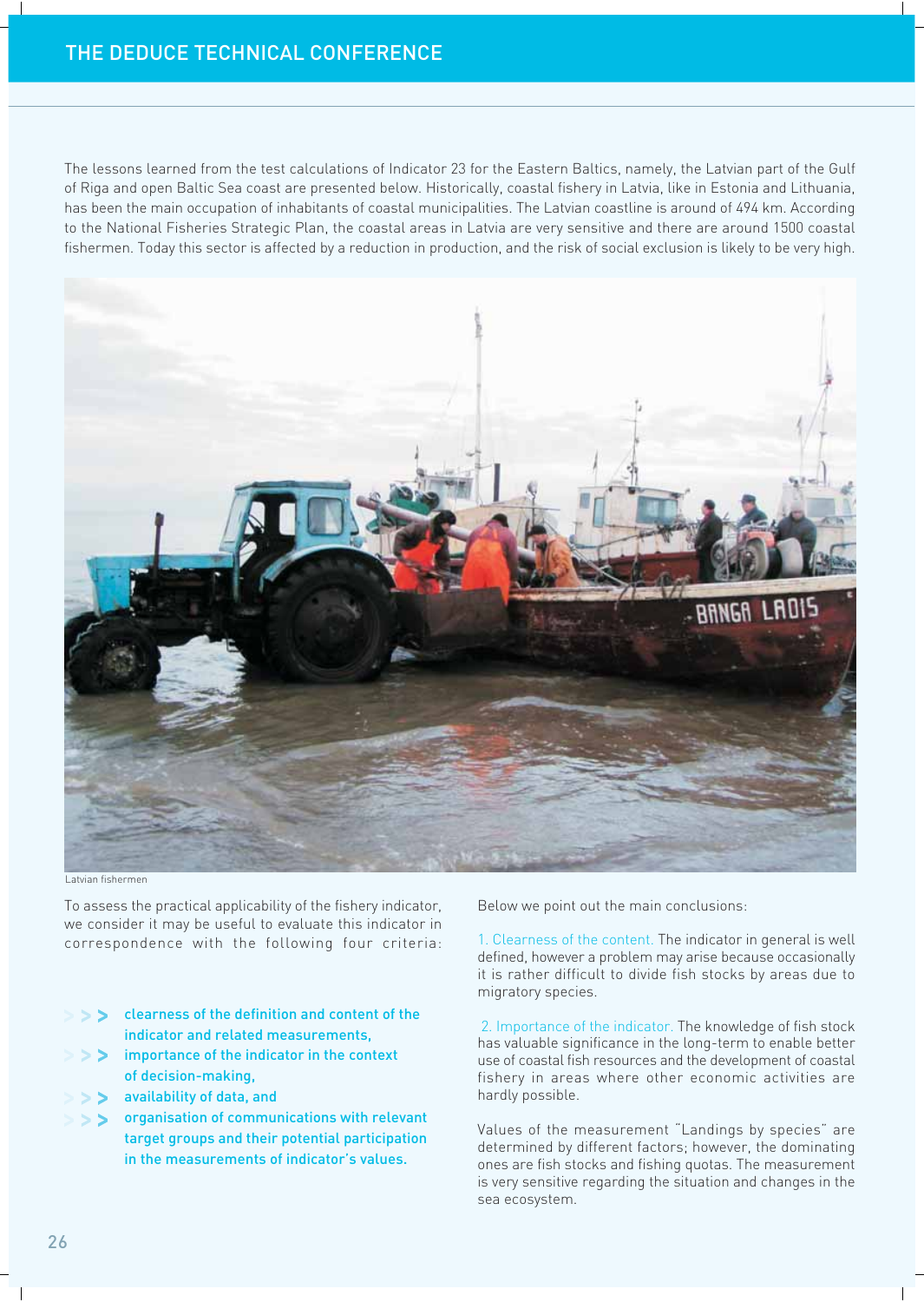The measurement "Value of landings by port and species" contains very important information characterising human interaction with the sea. It is very sensitive regarding both the situation with fish stocks and the economical activity of harbours which is connected with employment and social welfare. At the same time this measurement is simple and illustrative for decision-making - especially with the high sensitivity of this measurement for small harbours where the data is available at a harbour level. On the other hand, the sensitivity of this measurement to the economy of large coastal cities is significantly less. A calculation for Latvia for the period 2000-2004 indicates the oscillation of the value of landings around the medium level without significant changes.

The Latvian Fishermen Federation, which represents coastal fishermen, is interested in long-term stability of coastal fishery without long fisheries bans, which would cause irreversible social consequences. In the short-term, the indicator is very important for measures to optimise coastal fishery: to identify where best to invest money for an annual fisheries season. The calculation of this indicator and the information obtained is directly connected with political decision-making and can influence them.

For example, cod is very valuable and an endangered fish species in the Baltic, even in coastal waters. The political decision taken in Latvia is to allow coastal commercial fishermen to catch cod for commercial purposes, through a special permission that prohibits its consumption by the fishermen themselves.

3. Data availability and communication. Fish stock evaluation is a rather difficult task and needs special methods. The estimation of the main fish species' stocks is permanently carried out in scientific institutions (fisheries or marine research institutes, agencies). The raw data belong to these organizations or ICES working groups; the costs for information that can be obtained from such data are very high. The Latvian Fishermen Federation like others has a possibility to obtain information from scientific publications or special fisheries yearbooks, or other public sources. At the same time, the communication and involvement of coastal fishermen could be realized through: 1) special informative seminars - discussions, 2) scientific cooperation with a clear aim - to obtain valid basic data of the main fish species from commercial fishery or inventory surveys from fishing vessels.

#### **Conclusion**

### **Indicator 24 - Water consumption**

24.1 Number of days of reduced supply

The indicator has one measurement, monitoring annual number of days of reduced water supply in coastal and noncoastal NUTS 5. Water supply has become an expected part of modern urban living. Water supply system failures may occur for many reasons, such as natural causes exceeding the design parameters of the system (e.g., droughts and floods), and human causes such as population growth that raises the system's demands above its capacity. Seasonal population growth is one of the major risks to raise the system's demands above its capacity in tourismintensive coastal territories. The number of days of reduced supply is conceptually related to the probability of supply system failure (whatever the reason), and the rate, occurrence, and consequences of failure can be measured. At the moment, the work on the testing of this indicator calculation methodology is in progress.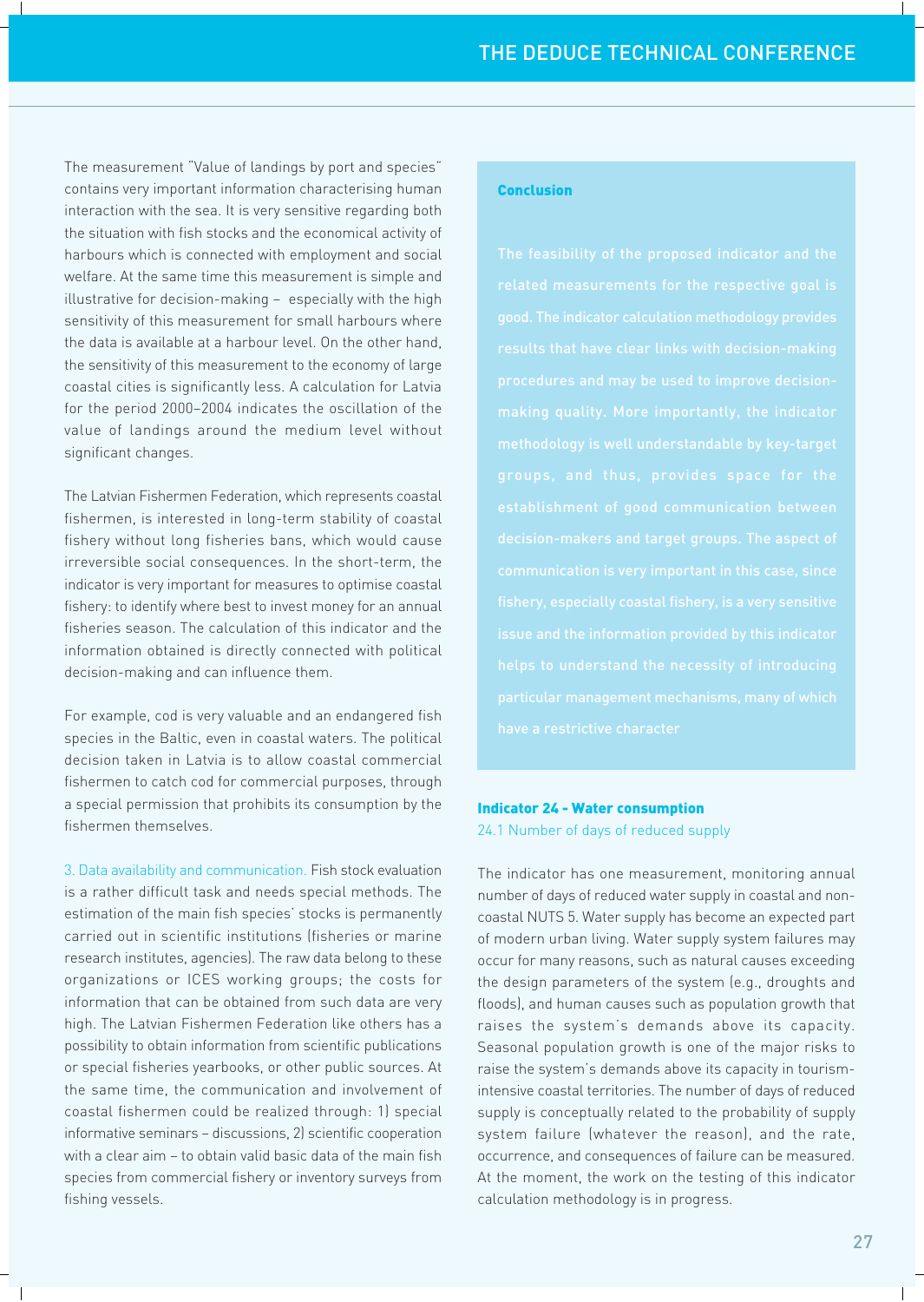## > > > GOAL 7 "TO RECOGNISE THE **THREAT TO COASTAL ZONES POSED BY CLIMATE CHANGE AND TO ENSURE APPROPIATE AND ECOLOGICALLY RESPONSIBLE COASTAL PROTECTION**"

By Jordi Galofré, Head of Tarragona Coastal Service, Coastal Directorate, Ministry of Environment, Spain. January 2007

As a preliminary comment it can be concluded that no structural division or identification classification have been made in this list of indicators. In the review of the state of art on indicators, a general framework can be found based on the Pressure-State-Response model, and a classification on Environmental, Socio-economics, and Governance indicators can be achieved as a theoretical exercise. All these analyses have been skipped in the DEDUCE programme and thus can have an influence on the final conclusions of this work. No rules, no strategies, and no methodologies validate the list of indicators.

The three aspects included in this objective: sea level rise and extreme weather conditions; coastal erosion and accretion; and natural, human and economic assets at risk, are not well related to the pressure-state-response model. The first one is related to pressures in the coastal area and the second and third ones to response. It is difficult to identify state indicators.

#### **Indicator 25 - Sea Level rise and extreme** weather conditions Measurement 25.1. Number of "stormy days"

The number of "stormy days" is a physical measurement that is useful from an environmental aspect and it can be considered as a pressure indicator from a functional approach. It is necessary to define the threshold of "stormy days", something that is often not clearly attained, and also to define in depth the parameters that can determine it, such as: wave height, atmospheric pressure, tides, duration of severe conditions, etc.

For the evaluation, it is necessary to define the variable that must be measured. Based on statistical records, forecasting analysis of different variables that can be used for the evaluation of "stormy days" must be previously defined.

Depending on the defined variable and the final use of the indicator, as well as other considerations, a good indicator can finally be chosen.

#### Measurement 25.2. Rise of the sea level related to land

The rise of sea level relative to land as proved by monitoring and field data analysis from the data obtained during the last 40 years is assumed to be 2.5 mm/year. It follows that in 2050 it is reasonable to consider a 15 cm rise in sea level at the European coast. Subsidence also has an impact in the relationship between the land and sea. It varies from 0 mm/year in consolidated land to 2 mm/year in delta areas like the Ebro Delta.

Different institutions are evaluating this aspect and some feasible results have been published. Now, some new data will appear reviewing it.

These data are extremely important as a direct or indirect indicator that has to be considered in all steps of the pressure-state-response model and in the environmental, socio-economics, and governance classification.

#### **Indicator 26 - Coastal erosion and accretion** Measurement 26.1. Length of protected and defended coastline

Physical measures seem to be bi-univocal links that can give good indicators. In this case the undefined concept of protected and defended coast can introduce some distortion. Different interpretations of protection like hard or soft. effectiveness, durability, type, etc., can be reached in order to obtain a good definition. It is not clear what needs to be measured.

According to previous considerations, the role of physical features, as indicators, are not always well defined. Some questions therefore arise: What does the indicator want to measure? Is it a direct or indirect indicator? Which is the variable chosen? etc., and the answer is not always evident. The definition of the parameters involved in this indicator need to be defined in order to evaluate it.

This indicator can be used as an index of coastal vulnerability. It can be related to state and pressure areas. Also, it is an environmental indicator that has an effect on socio-economic aspects and has consequence on governance issues. In order to quarantee its effectiveness, it is necessary to define it accurately, as well as to establish a threshold for it.



Source: DEDUCE Project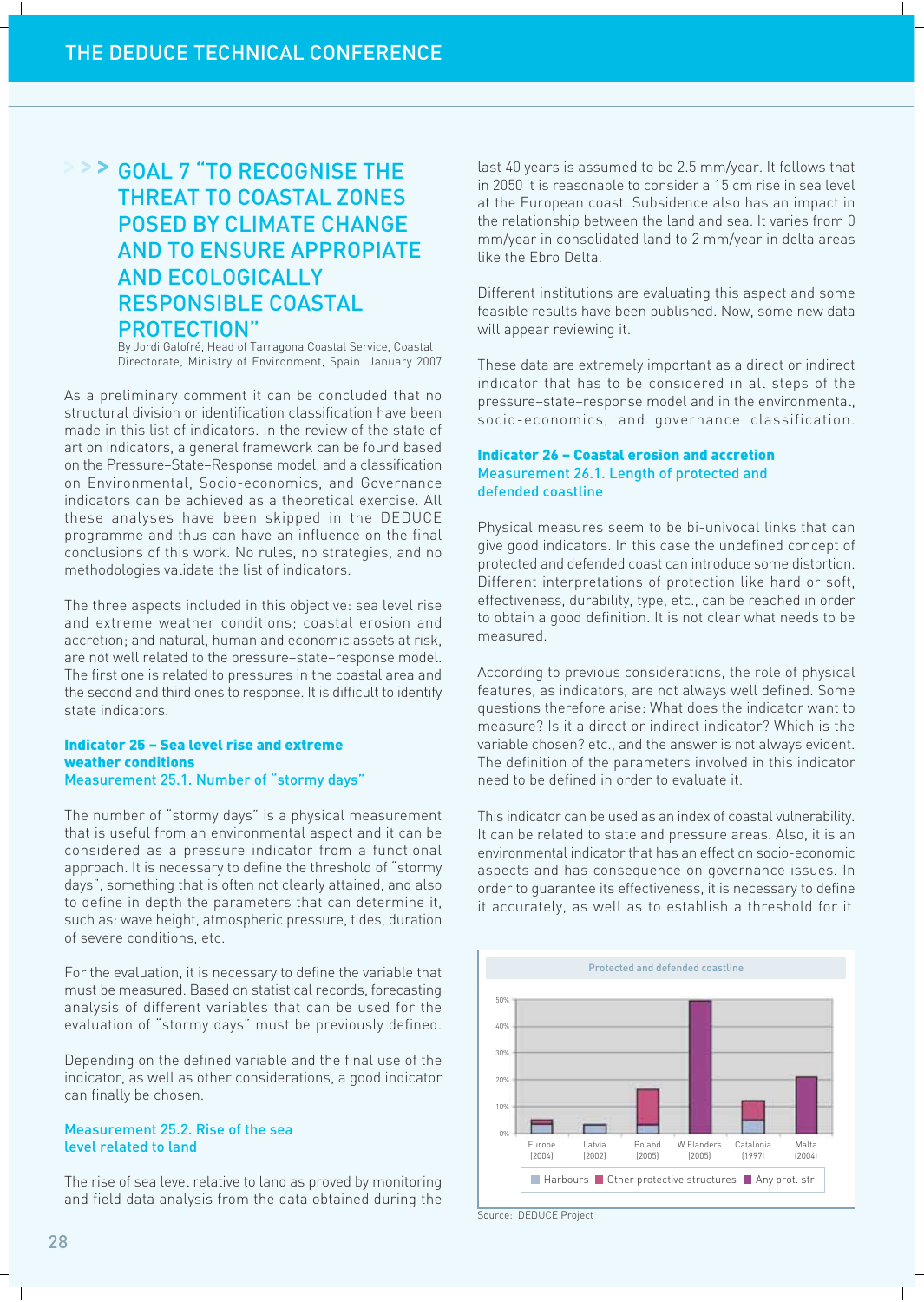#### **Measurement 26.2. Length of dynamic** coastline

In this point the concepts for Indicator 26.1 are applicable: the term "dynamic coast" is not clearly defined. Erosion rate, beach variability, static or dynamic equilibrium, etc., are concepts that need to be defined as well.

The evaluation depends on the parameters chosen and the objective of the indicator. It is necessary to define the indicator's role within the pressure-state-response model and with which division it is associated whether environmental, socio-economics, or governance. The definition of the measurement will depend on the objective it is intended to measure.

In conclusion, it is a good measurement of the coastal vulnerability if the parameters and goals are well defined.

#### Measurement 26.3. Area and volume of sand nourishment

In this case the variable is well defined; the amount of sand used in filling eroded beaches or beaches with a negative sedimentary balance. It is necessary to relate this indicator to other parameters like coastline length, affected area, frequency, etc. It is not an absolute value and has direct relation with 26.1 and 26.2. It is not an independent indicator. A new redefinition of the indicator 26 is needed.

The indicator is directly measured and evaluated, in  $m^3$ , but it's purpose is not clear. Other parameters are needed to make the indicator effective.

The application must be done taking in account the measurements for 26.1 and 26.2 since this is not an independent indicator. Other parameters need to be included for feasibility.

#### Indicator 27 - Natural, human. and economic assets at risk Measurement 27.1. Number of people living in "at risk" zone

The definition of "at risk" zone is not clear. First of all, it is necessary to define a methodology that allows the determination of the "at risk" zone, such as flooding area, topographic levels, physiographic area, population density, etc. The number of people living in this area can then be defined. Methods to measure probability can also be used for this purpose.

It can be evaluated directly once the "at risk" zone is accurately defined. The different areas where people live, with their respective probabilities can be determined, according with the definition of the "at risk" zone.

Depending on the objective and meaning of "at risk" zone many different applications can be made.

#### Measurement 27.2. Area of protected sites within "at risk" zone

As with measurement 27.1, the definition of "at risk" zone is unclear. This concept needs to be exactly determined in order to choose the right area. Protected sites are really important for environmental health. This environmental indicator can be useful to determine the state of the coast and can also be related to pressures and responses.

If "at risk" zone is defined, the area of protected sites can be accurately determined. Actually, it is necessary to link these measurements and the goals of ICZM that will make the indicator useful.

Basically it would be a good indicator of vulnerability if it is well defined and determined. It is necessary to establish links with other ICZM indicators.

#### Measurement 27.3. Value of economic assets within at risk" zone"

Once again the definition of "at risk" zone must be exactly defined. The economic assets would be a socio-economic indicator involved in pressure and response areas. It is necessary to define the goals of this indicator in order to identify the appropriate measurement.

Evaluation depends on the definition of 'at risk' zone together with the application of economical skills.

This indicator can be useful in socio-economic aspects and also can help governance. The application has a direct relationship with the definition of the indicator.

In conclusion, an in-depth review of the list of indicators needs to be done in order to obtain objective observation of ICZM, which is the ultimate purpose of these indicators.

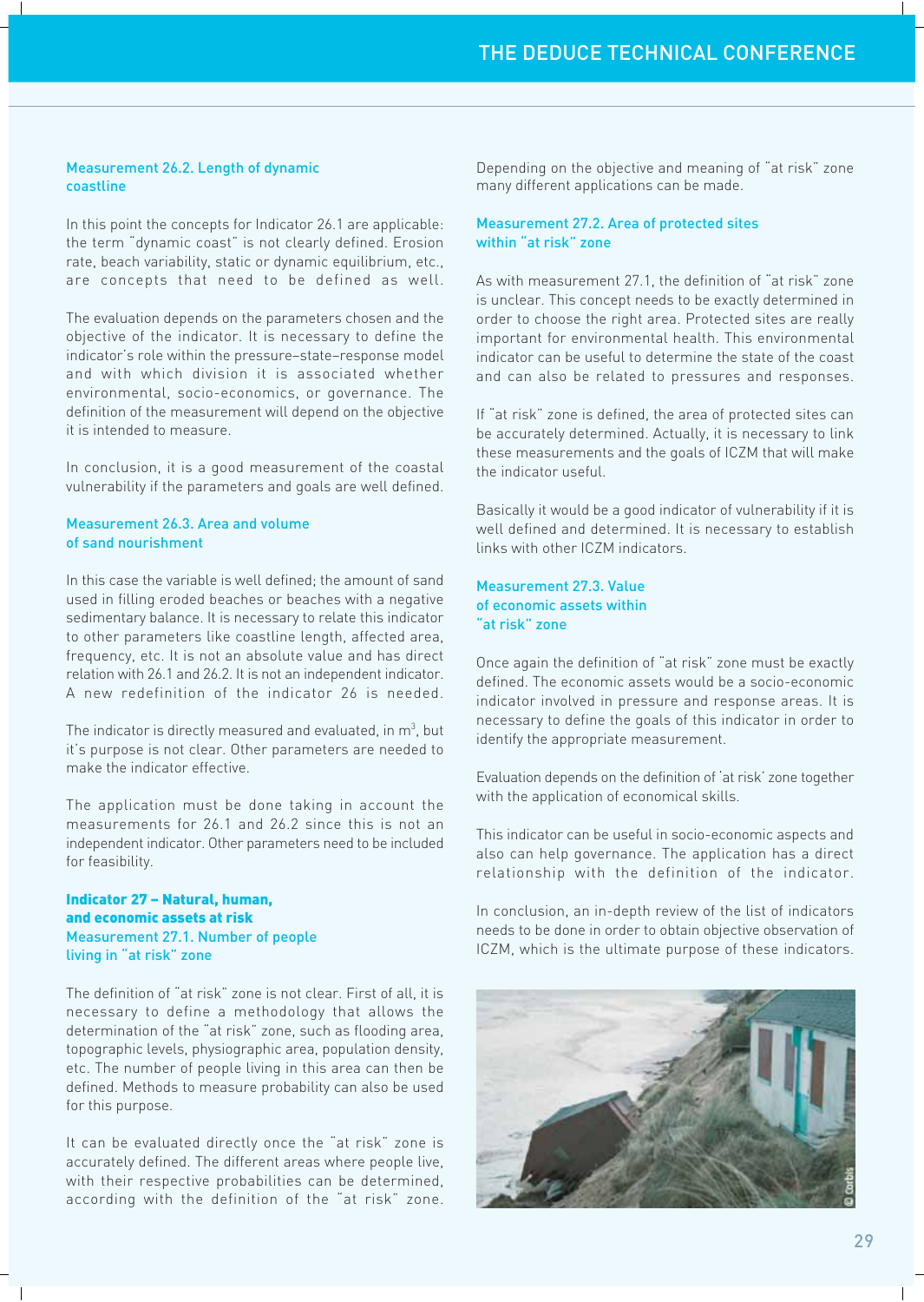## > > > GREEN PAPER "TOWARDS A **FUTURE MARITIME POLICY FOR** THE UNION: A EUROPEAN VISION **FOR THE OCEANS AND SEAS", DATA.**

This document is an introduction to the EU Green Paper on a Future Maritime Policy focusing on those parts relevant to data, prepared by a representative of the European Commission's Maritime Policy Task Force.

"The European marine observing system" is fragmented: in 35 countries bordering the European seas there are more than 600 scientific data collecting laboratories from governmental organizations and private industry, and they produce data for a variety of mostly very specific purposes. They collect data by using various sensors on board research vessels, submarines, fixed and drifting platforms, airplanes and satellites to measure physical, geophysical, geological, biological, climate and chemical parameters, biological species, underwater archaeological sites, etc. And the situation concerning the coastal data is quite similar.

The cost of these observations and the need for more integrated ocean governance raise the question whether the optimum benefit is currently being derived from all the data collected, i.e. whether data are available to all users that could derive benefit from them in their applications. The collected data are neither easily accessible, nor standardized and they reveal a significant number of information gaps. They are not always validated and their security and availability in the future is unsure. They are usually evaluated and analysed without common methods that avoid their sharing in the scientific community. International cooperation, e.g., the scientific assessment of fish stocks or for the evaluation of the quality of the marine environment has resulted in different data collection arrangements for the different European seas. Although there are universally acknowledged interdependencies between the data needs of fisheries management, environmental monitoring, oceanography, coastal management or defence and meteorology, each sector's efforts to coordinate data collection and access on a European scale are largely independent of other parallel initiatives, but this is not only the case for marine and coastal data and monitoring. So far, our policies on maritime transport, industry, coastal regions, offshore energy, fisheries, marine environment, socio-economic cohesion and in other relevant areas have developed separately.

Few have examined how these policies could be combined to reinforce each other. The time is therefore ripe to bring all these elements together and forge a new vision of how to manage our relations with the oceans. And it is clear that such a challenge requires an effort that transcends national borders.

With all this in mind, the Commission pinpointed "the particular need for an all-embracing maritime policy aimed at developing a thriving maritime economy and the full potential of sea-based activity in an environmentally sustainable manner" in its Strategic Objectives for 2005-2009. The European Commission decided that a Green Paper on a future EU Maritime Policy, to be adopted in the first half of 2006, should constitute a first step towards the establishment of such an all-embracing EU Maritime Policy.



Commissioner Borg chairs the Steering Group of Commissioners for the Green Commissioner Borg Chairs the Steeling Maritime Policy for the European Union<br>From left: Commissioner for the Environment Stavros Dimas, Commissioner for<br>From left: Commissioner for the Environment Stavros Dimas, Commission

The Green Paper "Towards a future Maritime Policy for the Union: a European vision for the oceans and seas" seeks, in the wider maritime sphere, to stimulate growth and jobs under the Lisbon agenda in a sustainable manner that ensures the protection of the marine environment. In so doing it recognises the key-role played by the oceans in enhancing the quality of life of the ever-growing numbers of EU citizens who live, work, and take their holidays in coastal regions. The link between these elements is the seas and oceans which surround our continent and our outermost regions, and which perform multiple functions.

Chapter 4 of the Green Paper (Providing the tools to manage our Relations with the Oceans) examines a number of important tools for enhancing the sustainable management of our relations with the oceans and seas. It reflects on the type of data that need to be made available, both on the oceans and seas themselves and on related human activities. and identifies the need for setting up a comprehensive EU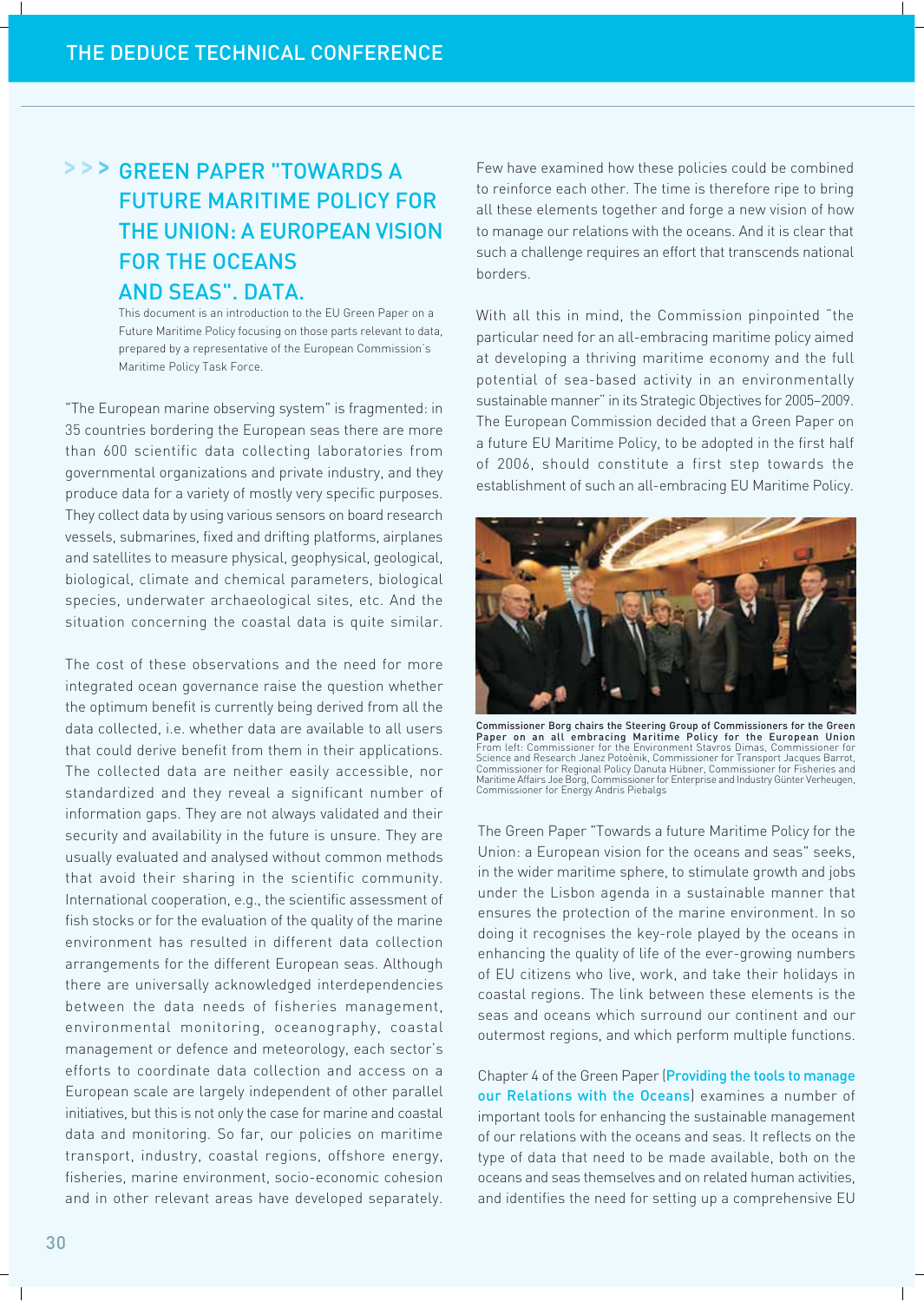network for marine data and to further integrate and develop the existing networks aiming to identify the movements of vessels on EU coastal waters. It calls for spatial planning systems to regulate economic activities in coastal waters, building on the ecosystem-based management approach already proposed in the EU Thematic Marine Strategy.

It's clear that the EU needs to monitor the state of the planet's seas and oceans because it is committed to their sustainable exploitation and because a better knowledge of their functioning is needed if we are to understand and predict the future environmental conditions of the planet, including its terrestrial component. Similarly, socio-economic data on the EU maritime sector is in most of the cases neither comprehensive nor extensive. A number of initiatives are already underway to improve the EU's capabilities in this field, but moving from the current patchwork of activities with scattered data collections, heterogeneous formats, uncertain access to information, and sporadic monitoring will require extra efforts over and above those that are already planned.

Optimal conditions for policy making need full and reliable sets of data that are gathered and maintained in a reliable manner. They require maps to delineate seabed habitats and zones for human activities. They require the application of mathematical models for simulating natural processes and human activities and for forecasting weather events or climate changes. They require the production of indicators that allow Europeans to monitor trends in the pressure on ecosystems and to assess their health. Such indicators will facilitate tools for the optimum decision making on the coasts and seas at all levels (European, national, regional, and local) assuring a more sustainable development of the activities that take place on them and quaranteeing an appropriate protection of the environment.

In addition to the improvement of the data sets, the EU could consider setting up a European Marine Observation and Data Network that would provide a sustainable focus for improving interoperability and increasing access to data. It should not aim to provide services to end-users but rather be a source of primary and processed data that can serve both public institutions, including their researchers, and commercial providers. These will then be able to answer specific questions and provide services in sectors such as shipping, fisheries, oil exploration, offshore construction, aquaculture, tourism development, coastal protection and defence, and so on.

To the same end, the rationalisation and improvement of the existing data systems determine the basis for the settlement of management tools, which help to coordinate all maritime activities ensuring economically and environmentally sustainable development of coastal regions. An innovative and multi-purpose system of marine spatial planning, closely connected to planning mechanisms on lands, will offer a better management of these areas, providing security for investment, ensuring harmonious and sustainable use of the space and avoiding duplication of regulations.

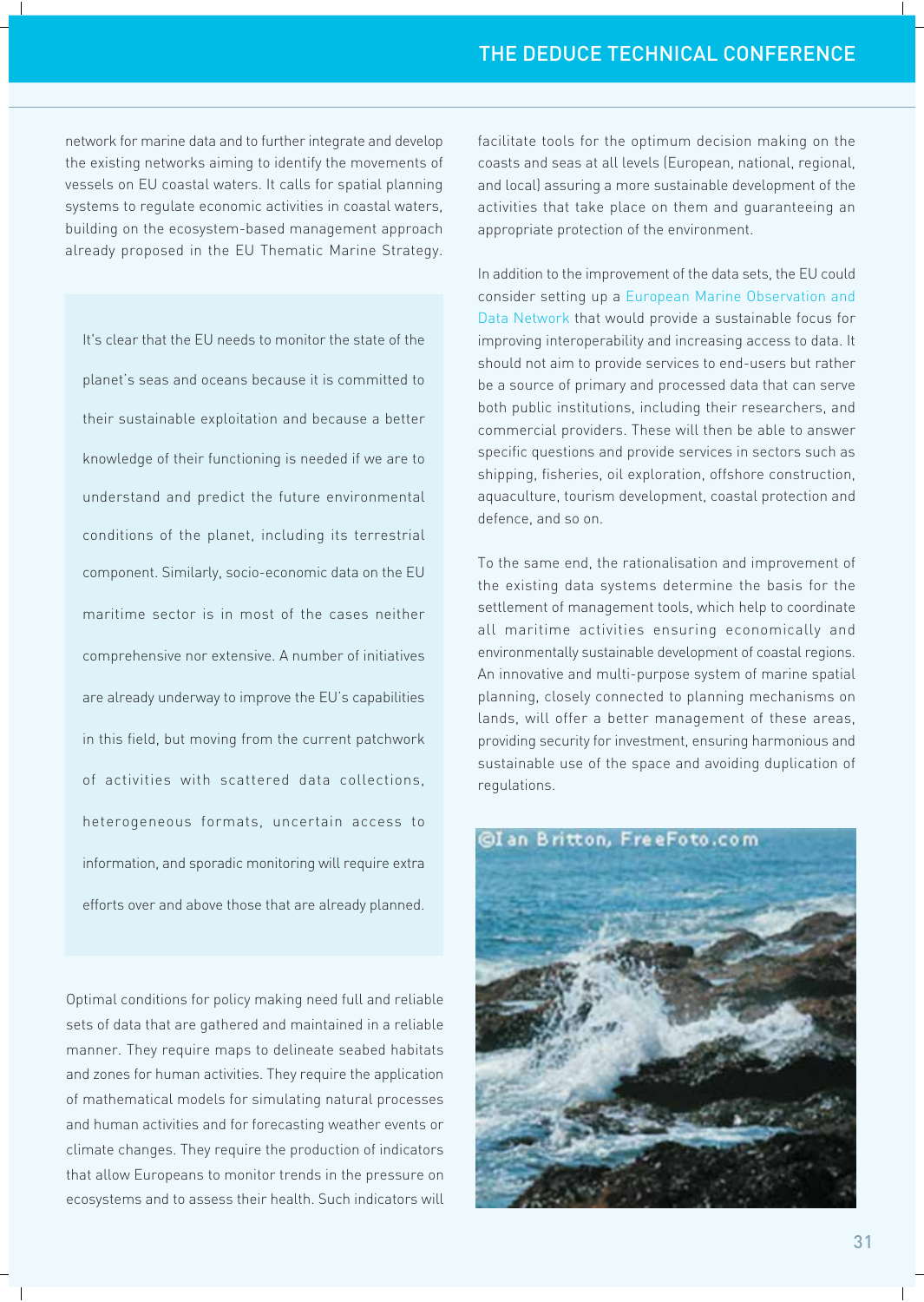

With permission from the Bundesamt für Seeschifffahrt und Hydrographie.

These are the reasons why all these points of debate and many others concerning the different maritime policies and activities that take place in the European seas and oceans are raised in the Green Paper on a Future Maritime Policy for the EU and in its background papers in order to be used as a source of inspiration for an extensive debate among all maritime stakeholders, member states, organisations, and citizens.

As a decision-maker, the Commission wants to make sure that policy-making is conducted with the stakeholders in mind. To this end, the Green Paper on a future Maritime Policy examines the state of the oceans and seas and the policies dealing with them and launches a wide and intensive public debate on a future Maritime Policy for the EU, which treats the oceans and seas in a holistic way, focusing mainly on matters where EU action is required because it adds value to national and local action.

The Green Paper stimulates a debate, both on the principle of the EU adopting an overall approach to maritime policy and on the many ideas for action, amongst stakeholders and at all levels of governance. The debate will run until 30 June 2007. The Commission wishes to base its further work in this area on the views received from stakeholders that have so far participated in the consultation process and from other relevant stakeholders that are invited to contribute to it either by attending the several events that are taking place all around Europe or by sending comments and opinions, by e-mail or by post, to the Maritime Policy Task Force.

In this line, the organisation of the different events within the framework of the DEDUCE provides a valuable support to the consultation process driven by the Commission. They gather researchers and specialists in the area of data management and in integrated coastal zone management from several regions of Europe, providing different knowledge and expertise. The contribution of the DEDUCE to the construction of the future maritime policy for the EU will be, undoubtedly, very helpful to find out ways in which an enhanced system of data and indicators proportionate the tools to successfully implement ICZM and Marine Spatial Planning. With this in mind, the Commission would ask to explore the ways in which ICZM and MSP could be successfully implemented through the enhancement of the tools, data and indicators for a better management of the European coasts and seas.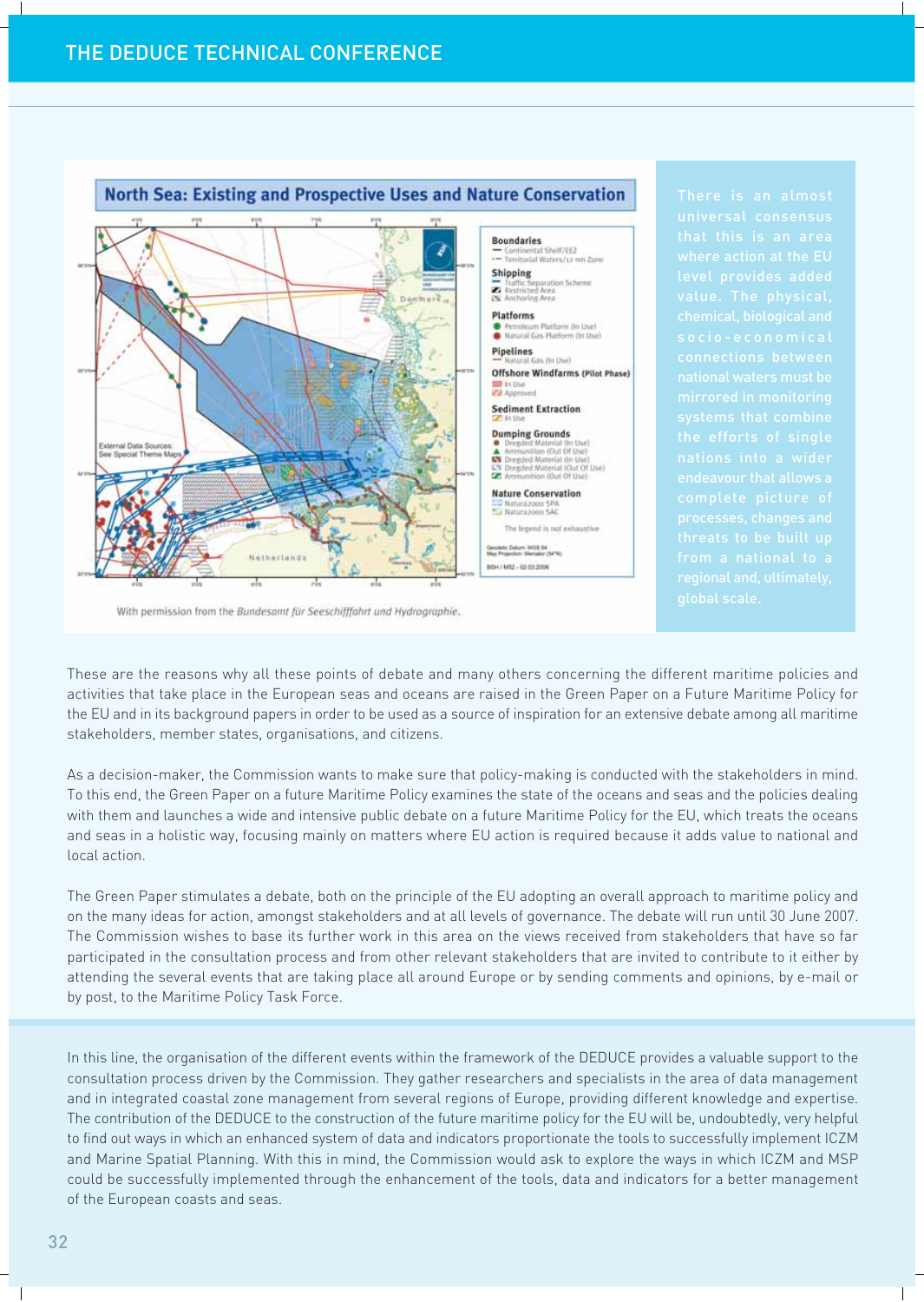## > > WHAT'S NEXT?

By Xavier Martí (DEDUCE coordinator)

The DEDUCE experience will be very useful to consolidate, in the future, a European Platform for Monitoring and for Measuring the Sustainable Development of the Coastal Zones. The DEDUCE network has facilitated the development of methodologies for the calculation, integrated analysis, and presentation forms of the indicators of SD in European coastal **ZODAS** 

However, as it has been evidenced in the DEDUCE experience, a lot of work remains in order to consolidate a Coastal Information System. The integration of results from different partners has shown the degree of complexity and difficulties of such a task.

The DEDUCE project will produce the Coastal Sustainability Indicator Guidelines (currently in its final phase of preparation). which are the quidelines for the methodological framework for indicators of sustainable development in coastal zones. These quidelines will be presented and delivered to the European decision makers, especially, the Task Force for the Integrated Maritime Policy, in Brussels, in June 2007.

The guidelines will contribute to the standardisation (agreed methodology of measurement), compilation, and comparison of data compiled in different countries and at different scales. This product will contain a common methodological framework for calculating, reporting and comparing indicators. Furthermore, the guidelines will illustrate the usefulness of coastal indicators as an approach to develop ICZM strategies and plans at EU, national and regional levels. The Indicator Guidelines can contribute to the further development of indicators as a common tool to support the ICZM process and extend their use in coastal management and protection measures as well as providing information to the public.

The quidelines will provide specific strategies and action lines in developing the next steps to build the aforementioned European platform for monitoring of the coastal zone, as a network that includes all the coastal regions, States, and obviously, the European Institutions.

The first recommendation is to modify the indicator list proposed by the Expert Group and WG-ID (seven goals, 27 indicators, and 46 measurements) taking into consideration the DEDUCE experience and the required contributions from experts. It is appreciated that there is a need for new indicators, because some issues are not monitored, whilst others might need to be modified. In addition, it would be interesting if the new or modified indicators adopt the formats generated by DEDUCE for a detailed description of their methodologies and their presentation forms.

The second recommendation is to define the relationship between the indicators by defining priority indicators and subindicators with their respective parameters or measurements. In this sense it could develop into a useful framework such as the model adopted by the Water Framework Directive.

A third recommendation, following the approval of the final indicator list, is to define the thresholds of sustainability or acceptability for each indicator. Whilst a lot of work has already been done for some areas (for instance, the Water Framework Directive), in other aspects - such as the economic and social elements - more work needs to be done, perhaps building upon the work already carried out by Blue Plan. This issue implies a very difficult process as it would entail the necessary legal support (as in the WFD) to approve acceptable thresholds.

A fourth, very important recommendation is to link the Coastal Sustainable Development Indicators set with the Progress Indicator on ICZM. Information about progress in the integrated management system is fundamental in order to compare the different forms of governance within Member States in order to achieve coastal sustainability.

Finally, the last recommendation proposes the creation of a Coastal European Observatory that will act as a network allowing data aggregation from the local level to the European level (bottom-up approach) using data coming from the different institutions. This Observatory will be crucial to homogenise and organise all the systems required to calculate a final set of indicators

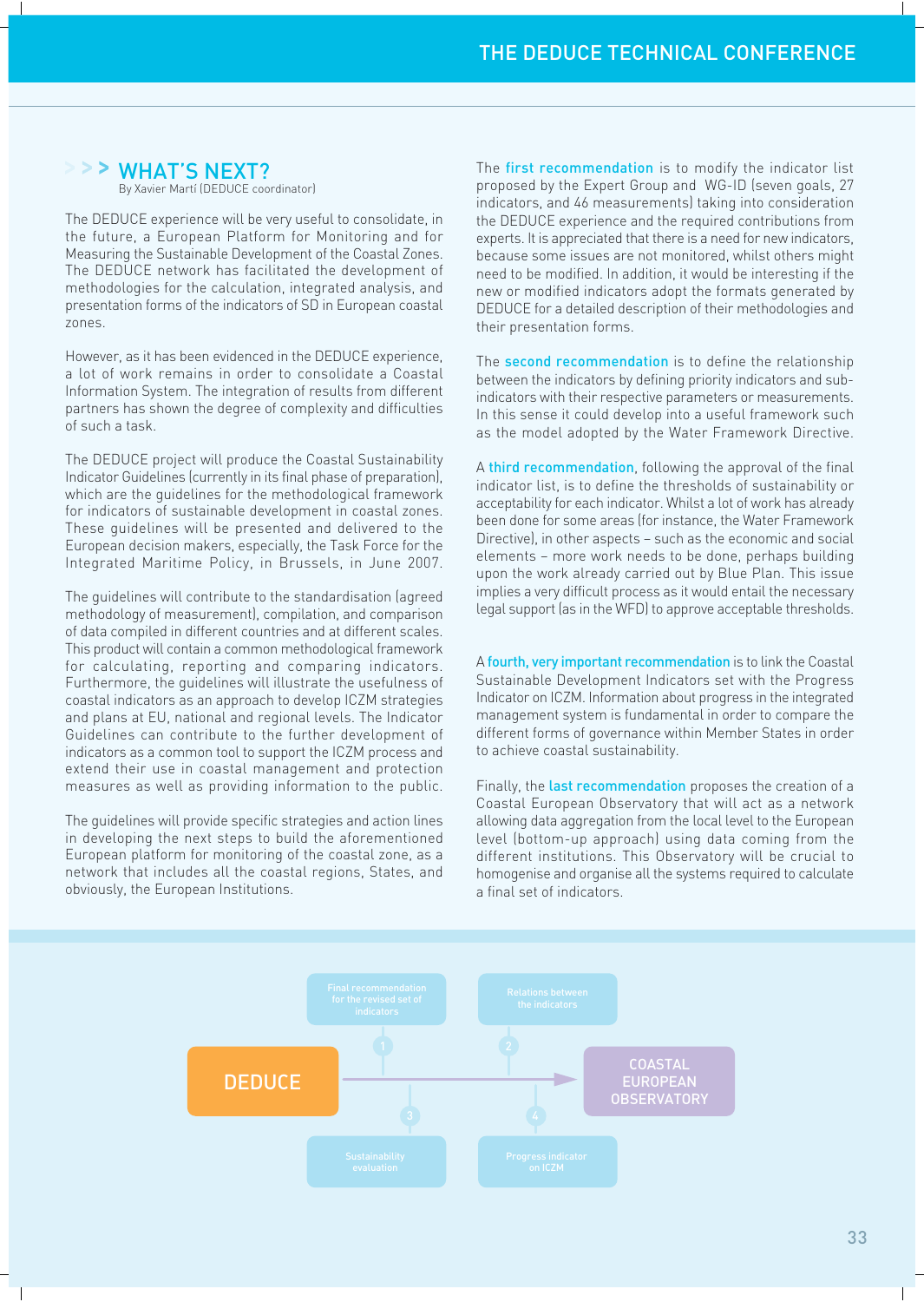# **NEWS AND ANNOUNCEMENTS**



## >>> 1st Regional Conference on the development of an ICZM strategy for the **Pomeranian Voivodship**

The conference took place on 27 October 2006 in Krokowa, with 54 participants from the central government, Navy, Marshal's Office of the Pomeranian Voivodship, Maritime Offices, water management, forestry and nature protection authorities, the Voivodship's coastal municipalities, the Gdansk University, and the Maritime Institute in Gdansk. The Conference has been a combined effort of two European Union Interreg projects related to costal zone management -DEDUCE and PlanCoast (related to spatial planning of marine areas). The Conference was also a Regional Assessment Workshop for indicators developed and calculated during Deduce project.

In his introduction to the conference, Mr. M. Struk, the Deputy Marshal of the Pomeranian Voivodship, stated that insufficient co-ordination between the various interests resulted in the loss of economical opportunities. environmental damage, and social conflict. Therefore, an ICZM Strategy for the region is not just a sensible thing to do, it is a necessity.

The discussions confirmed that inconsistencies of the legal system, and the fact that the coastal zone and its specificity, in spite of many improvements, remain still insufficiently "visible" in law, are indeed often an important, though not the only source of conflict.

It was also stressed that the role of spatial planning in the coastal zone should be strengthened.

The Progress Indicator was found to be a good tool for assessing the progress of ICZM. The SD Indicators seem to be a good tool for supporting long-term decisionmaking and assessing the effect(s) of hitherto made decisions. However, it seems that some of the SD Indicators require improvement to fit to the needs of the enlarged EU, and to the needs and specifics of the Member States, especially the new MS.

Andrzej Cieslak (IMG)



Regional Conference in Krokowa (Poland) Oktober 2006

## >>> Workshop "Development of **Latvian Coast and Establishment of Coastal Information System", Riga,** 18 October, 2006

The Institute for Environmental Science and Management of the University of Latvia organised a workshop to assess the coastal indicator system elaborated under the frame of DEDUCE project. 56 participants represented four keytarget groups:

- Local governments,  $(1)$
- $\left(2\right)$ District governments and regional development agencies,
- $\left[3\right]$ State environment protection and regional management institutions,
- $(4)$ Non-governmental organisations, development planning consultants etc

The workshop started with an introduction to the role of indicators in development planning in general. Presentation of DEDUCE project goals and achievable results followed; special attention was paid to testing of indicator calculation methodology in the coastal conditions of Latvia.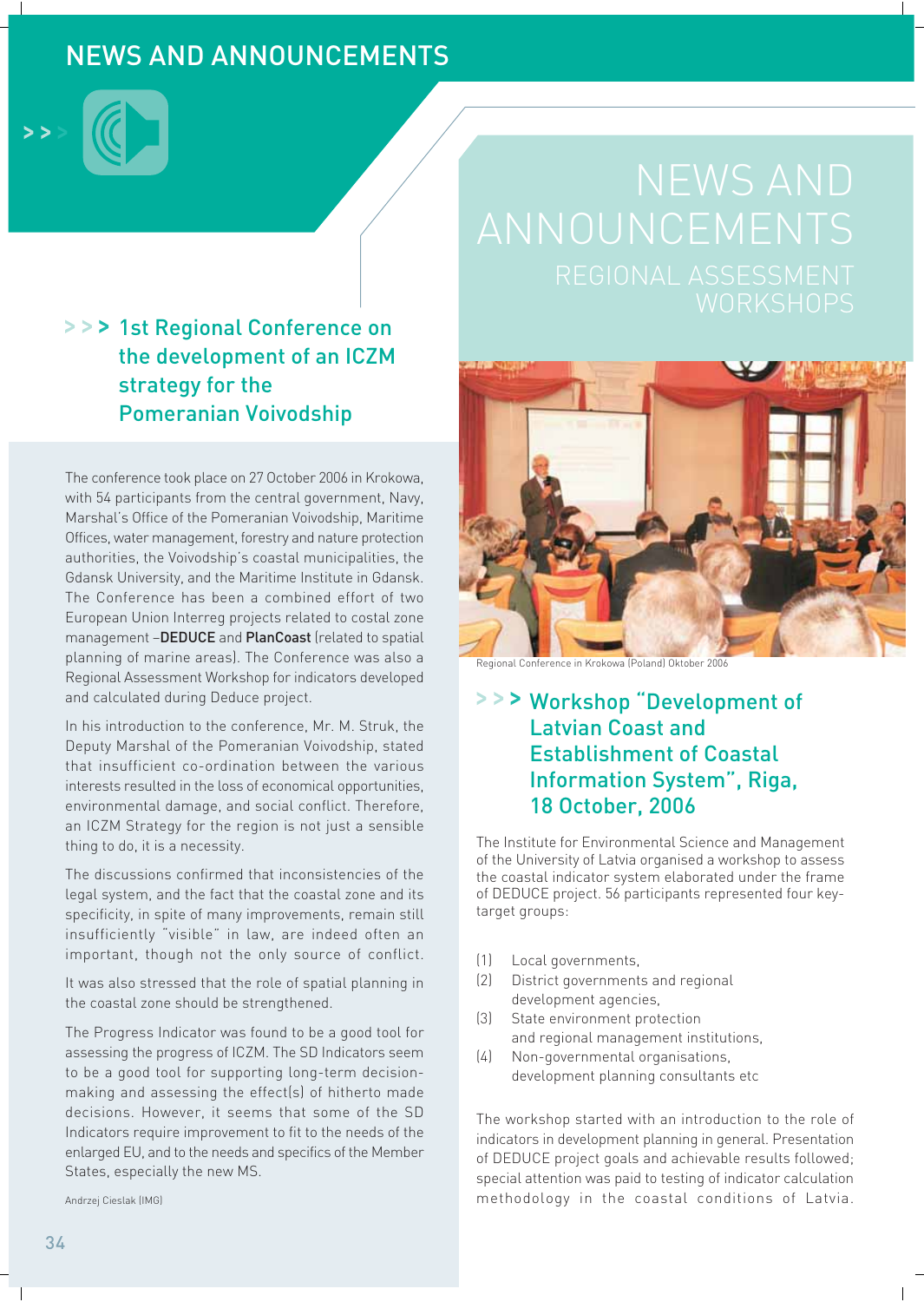During the final interactive groupwork session, three main issues were discussed:

- Applicability of indicators for coastal planning in general;
- The indicator system of DEDUCE project. particularly the structure of the offered system and the prerequisites for prospective introduction in Latvia:
- Proposals for further work extending of issues already covered by the DEDUCE indicators system; particularly, landscape evaluation was considered as crucial.

The indicator system elaborated under the frame of DEDUCE project in general was evaluated positively. Introduction of this system will provide new information and knowledge both to local governments and national institutions responsible for coastal management and in future might contribute to the optimisation of human and financial resources.

Raimonds Emsteins (Institiute for Environmental Science and Magagement, Latvijas Universitate



## >>> Spanish Seminar on **Indicators for integrated Coastal zone management** Barcelona, 1 December 2006

As an important part of the implementation of the DEDUCE project, the Department of Environment and Housing of the Catalan Government (DMAH) organised the Spanish seminar on coastal indicators. On 1 December 2006, the seminar took place in the headquarters of DMAH.

The achieved total attendance was 59 persons. Around 75% came from Catalonia; the other participants came from other Spanish locations, except two participants, who came from Portugal and Belgium. Almost all participants belong to national, regional, or local public administration or research and academic institutions.

The seminar started with a presentation on DEDUCE and some draft results. Next, the director of the Coasts Service of Tarragona province informed about the future ICAM protocol. The last presentation of institutional works was a presentation of the Green Book of Maritime Policy, communicated by a member of the Maritime Policy Task Force.

Nonetheless, the central point of the seminar was the discussion on indicators and measurements for the coastal zone. The most remarkable conclusions of the discussion were the following ones:

- $\mathbf{1}$ DEDUCE was assessed as a positive contribution for the coastal policy, but it is an initial work on coastal or sea monitoring.
- $\overline{2}$ The set of indicators of DEDUCE should be improved due to the lack of monitored topics, and generally, the lack of relationship between the objective, an indicator, and measurement.
- $\mathcal{S}$ The calculation of common indicators for different areas requires a considerable effort. In some cases, a lot of indicators cannot be calculated in a common way for different zones. Despite the difficulty, the effort of convergence must be made.
- $\sqrt{ }$ The coastal monitoring has to be considered as a process and the beginning must be simple. The first step is to consider the political objectives, and the questions have to be answered.
- 5 There are severe and immediate threats for the coast, mainly urban development and climate change.
- $\overline{a}$ Institutions must improve their policy: they have to act urgently concerning the coastal issues, with clear lines of action, and resources are needed for obtaining good knowledge, which is the base of a good management.

Sebastian Gomez and Xavier Martí<br>(Department of Environment and Housing, Government of Catalunya)